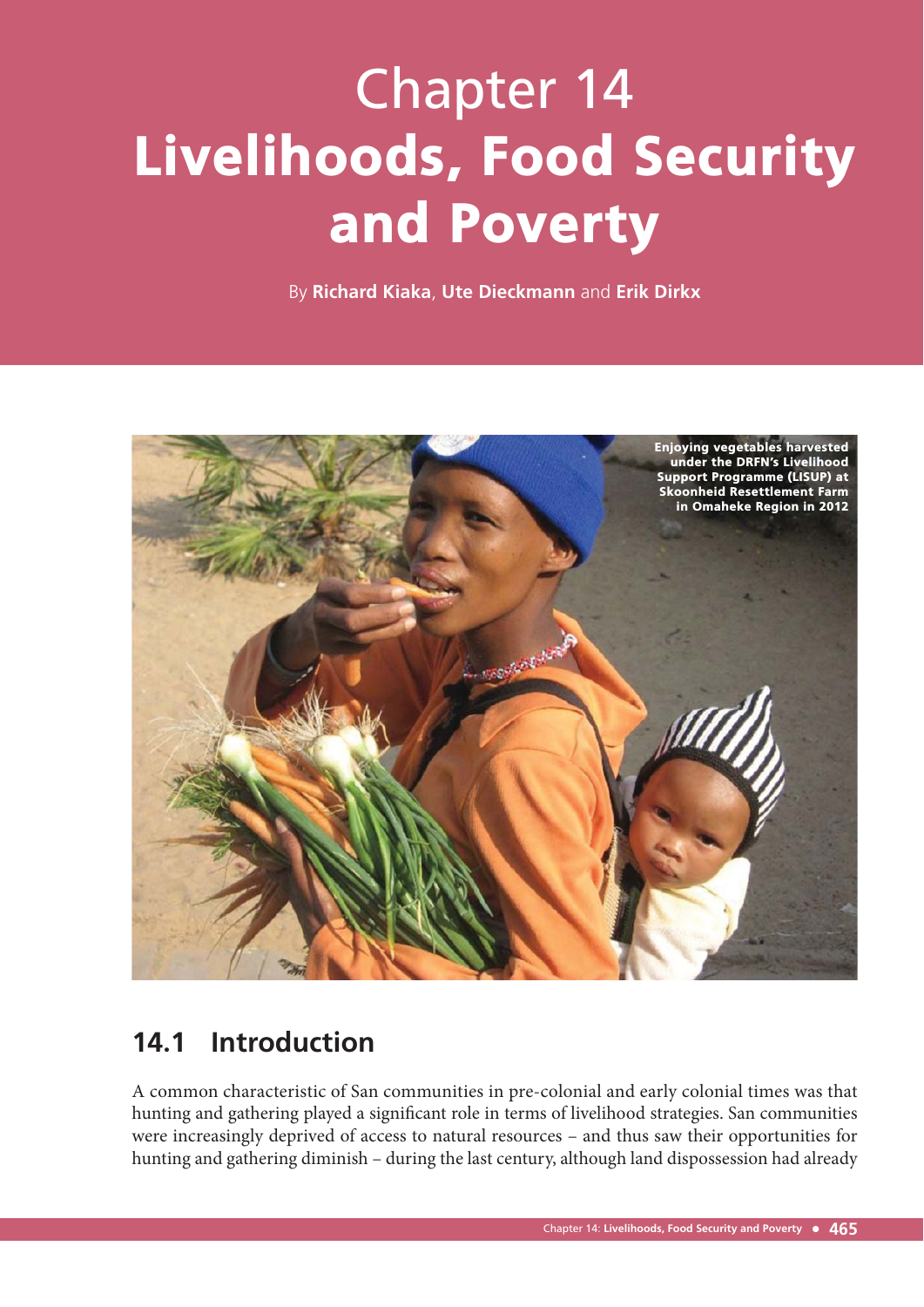commenced much earlier (see section 3.2, pages 24-25). Circumstances and developments differed according to area, the impact of colonialism in the area, and San relationships with people of neighbouring ethnic groups. Many San became farmworkers on commercial farms (e.g. in Omaheke, Oshikoto, Kunene and Otjozondjupa Regions); some found their livelihoods increasingly linked to, and dependent on, neighbouring ethnic groups (e.g. in Ohangwena, Omusati and Omaheke Regions); and some continued hunting and gathering – at least for a while – on land that was not yet occupied by others (e.g. in Kavango, Ohangwena and Caprivi Regions), or land which had been designated as a protected area or game reserve (e.g. the Hai||om in Etosha until the 1950s). In the 1970s, a small number of San were granted a homeland – called "Bushmanland" – in the areas known today as Tsumkwe District West and Tsumkwe District East in Otjozondjupa Region.

After Namibia's Independence in 1990, San communities had to further adjust their livelihood strategies. For example, many San were dismissed as commercial farmworkers as a consequence of the introduction of the Labour Act  $6$  of 1992,<sup>1</sup> and they had to seek new livelihoods in nearby towns (e.g. Gobabis, Outjo and Tsumeb), or alternatively they went to communal areas occupied by other groups (e.g. in Omaheke Region). Others moved to group resettlement projects under the National Resettlement Programme implemented by the Namibian Government, or, more recently, to the resettlement farms planned for San communities by the San Development Programme (SDP) resorting under the Office of the Prime Minister (OPM). The competition for communal land as a resource for livelihoods (i.e. livestock grazing and agriculture) increased further in the communal areas (e.g. in Ohangwena, Omaheke and Otjozondjupa), and San communities found themselves even more restricted in their use of natural resources due to the increased exploitation of the land and the erection of illegal fences.

The Community-Based Natural Resource Management (CBNRM) Programme implemented by the government over the last 15 years has uplifted many rural communities, but only a limited number of San have actually benefited from it: those in former Bushmanland (where the San form the majority of inhabitants); and, to a more limited degree, those in the Bwabwata National Park (BNP) (Kavango/Caprivi), in the Mashi Conservancy (Caprivi) and in the Okongo Community Forest and Conservancy (Ohangwena) (see the applicable regional chapters). As discussed in more detail in Chapter 13 on access to land, the resettlement projects and farms where the San now live do not yet provide sustainable livelihoods for their beneficiaries, who are usually highly dependent on outside support (from both the government and NGOs).

In the following sections we present the San Study findings regarding the main livelihood strategies employed by the San in Namibia. Later, the results of the wealth-ranking exercises conducted during the field research are discussed, giving insight into participants' perceptions of poverty and the internal stratifications of San communities, and their perceptions of their situation as compared to that of other Namibian communities. Thereafter, based on our research findings, we assess San strategies for coping with food insecurity, and discuss the role of external support for San livelihoods. Finally, we draw conclusions and offer recommendations concerning San livelihoods.

# **14.2 Current livelihoods strategies**

San in Namibia today generally survive through Old Age Pensions, food aid (mainly the San Feeding Programme under the OPM), and casual work and piecework (the difference between the latter two is explained on pages 468-469). Other livelihood strategies are pursued to varying

<sup>1</sup> Repealed and replaced by Labour Act 15 of 2004, which was then replaced by Labour Act 11 of 2007.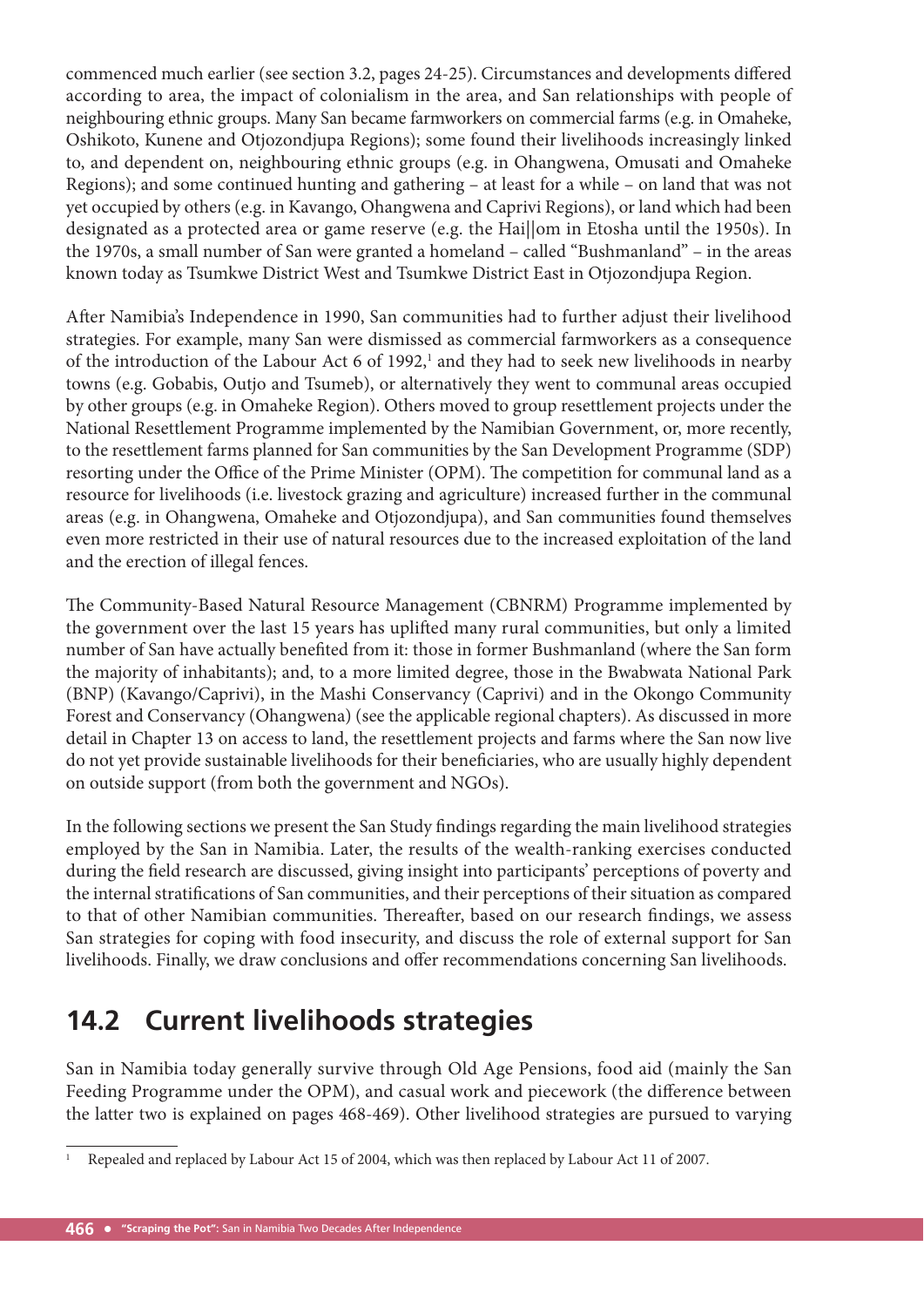degrees, depending on the ecological, socio-economic and political circumstances of individual San communities, and on the extent and quality of external support initiatives.

## **14.2.1 Pensions and social welfare grants**

Namibia is one of only six sub-Saharan countries that provide a monthly, non-contributory pension to its elderly citizens (Pelham 2007: 1). At the time of our research, every Namibian citizen aged 60 and older residing in the country was entitled to receive a monthly pension of N\$550.<sup>2</sup> Namibia inherited the concept of a non-contributory pension from the South African Government at Independence, but made substantial changes to it – by way of the National Pension Act 10 of 1992 which forms the regulatory framework under which the Old Age Pension is currently administered in Namibia.

The Old Age Pension was identified as a very significant livelihood strategy among the San across the regions, chiefly because it provides a regular income to the beneficiaries and their dependants. Indeed, in many San households at all of our research sites, this pension is the main regular source of household income, or even the only regular source. The Namibia Household Income and Expenditure Survey (NHIES) of 2009/2010 found that 20.1% of Khoisan speakers in Namibia rely on pensions<sup>3</sup> as their main source of income, which is nearly double the national average of 11.1% (Namibia Statistics Agency (NSA) 2012: 57).<sup>4</sup> The San use the Old Age Pension money to cover the costs of basic items such as food, clothing and school-related necessities. However, the financial support provided by a pension recipient to a San household is often eroded by an ongoing crippling debt burden; in fact most of the pension money is spent on settling household debts on the day of the pension payout, leaving very little to survive on for the next month – and resulting, of course, in new debt commitments.

In addition, a number of challenges were said to be limiting the San's access to Old Age Pensions. For example, inability to register for the pension was a common complaint at most sites in all of the study regions (see also National Planning Commission (NPC) 2012a: 65). The San explained that this was due to their lack of national documents (an ID and/or birth certificate being essential for registration) and their inability to afford transport to towns to register for a pension. The lack of national documents is most widespread in remote villages where a significant number of San live. These problems are compounded by a communication barrier between the San and civil servants (due to their differing languages), which was said to hinder the acquisition of national documents. In some areas – such as Xeidang village (Kavango Region), Farm Six settlement (Oshikoto), Okaukuejo restcamp (Etosha, Oshana), Makaravan settlement (Caprivi) and Skoonheid Resettlement Project (Omaheke) – San also cited a misrepresentation of their ages (i.e. under 60 rather than 60+) on their IDs as a reason for their not receiving an Old Age Pension. Namibia's Fourth National Development Plan 2012/13 to 2016/17 (NDP4) states that 91% of people aged 60+ receive an Old Age Pension (NPC 2012a: 65). Although quantitative data about Namibia's San population is missing (see section 1.2.9, page 13ff), based on our findings it can be reliably assumed that many of the 9% not receiving an Old Age Pension are San – others being members of other marginalised groups. Moreover, those San whose IDs wrongly reflect an age younger than 60 would not be covered in the NPC data.

<sup>&</sup>lt;sup>2</sup> In April 2013 the amount was increased to N\$600 per month.

<sup>3</sup> The NHIES 2009/2010 included "State old age pension" and "Pensions from employment" under "Pension" (NHIES 2012: 209).

<sup>&</sup>lt;sup>4</sup> See section 1.2.9 (page 13) for the need to treat these figures with some caution: although they must be regarded as only a rough reflection of the situation, they do give an indication of approximate tendencies in the absence of better data.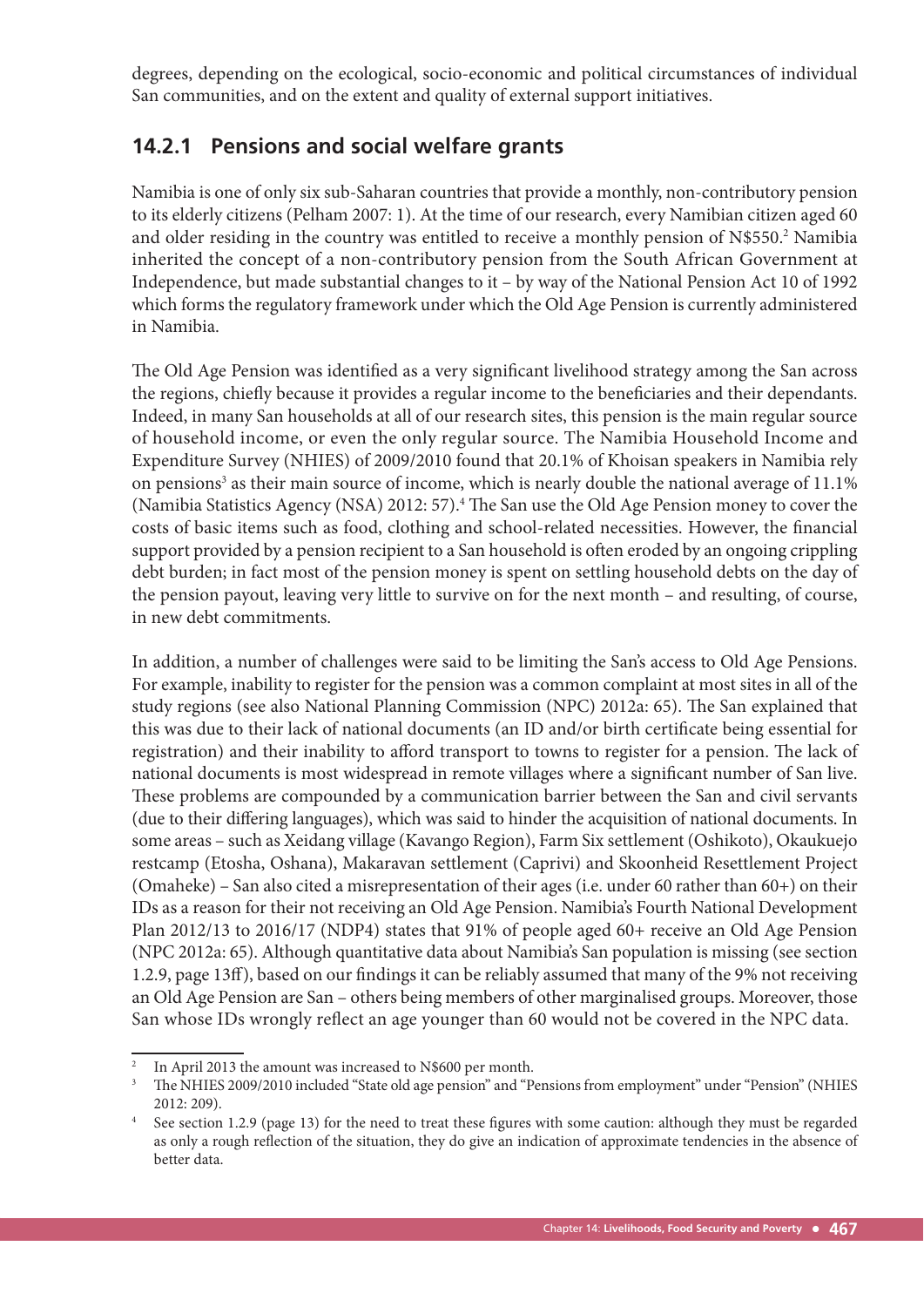## **14.2.2 Food aid**

Food aid is provided by the government and is often the only measure by which San are prevented from starving. The San benefit from a number of different types of food aid, including drought relief food, food for work, and the OPM San Feeding Programme (SFP). Drought relief food – which is an emergency response collated by the OPM's Directorate of Disaster Risk Management – is given to all Namibians who face hardship because of severe drought, irrespective of ethnicity or language group. Food for work is given on condition that people work on infrastructure projects that are of public benefit, such as road construction. The SFP, under the OPM's Division of San Development (DSD), targets the San as a group vulnerable to food shortages because of their marginalisation.5 Alarmingly, 19.5% of Khoisan speakers rely on drought relief assistance and inkind receipts<sup>6</sup> as their main source of income (NSA 2012: 57), compared with 1.6% of the national population on average.

Information provided by the San Study participants regarding the frequency, quality and quantity of food distributed to them reflected inconsistencies both within and across the regions.<sup>7</sup> Moreover, the San were rarely sure of what kind of food aid they had been receiving (i.e. food received under the drought relief programme or food distributed under the SFP), making a detailed analysis of the support they receive difficult.<sup>8</sup> In some areas food distribution appeared to be quite regular, while in many areas it was said to be sporadic. Just as the frequency of delivery varied considerably, so too the quantities of supplies under the SFP could be inconsistent, though they tended to include one or two 12.5 kg bags of mealie-meal and one or two 750 ml bottles of cooking oil per household per month, and possibly (very rarely) tinned fish or beans. However, those responsible for the distribution of food may determine the quantity given out according to the size of the household. Despite these irregularities, food aid proved to be an important source of food for the San in all regions surveyed in this study, with the exception of Omusati Region where the San reportedly received only the drought relief food that was also provided to members of other ethnic groups.

Reported inconsistencies in food-aid provision imply that the San communities which are regularly in urgent need of these supplies for their food security cannot bank on receiving it regularly. Also, the monthly rations fall far short for many households,<sup>9</sup> and moreover, mealie-meal and oil alone – even if supplied in sufficient quantities, which was not often the case – cannot prevent malnutrition as they lack protein and other essential nutrients.

## **14.2.3 Casual work and piecework**

Casual work and piecework are also important livelihood strategies for San households.10 'Casual work' refers to the non-pensionable and informal work arrangement whereby an employer pays the worker a wage at the end of the month or a specified period (e.g. for herding livestock). 'Piecework',

<sup>5</sup> See www.sandevelopment.gov.na/san-feeding-programme.htm.

<sup>6</sup> In the case of Khoisan-speaking households, this would include the food received from the SFP under the OPM.

<sup>7</sup> Despite several attempts, we were unable to schedule an interview with the OPM staff responsible. 8

This is further complicated by the fact that the programmes have changed over the years.

<sup>9</sup> The *Emergency Food Security Assessment in Communal and Resettlement Areas of Namibia* (OPM 2013: 11) calculates, for example,  $12 \text{ kg}$  of cereal and  $1.8 \text{ kg}$  of pulses as an individual adult ration per month. Therefore it is obvious that 12.5 kg (or occasionally 25 kg) of mealie-meal per household does not suffice to support even a small household, and the average size of Khoisan-speaking households is 4.7 persons (NSA 2012: 27).

<sup>&</sup>lt;sup>10</sup> Overall, 47.2% of Khoisan-speaking households in Namibia rely on salaries and wages as their main source of income, compared to 49.2% of the population in general (NSA 2012: 57). However, given the high unemployment rate among the San, it is clear that most of these 'salaries and wages' derive from casual work and piecework.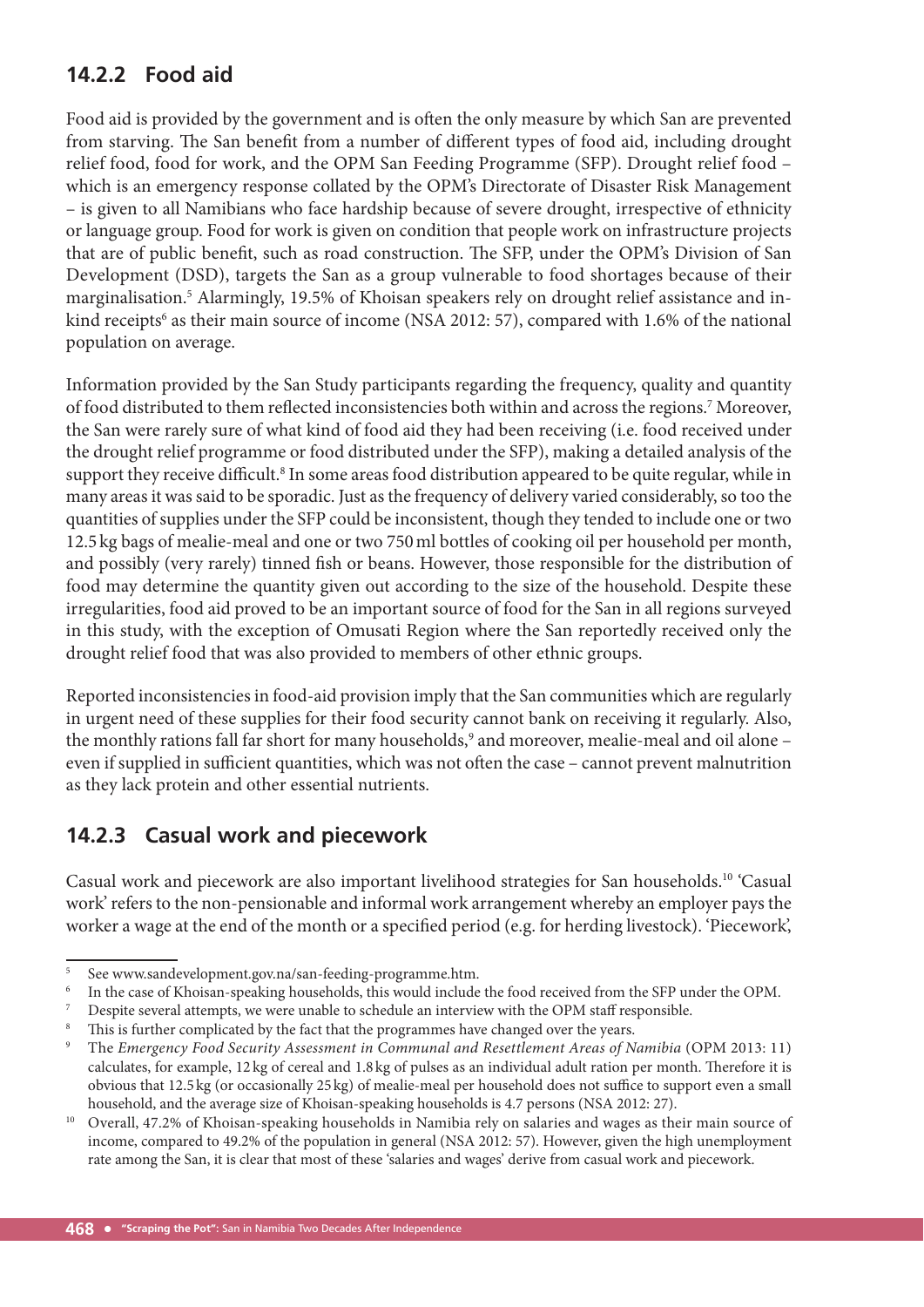on the other hand, is an informal labour arrangement whereby the employer pays a pre-agreed amount after a much shorter period (often just a few hours) for a smaller-scale task. Various kinds of casual work and piecework are available to the San, such as clearing crop fields, cultivation tasks, repairing houses, fetching water for shebeen operators, collecting firewood and herding livestock. These types of labour are remunerated with money, food items and/or non-food items, and where the medium of exchange is money, the rates vary from one site to another and according to the job done. For example, in parts of Ohangwena Region at the time of our field research, cultivation work paid between N\$20 and N\$50 per day, while in Kavango a similar form of piecework paid only up to N\$20 per day, from which N\$5 would be deducted for food provided by the employer. Payment also depends on the agreement reached between the employer and worker: the types of piecework done by San men usually differ to those done by San women, and specific cases in Ohangwena revealed that women earned less money than men for piecework in general. Furthermore, across the regions there was less piecework and casual work available for women than for men. San children might also do piecework to supplement the household income, and this appeared to be an accepted practice in most San households across the regions, even though it had the potential to compromise the children's access to education.

The availability of piecework and casual work depends on the location of the San communities. For example, in rural villages where the majority of residents are San (e.g. remote villages in Nyae Nyae and N‡a Jaqna Conservancies in Otjozondjupa Region), such work is generally scarce. In rural areas where the majority of residents are members of other ethnic groups who engage in crop cultivation or animal husbandry (e.g. in Caprivi, Ohangwena and Omusati Regions), opportunities for piecework and casual work are better – in terms of both quantity and diversity. For residents of settlements (e.g. Oshivelo in Oshikoto Region) and resettlement projects in the vicinity of commercial farms (e.g. resettlement projects in Omaheke Region), piecework and casual work on these farms are available at certain times of year. In general, however, opportunities for remunerated work are most likely to be found in urban areas (e.g. Rundu, Katima Mulilo, Outjo and Gobabis).

In rural areas the availability of piecework and casual work is also always dependent on the seasons: in crop-farming regions such as Omusati, Ohangwena, Kavango and Caprivi, opportunities for piecework increase in times of tilling, planting and harvesting, and in general there are more opportunities for casual work in these northern crop-growing areas compared to the drier, eastern parts of the country.

Construction and maintenance activities can provide another source of income for San people, if and when San are hired for such work in their own communities or in communities in surrounding areas. Often, however, such work will only be available to the San if it is organised by NGOs with donor support. The government and the private sector (both working through public tender procedures) have very rarely organised employment projects of this nature specifically targeting the San as casual workers or temporary employees. There may be scope for more opportunities in construction and maintenance if the San can be brought together and organised. For example, between October 2012 and May 2013, the Desert Research Foundation of Namibia (DRFN) and the Habitafrica Foundation engaged local San people in the Drimiopsis and Skoonheid Resettlement Projects in brickmaking, the construction of dry sanitation units, and the upgrading of the water reticulation network and kindergarten facilities. About 50 temporary employment opportunities were created in the process, which generated a combined income of N\$289 000 for the San workers concerned over a period of seven months.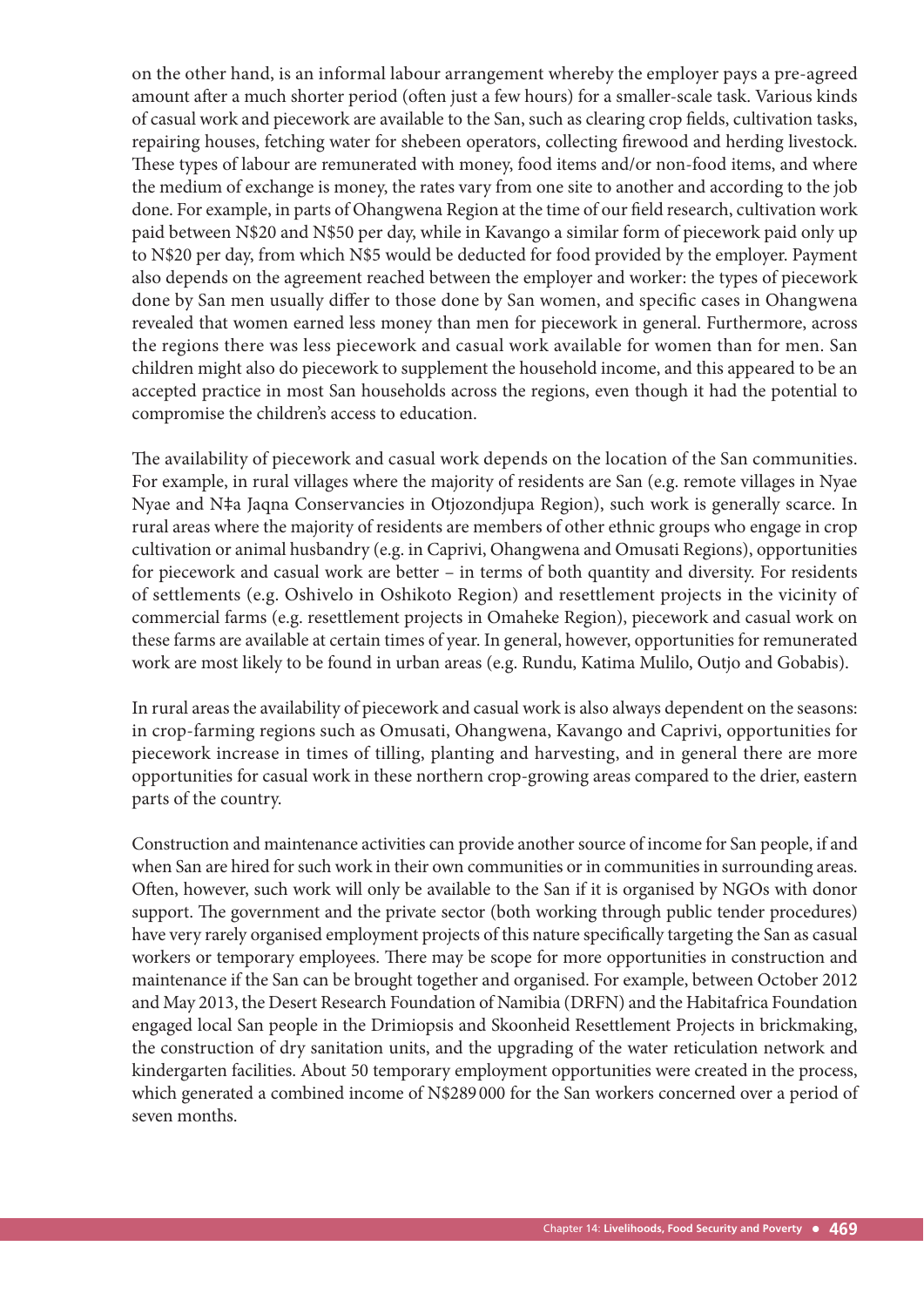## **14.2.4 Employment**

The wealth-ranking exercises carried out in this study underscored that very few San are formally employed, especially in the skilled labour market, and this is substantiated by the Namibia Household Income and Expenditure Survey 2009/2010. According to the NHIES data (and our own calculations based on that data),<sup>11</sup> 50% of the Khoisan speakers who were considered to be 'economically active' were actually unemployed (NHIES data set, NSA), as compared with 34% of the Namibian population in general and 37% of the rural population (NSA 2012: 44).<sup>12</sup> This underlines that unemployment among the San is considerably higher than among other language groups in Namibia.

Of those Khoisan speakers whom the NHIES 2009/2010 categorised as "employed", 61% were engaged in "agriculture, forestry and hunting", but only 13% of the employed Khoisan speakers were engaged in "subsistence farming", since the majority (64%) stated that they were 'paid as an employee by private employers' and 11% 'by government' (NHIES data set, NSA). This implies that many of the San who engaged in "agriculture, forestry and hunting" did so on a remunerated or paid basis, but based on the findings of this San Study, the authors have concluded that, contrary to the NHIES categorisation, this work is usually undertaken as casual work or piecework rather than through formal employment contracts (see section 14.2.3). Moreover, San people's remuneration for agricultural work (casual or piecework) in the rural areas can take many forms: money, food (e.g. maize-meal or *mahangu* (millet) flour), and even alcohol (e.g. *otombo* – home-brewed beer).

Nevertheless, both our research (see section 14.3.3) and the NHIES 2009/2010 indicate that salaries and wages are important for the San; in fact 47% of the Khoisan-speaking households considered "salaries and wages" as their main source of income (NSA 2012: 57). In this sense San households are quite different from the average rural Namibian household, in that "salaries and wages" are the main source of income for only 30% of rural households in Namibia generally, and subsistence farming is normally more important as the main source of income (40% of households). On the other hand, only 4% of Khoisan-speaking households cited subsistence farming as their main source of income (NSA 2012: 57). The relative importance of salaries and wages for the San perhaps underscores the importance of immediate returns for work for a significant portion of the San population (see also Chapter 15 on culture, discrimination and development).

NGOs and community-based organisations working with the San do employ a number of San as staff members. For example, at the time of our field research, the Working Group of Indigenous Minorities in Southern Africa (WIMSA) had four San employees (including the Namibian San Council Coordinator),<sup>13</sup> and most the employees of the Kyaramacan Association in the BNP were Khwe.<sup>14</sup> In Otjozondjupa Region, the Nyae Nyae and N‡a Jaqna Conservancies offer employment

<sup>&</sup>lt;sup>11</sup> The authors had to request access to the NHIES 2009/2010 data set to compute the unemployment rate among Khoisan speakers as the NSA had not disaggregated employment and unemployment by language group in its NHIES report.

<sup>&</sup>lt;sup>12</sup> The NHIES 2009/2010 asked all persons aged eight years and older about their economic activity status during the seven days prior to the reference night. A person was regarded as having worked if he/she had worked for at least one hour for pay, profit or family gain during that period, or had a job or business or other economic or farming activity to return to. Thus, people who had worked for at least one hour but had not engaged in any other economic activity or paid work (e.g. students or homemakers) were considered to be 'economically active' and hence part of the labour force (NSA 2012: 40). To be considered 'unemployed' by the NHIES 2009/2010, a person had to meet three criteria, i.e. he/she had to be: (1) without work; (2) available for work; and (3) actively looking for work. For determining a broad unemployment rate, only the first two criteria are applied, and for a stricter rate, the third criterion is applied to exclude people who are not actively looking for work (NSA 2012: 44).

<sup>&</sup>lt;sup>13</sup> Information provided by Victoria Haraseb, WIMSA, 11 November 2013.

<sup>&</sup>lt;sup>14</sup> Information provided by Friedrich Alpers, Integrated Rural Development and Nature Conservation (IRDNC), 26 June 2013.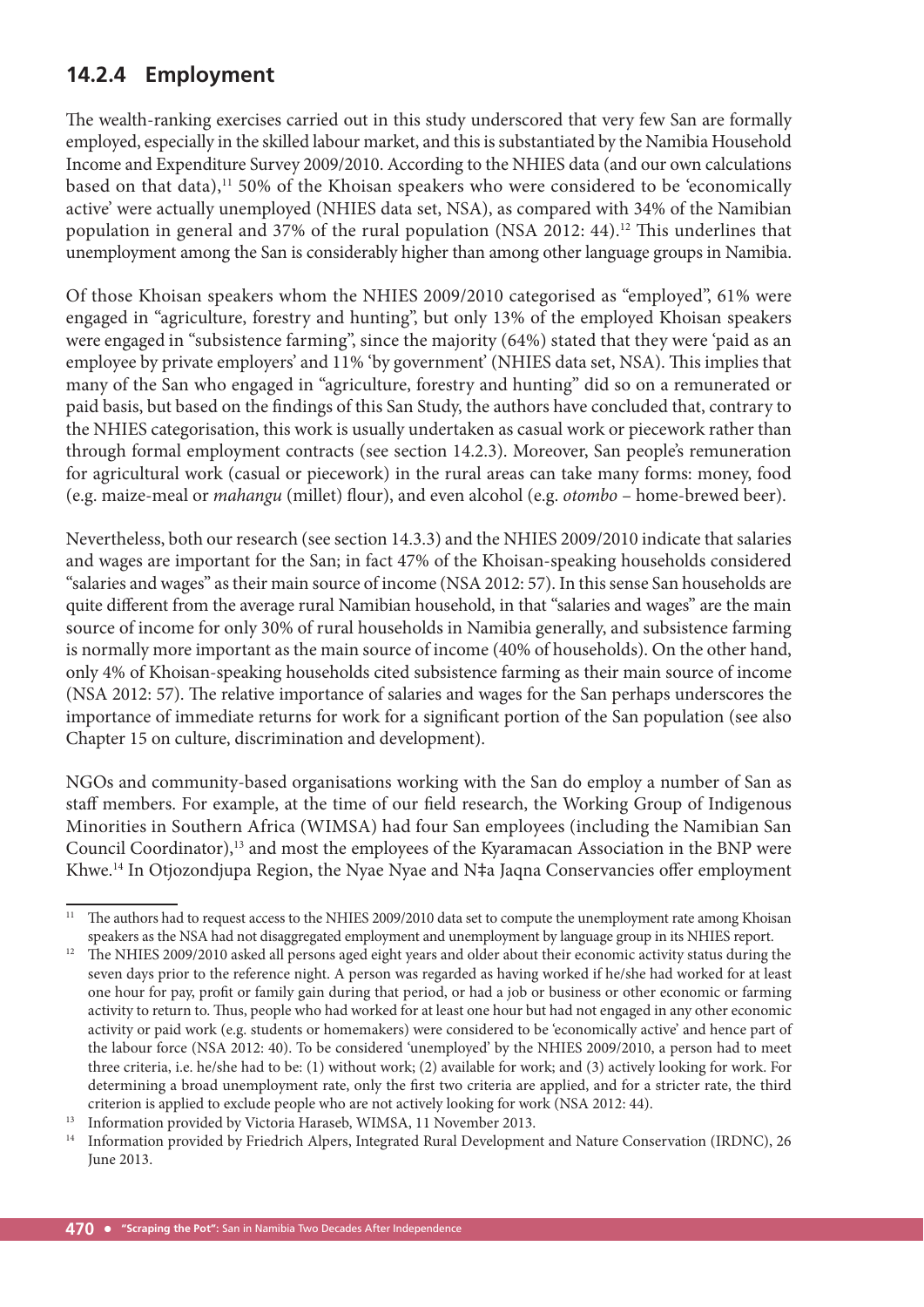opportunities to a few Ju|'hoansi and !Xun, mostly as game rangers and tour guides. At the time of our field research, Nyae Nyae had 23 Ju|'hoan employees and N‡a Jaqna had a total of 12 !Xun and Ju|'hoan employees.<sup>15</sup>

## **14.2.5 Gathering veldfood and hunting**

Our study found that veldfood remains a significant contributor to the San household diet, albeit to varying degrees. A number of tubers, berries, fruits and worms were identified as supplying relish for eating with the maize or *mahangu* obtained as food aid or from piecework and/or crop fields. Gathering such food is seen as both a cultural practice and a way of supplementing insufficient and irregular food supplies, and participants in the research discussions at most sites were able to list a number of veldfoods with which they were familiar. However, gathering activities today are restricted by people's limited access to land (see Chapter 13 on access to land). Most San groups now have very limited access to veldfood, as most of them live:

- in settlements and on resettlement farms on commercial land (e.g. in Omaheke, Otjozondjupa, Kunene and Oshikoto Regions); or
- in urban areas (e.g. Outjo, Gobabis, Katima Mulilo and Eenhana); or
- in areas adjacent to small-scale farms (e.g. Xeidang village in Kavango); or
- on communal land where land is shared with cattle farmers from other ethnic groups, and where access to land can be further impeded by the erection of illegal fences (e.g. in the area of Goreseb village in Omaheke and on Farm Six in Oshikoto); or
- in national parks (the core zone of the BNP and the whole of the Etosha National Park); or
- in areas used by other ethnic groups where an overexploitation of natural resources has taken place (e.g. in Caprivi and Ohangwena).

San groups living in conservancies, on the other hand, have fairly good access to veldfood, thus gathering still plays an important role in sustaining livelihoods and diversifying the inhabitants' diet.

A few San at a number of research sites across the country admitted that they still hunt small game occasionally – especially in times of hunger – but hunting was rarely reported to be a significant livelihood strategy today. This is partly attributable to hunting being strictly regulated in recent times – initially by the Nature Conservation Ordinance No. 4 of 1975, and since 1996 by the Nature Conservation Amendment Act 5 of 1996; indeed the latter has outlawed hunting in many areas. In addition – as in the case of veldfood gathering – population growth and the occupation of land by farmers from other ethnic groups have reduced San people's access to land, thereby limiting their opportunities to hunt, and privately owned land and parts of communal areas have become inaccessible to San who would otherwise hunt and gather there. Moreover in certain areas wildlife numbers have been considerably reduced or have disappeared altogether.

Nyae Nyae Conservancy is an exception in this regard because the Ministry of Environment and Tourism (MET) explicitly accepts hunting in the traditional manner there, and the conservancy and the MET have agreed on guidelines to serve as regulations for "traditional hunting". These regulations restrict the hunting of certain species, and allow for the use of 'traditional' hunting tools only (e.g. bows, spears and traps), i.e. they forbid the use of guns, horses and dogs. Therefore, in the villages of Nyae Nyae Conservancy, and uniquely at our research sites in this conservancy, hunting was regarded as an important livelihood strategy.

<sup>&</sup>lt;sup>15</sup> Information provided by Lara Diez, Nyae Nyae Development Foundation of Namibia (NNDFN), on 19 October 2013.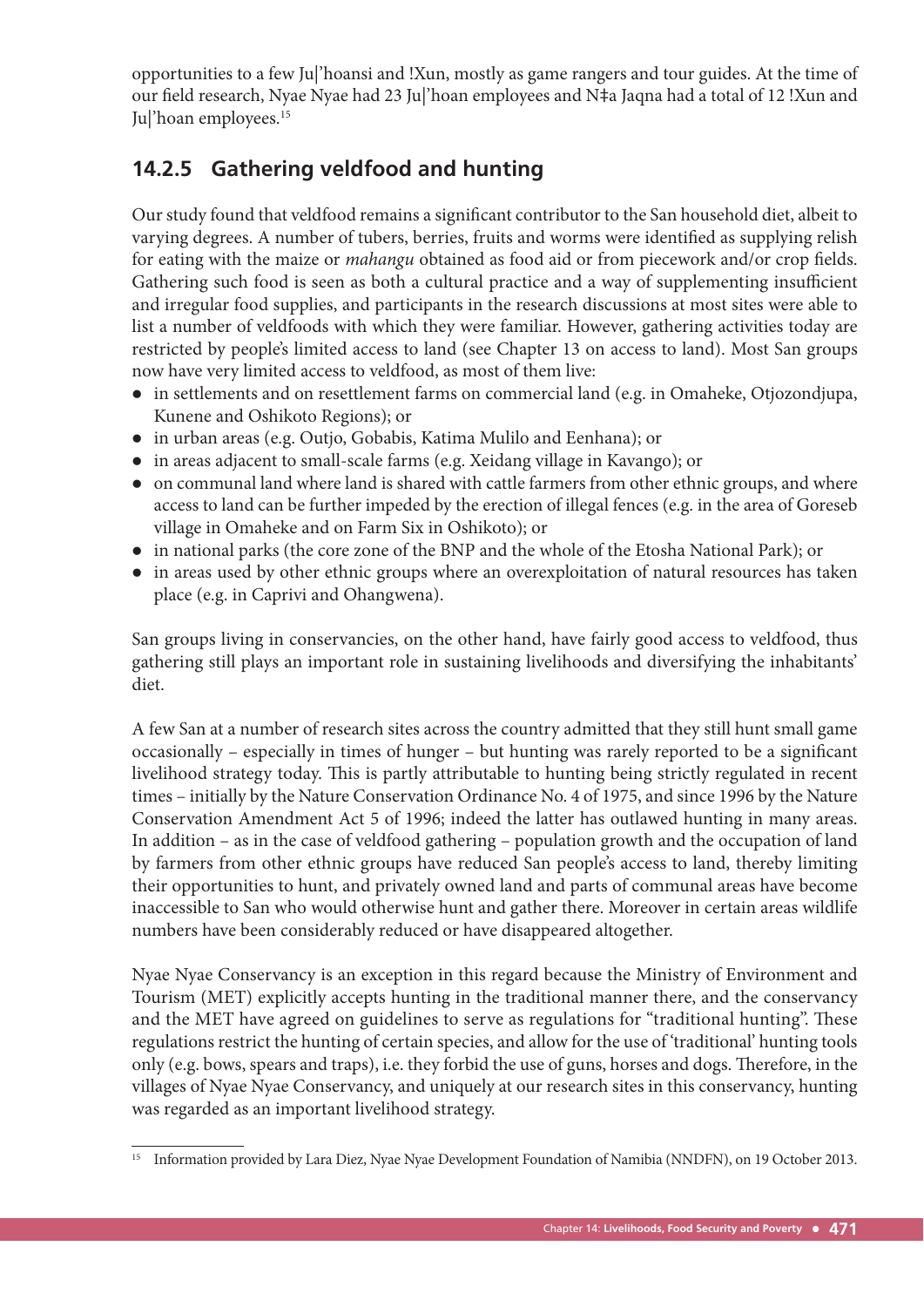## **14.2.6 Subsistence crop production**

According to the NHIES 2009/2010 data, "subsistence farming" was the main source of income for 23.1% of all households in Namibia (NSA 2012: 57). (Although not explicitly stated in the NHIES report, this is assumed to include both animal husbandry and crop production.) Subsistence farming by the Khoisan-speaking population is significantly lower, with only 3.7% of all Khoisan speakers recorded as subsistence farmers.

The factors that generally limit the San's involvement in crop production are largely attributable to a lack of access to land, unfavourable climatic conditions, a lack of agricultural equipment and limited support in the provision of the required farm inputs. A shortage of fencing material or backlogs in the maintenance of fences to stop roaming livestock from destroying crops also play a role (see Omusati chapter, page 306). Another major factor is the pressure among the San to earn income to meet immediate household needs through working for direct gain. In certain areas (e.g. in Ohangwena Region), this practice has been further influenced by the missionary presence in the past (a factor which is discussed in detail in Chapter 15 on culture – see e.g. section 15.4.1 on page 513). However, none of these factors apply to all San groups in the same way: in Omusati and Caprivi (outside the BNP), for example, a lack of access to land was not observed as a hindrance to crop production, but the lack of fences and equipment for sustainable crop production did hinder this activity. Conversely, at research sites in Kavango and Oshikoto, a lack of access to land was identified as a major constraint to subsistence crop farming by the respective San groups, and a lack of fences also played a role (e.g. in Tsintsabis Resettlement Project in Oshikoto).

According to the NHIES 2009/2010 data, a mere 11.7% of Khoisan speakers own land for crop production, and only 18.6% have access to land for this purpose (NSA 2012: 112). In line with these statistics, crop production was rarely mentioned in our research discussions as one of the most important livelihood strategies for the San. Nevertheless, at certain sites agriculture was reported to contribute to the San livelihoods to considerable though varying degrees. Following is an overview of the importance of crop production for San livelihoods at various research sites:

- At some sites there was no crop production taking place. *Examples:* Wiwi village and Ndama neighbourhood (in Rundu) in Kavango Region; Mushangara village in the BNP; Corridor 13 settlement, Goreseb village and Blouberg Resettlement Project in Omaheke Region; Oshivelo settlement in Oshikoto Region; N‡animh village in Nyae Nyae Conservancy, Otjozondjupa Region; and Ouholamo neighbourhood, Omiishi neighbourhood, and Oshikoha and Onane villages in Ohangwena Region.
- Small-scale backyard gardening was taking place, providing small amounts of crops and fresh produce which was usually consumed by the household within a couple of days/weeks. *Examples:* Kanaan neighbourhood (in Epako, Gobabis) in Omaheke; Etosha Poort 'location' (in Outjo) in Kunene; Okaukuejo restcamp in Etosha National Park, Oshana; Tsintsabis Resettlement Project in Oshikoto; and Xeidang village in Kavango.
- Small-scale crop production with the produce lasting for a few weeks/months was taking place. *Examples:* Likwaterera village, Mushashane village and Omega I Resettlement Project in Kavango; Mulanga and Dam/Bito villages in Caprivi; and Mangetti Dune and Luhebo villages in N‡a Jaqna Conservancy, Otjozondjupa.
- Small- to medium-scale crop production was undertaken at resettlement projects in Ohangwena and Omaheke through substantial amounts of external support from the Namibian Government, the Spanish Agency for International Development Cooperation (AECID), the DRFN and the Habitafrica Foundation (see section 14.5.3 on external support for crop production, page 488).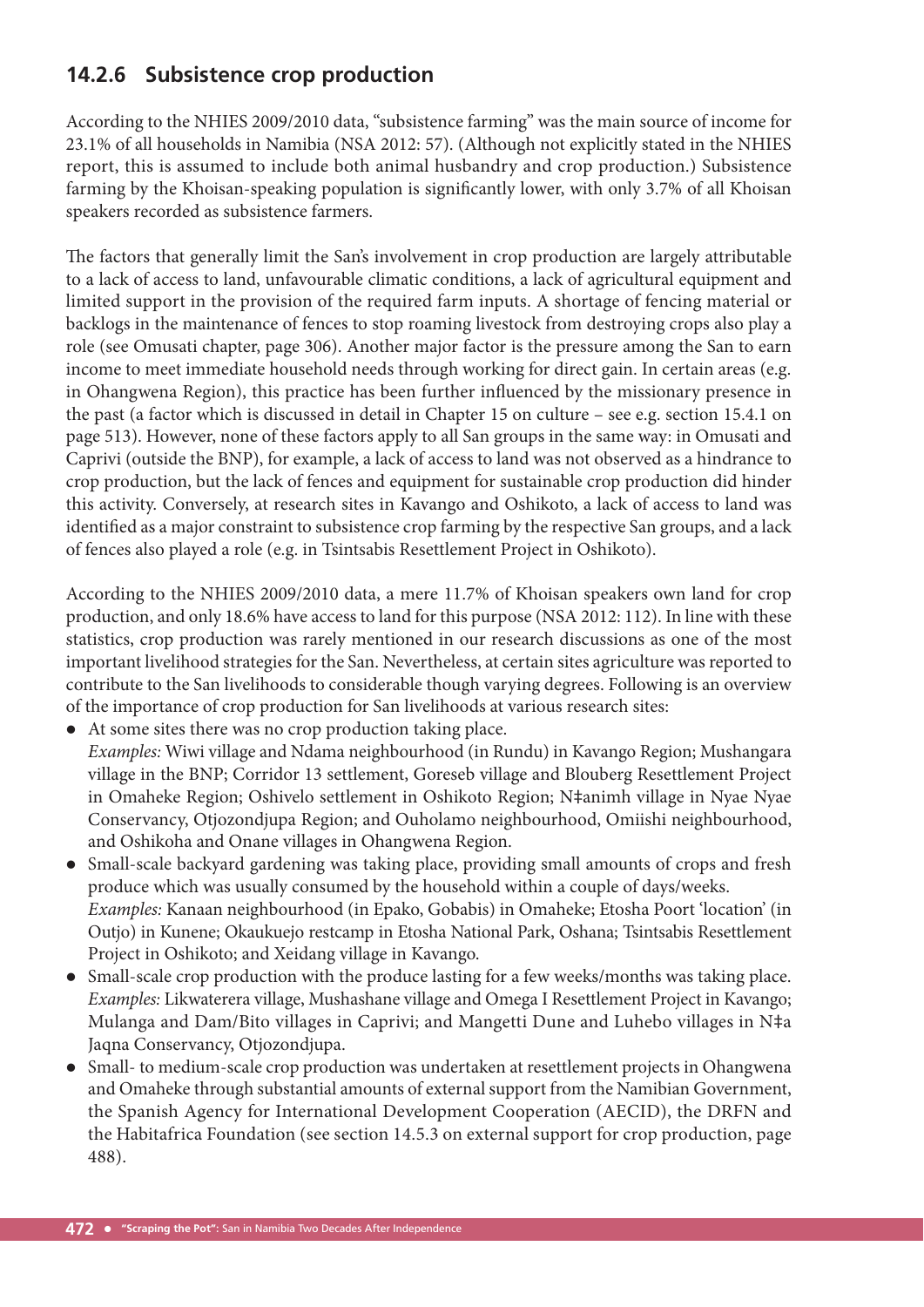Significant crop production without major external support, and which contributed significantly to the San's livelihoods, was taking place at all sites in Omusati Region. Depending on rainfall patterns and amounts, the crop produce would last the San households from a couple of months to a year. A major factor in this regard is the fact that the San at the Omusati sites have access to residential and farming units on the communal lands which they inhabit.

## **14.2.7 Livestock**

Although Namibia is a country known for its livestock production, animal husbandry does not contribute significantly to the household incomes and food supplies of any San group. Our study found that the majority of San either did not own any large or small stock, or owned very limited numbers, and the NHIES 2009/2010 data also reflects this finding (NSA 2012: 112).<sup>16</sup> This does not mean that the San at the various research sites do not attach great value to large or small stock: a considerable proportion of the San in all regions surveyed, and especially those who had been employed as farmworkers on farms in the central regions of the country, aspire to farming with livestock to support their families. We did record some instances in different regions where a few San individuals owned cattle and/or goats. For example, in Xeidang village (Kavango), two young men had bought goats with money earned from casual work on commercial farms. (Accumulating some savings from the money earned from casual work generally takes a long time, and the period of accumulation depends largely on the size of the household.) In some cases remuneration for casual work had been in the form of an animal (e.g. in Xeidang and in Goreseb village in Omaheke. At many sites, most of the San households also kept free-range chickens, which they might sell or (occasionally) eat.

Nevertheless, our research underscored a number of factors that limit the San's opportunities to farm with livestock. First and foremost, the purchase of livestock requires money – which most San simply do not have. Secondly, access to grazing land must be secured.

Over the years, various stakeholders have sought to address these constraints by donating livestock to San communities, but these initiatives met with varying degrees of success. At a number of sites, government programmes such as the Draught Animal Power Acceleration Programme (DAPAP) of the Ministry of Agriculture, Water and Forestry (MAWF), and donor programmes such as the Rural Poverty Reduction Programme (RPRP) and the Namibia-German Special Initiative Programme (NGSIP), have provided large or small stock with the aim of improving the San beneficiaries' livelihoods. For example, in Goreseb village (Omaheke) and at Tsintsabis Resettlement Project (Oshikoto), a few San owned some goats and cattle respectively through a project supported by the government (see Chapter 4 on Omaheke and Chapter 6 on Kunene, Oshikoto and Oshana), and in 2009, Skoonheid Resettlement Project received approximately 240 livestock from the NGSIP under the overall coordination of the NPC Secretariat. In 2013 the NGSIP donated more livestock to various San communities around the country: in Omaheke, for example, the San communities of Corridor 17-b settlement, Donkerbos-Sonneblom Resettlement Project and Epukiro Post 3 settlement benefitted from livestock donations (see section 14.5.4 on external support for livestock projects, page 491, for a discussion of these donations).

<sup>16</sup> According to the NHIES 2009/2010 data, 15.1% of Khoisan-speaking households own cattle and 11.2% own goats. (The only other language groups of African descent with little ownership of cattle and goats are the Nama and Damara at 15.2% and 25% respectively). By contrast, the numbers for other groups of African descent are much higher: Caprivians 58.7%; Herero 51.9%; Kavango 39.6%; Owambo 40.9%; and Tswana 38.6%. German- and Afrikaansspeaking households also exhibit low ownership of cattle and goats, but this can be attributed to the fact that the majority of these households rely primarily on formal employment for their household income (NSA 2012: 112).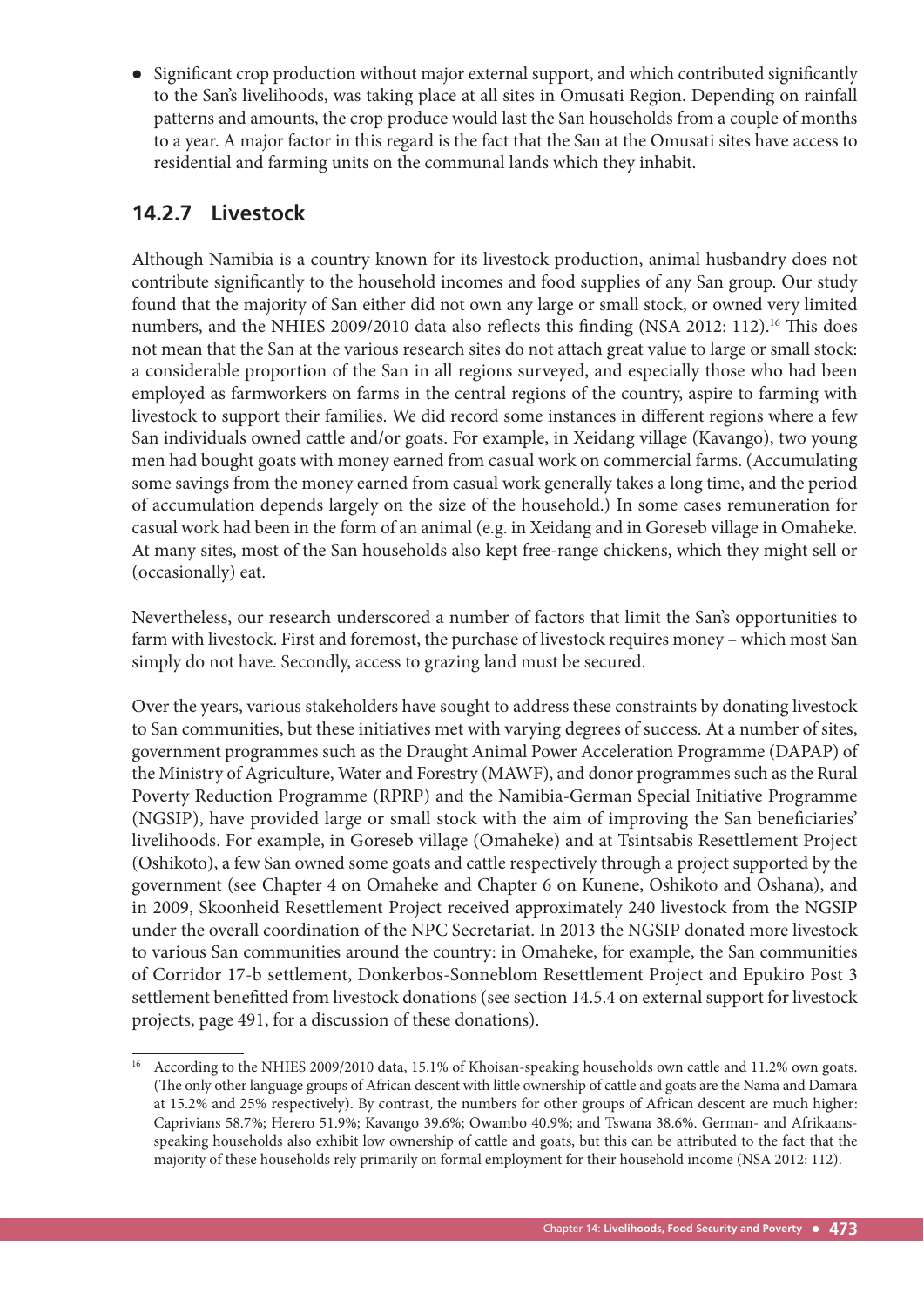However, our study has found that only a few San farmers manage to continue farming with the donated livestock over an extended period (see section 14.5), and although they benefit from milk for their own consumption, they rarely have excess animals to sell to generate a cash income.

## **14.2.8 Small businesses and trade-based income-generating activities**

According to the NHIES 2009/2010, "business income" is the main source of income for only 2% of Khoisan-speaking households (NSA 2012: 57). This finding coincides with our finding that only a few San engage in 'small business' – meaning, in this context, the activity of buying items such as sugar and tea in larger quantities and then repackaging and selling them in smaller quantities, or producing and selling food items such as *vetkoek* (deep-fried dough/pastry) and home-made ice. San were observed operating cuca shops (a.k.a. shebeens<sup>17</sup>) at research sites in Omusati but nowhere else.

Although San at many sites had tried to earn additional income with small businesses in the past, none of the participants in our research discussions considered this to be an important incomegenerating or livelihood strategy. This relates to the fact that customers – mainly San in the same community, who are equally poor or even poorer than the person running the business – would often buy on credit, and the San businessperson would then feel uncomfortable asking them to pay off the accumulated debt. (This is related to the importance of sharing in traditional and current San cultures, which is discussed at length in Chapter 15 on culture.) The lack of both a cash income and commensurate purchasing power experienced in all San communities, and the San's very limited capacity to invest money in a small business operation, play a role in the failure of San to become businesspeople or to succeed in business. A third factor mentioned in many research discussions is the lack of experience and training in business activities such as accounting, which is linked to the generally high level of illiteracy among the San population.

## **14.2.9 Sale of natural products (informally)**

The San Study found that San in different parts of the country tried to earn some additional income by selling natural products informally (i.e. without the technical support of NGOs, donor-funded programmes and/or private-sector intermediaries). These products include *omajova* (termite mushrooms) harvested during the rainy season in Oshikoto Region, grass for thatching houses (e.g. in Ohangwena and Omusati), firewood or wood for fencing and construction purposes (many regions), and Devil's Claw (e.g. in Caprivi outside the BNP). The income from informal sales is irregular and the amounts are often small – at times a daily income covers only the costs of provisions for the day, e.g. relish for mealie-pap, or *otombo* – hence the end result is similar to that of certain types of piecework (e.g. payment in kind for fetching water for shebeens). The sale of Devil's Claw, on the other hand, can generate an income of several hundred dollars per bag, however the harvest usually takes several weeks, and, as is the case with Old Age Pension money, this income is often spent immediately on essentials such as food, clothing, school hostel fees and paying off debts.

## **14.2.10 Sale of crafts (informally)**

San women and men at many sites sold crafts – carvings, bows and arrows, knives, jewellery, baskets etc. – on a self-organised informal basis, without any external support (e.g. in Kunene, Oshana and Ohangwena), but several factors were limiting their success: limited access to materials, a lack of quality control, a lack of business and financial skills, and constrained access to markets.

 $17$  See footnote 3 on page 48 for an explanation of these terms.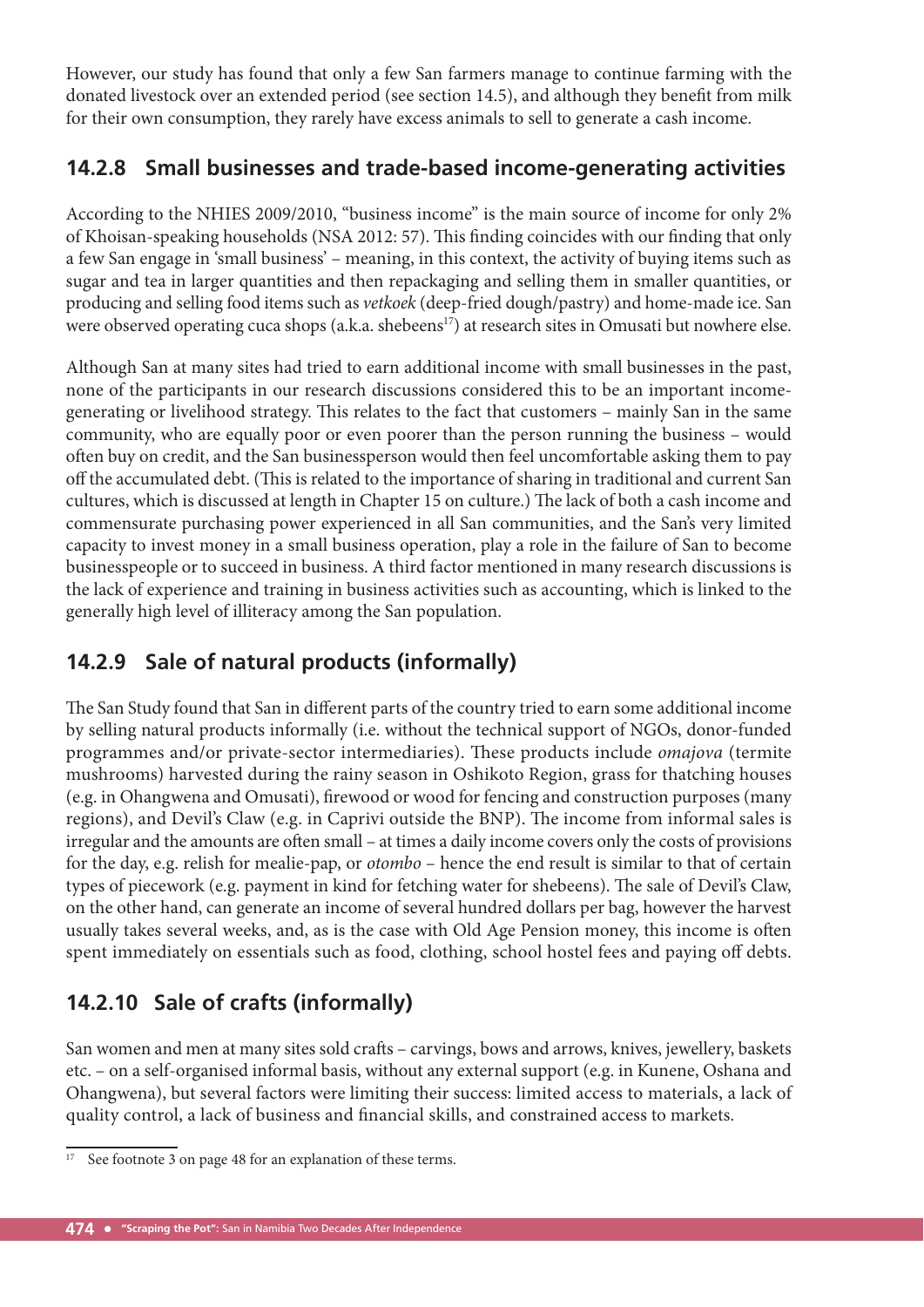## **14.2.11 Income-generation activities (IGAs) with external support**

A number of IGAs are supported by NGOs – often in partnership with one another – examples being the DRFN, the Nyae Nyae Development Foundation of Namibia (NNDFN), the Centre for Research, Information and Action in Africa – Southern African Development and Consulting (CRIAA SA-DC), Integrated Rural Development and Nature Conservation (IRDNC) and the Omba Arts Trust.

The Sustainably Harvested Devil's Claw Project (SHDCP) financed by the **Millennium Challenge Account-Namibia** (MCA-N) and implemented by **CRIAA SA-DC** in partnership with the **NNDFN**, **DRFN** and **Habitafrica Foundation** is one IGA benefiting San. The Kyaramacan Association (KA) in the BNP and the Nyae Nyae and N‡a Jaqna Conservancies hold certificates from Ecocert (international certification organisation) for their Devil's Claw, meaning that the produce that they offer for sale is formally certified as organic. At present, no other organisation in Namibia can offer this certification for its harvested Devil's Claw, thus the KA, Nyae Nyae and N‡a Jaqna are currently in an advantageous position with respect to the marketability of this product.

According to the MCA-N, the average annual production of Namibian Devil's Claw has increased from a meagre 46 metric tons from 830 producers in 2009 to 215 metric tons from 2 254 producers in 2012. Accordingly, the income generated from Devil's Claw sales amounted to US\$67000<sup>18</sup> in 2009 and US\$482 000 in 2012. Thus far the primary importers of Devil's Claw have been Germany, Poland and France. Namibia is the world's largest supplier of Devil's Claw, gaining foreign exchange earnings of up to US\$2.8 million in 2012 (all figures from Cole et al. 2013: 17).

CRIAA SA-DC data conveys that this organisation was supporting 459 harvesters in the BNP, 479 harvesters in N‡a Jaqna and 68 harvesters in Nyae Nyae in 2012. Around 46% of all these harvesters were female. The average annual income per harvester was N\$1 561 in the BNP, N\$1 330 in N‡a



<sup>18</sup> Cole et al. (2013) used the exchange rate of N\$8,8 to US\$1, though recognising that the rate could have been less in 2009.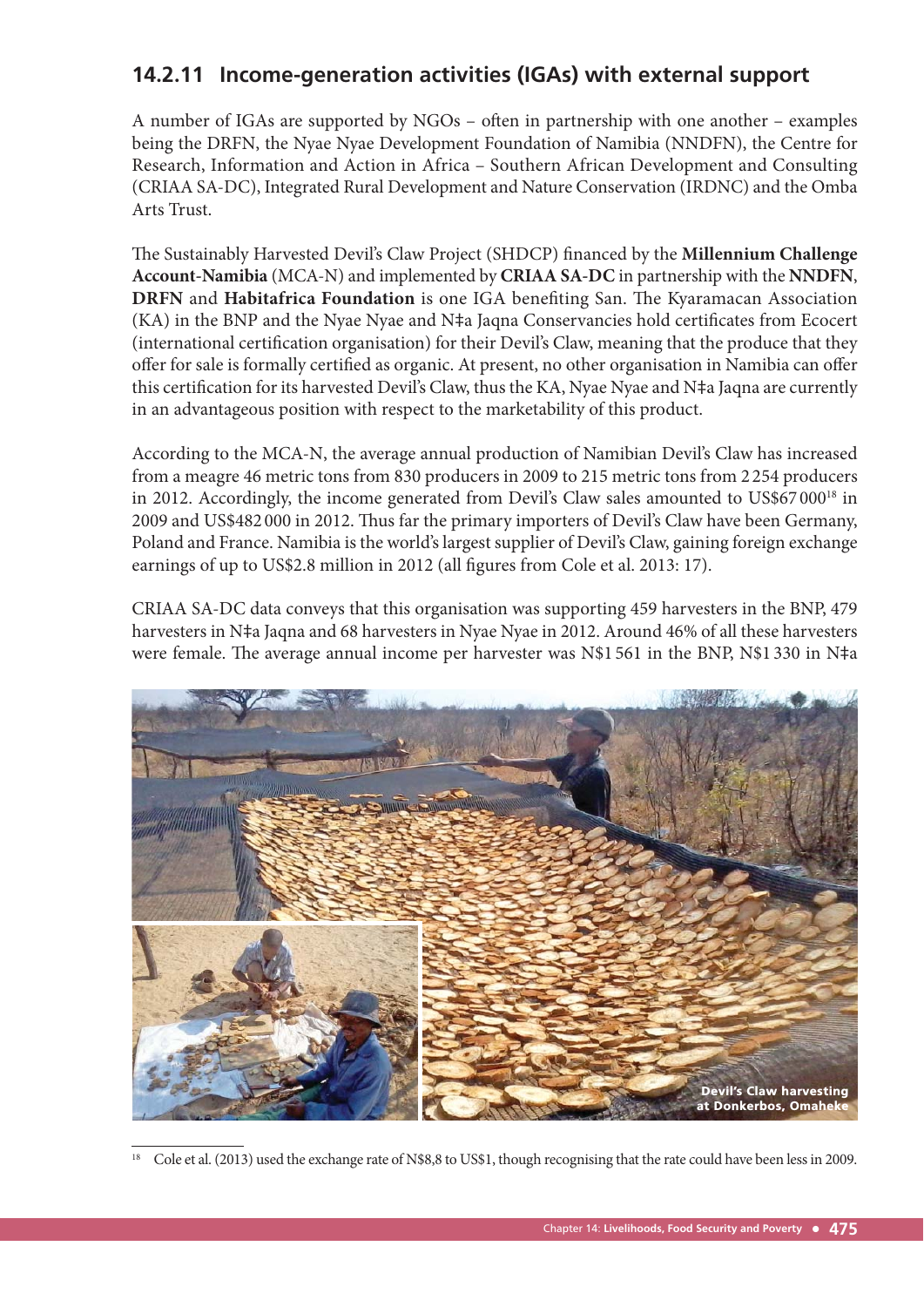Jaqna and N\$1 361 in Nyae Nyae. Although these amounts do not suffice to meet individual and/ or household cash needs, they are important earnings given the scarce cash-earning opportunities available to San men and women generally.

The **Omba Arts Trust** (OAT) has been instrumental in promoting crafts as an IGA in Nyae Nyae Conservancy (Otjozondjupa Region), Ekoka Resettlement Project (Ohangwena), and Drimiopsis, Skoonheid and Donkerbos-Sonneblom Resettlement Projects (Omaheke) (see Box 14.1). Craft sales could earn an average of N\$60 554 per annum for each of the five producer groups.<sup>19</sup> Craft sales have become increasingly important for the livelihoods of the beneficiaries. For example, in Omaheke the number of San involved in OAT-supported craft production increased from approximately 30 women at Skoonheid in 2007 to a total of 91 women and men at the three resettlement projects in 2010, and currently over 100 women and men in the three projects are actively engaged in craft production. The combined income from sales for these three projects has increased from approximately N\$92 000 in 2010 to N\$125 000 in 2011 and N\$158 000 in 2012 (DRFN and Habitafrica 2013: 76). This implies that the annual income per craft producer increased from approximately N\$1 000 to N\$1 580 in the period 2010-2012. This income helps San women (and to a lesser extent men) to meet some basic needs such as purchases of maize-meal, cooking oil, tea, sugar and soap, thus it contributes to improving the food security of households involved in craft production. Other benefits of the OAT-supported activities are described in Box 14.1.

#### **Box 14.1:** Supporting San livelihoods and culture through crafts and art: Omba Arts Trust

By Karin le Roux, Director, Omba Arts Trust

The Omba Arts Trust is a registered Namibian trust that aims to support the sustainable livelihoods of marginalised communities through the development, sales and marketing of quality Namibian products. Operational since 2004 as an independent trust, its work commenced in the early 1990s through the craft programme of the Rössing Foundation, one of the key players in the research and development of the craft sector in Namibia after Independence. Omba focuses on training and development, retail, wholesale, and the export of quality Namibian products. All of the products have been designed and developed either with rural producers or in conjunction with designers, and all are rooted in local culture, making them uniquely Namibian. Omba supports 13 groups (some 450 producers) in nine regions: 60% of producers are San from six communities in Omaheke, Otjozondjupa and Ohangwena Regions, and over 95% of all producers are women.

#### **Omba and San craft**

Omba collaborates with a number of partners working with San communities, including DRFN, IRDNC and NNDFN, and has been developing contemporary ranges of craft and art products for nearly 18 years. Omba's approach to San craft is market driven, so those products and materials that would appeal to Omba's niche markets – tourism and high-end galleries – are targeted. By far the largest market is for Omba's range of products (ostrich eggshell jewellery, textiles, paintings, sculpture and prints) that are rooted in San culture, and which utilise existing skills but have a contemporary twist. Product development is essential to meet market requirements, as is branding. We have branded the products coming from the resettlement projects in Omaheke and Ohangwena under the '**Art-i-San**' range, and these, together with the Nyae Nyae and West Caprivi products, are sold in the Art-i-San shop and the Namibia Craft Centre – both located in the Old Breweries Craft Market complex in Windhoek.

<sup>&</sup>lt;sup>19</sup> The N\$ amounts recorded in this paragraph are the chapter authors' calculations based on figures provided by OAT.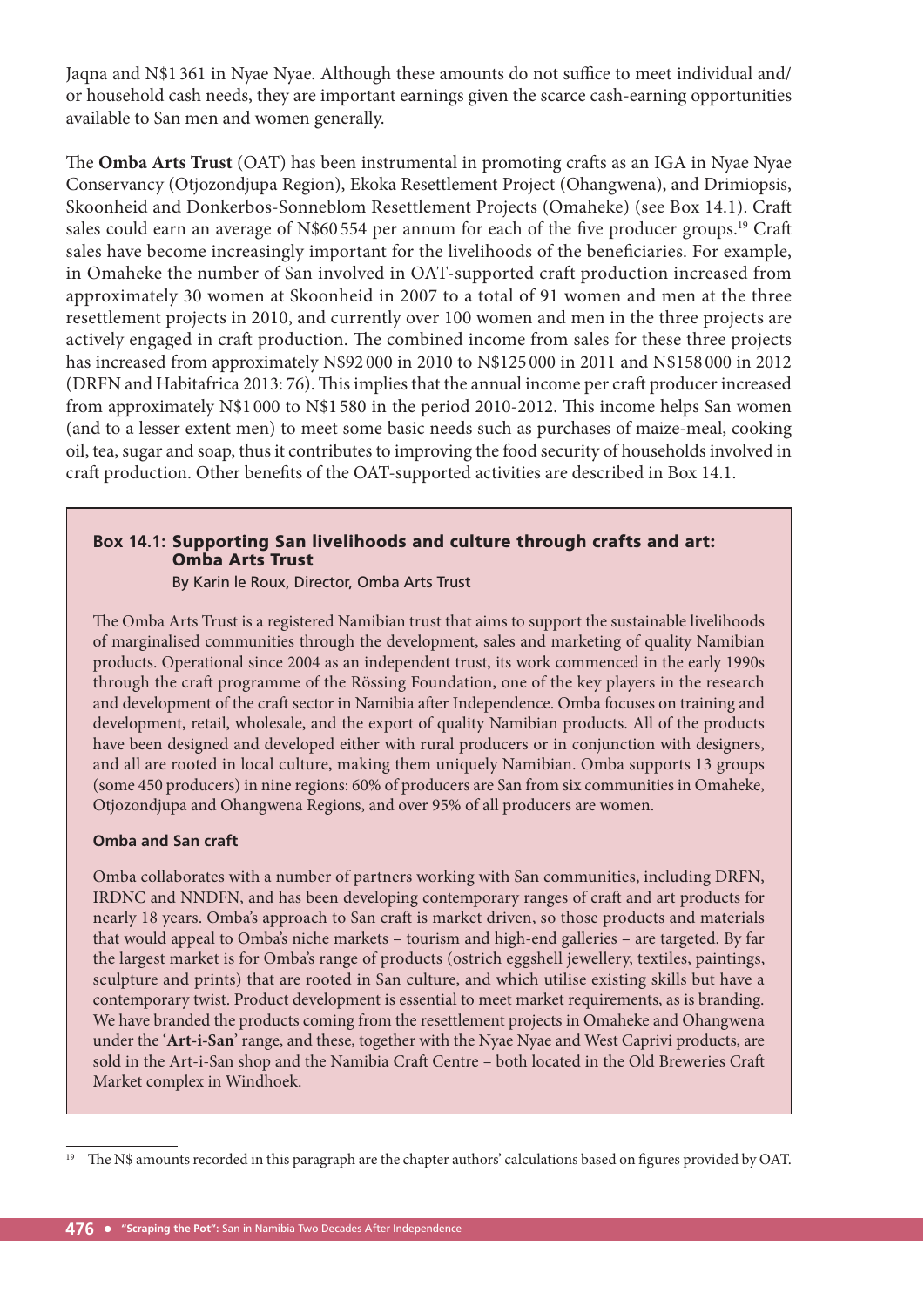

#### **Nyae Nyae Conservancy**

Crafting beads made from ostrich eggshell is a 40 000-year-old tradition among the San of southern Africa. In the 21st century, some San communities in Namibia – especially the Ju|'hoansi of Nyae Nyae Conservancy – continue to make jewellery from sustainable supplies of ostrich egg shards. There are an estimated 250 producers in Nyae Nyae, mostly women.

The synergy between Omba's market and production in the field has resulted in an exciting new range of contemporary San-made products that has not only supported crafters in the conservancy, but around which a host of informal traders and other marketing operations in the region thrive today. A number of individuals and church-based organisations buy and sell Nyae Nyae products, but Omba remains the principal customer of **G!hunku Craft** (the conservancy's enterprise). Continual quality and design inputs from Omba have kept the products contemporary and marketable.

#### **Okongo**

A request from WIMSA and UNESCO in 2002 to develop a craft initiative at the San resettlement project of Ekoka, Ohangwena Region, led to a different approach. A field visit to the area revealed a desperately poor community with very few cultural or other resources that would make a craft programme viable. Instead, Omba decided to introduce art workshops and try to draw on the innate creativity of the San. It also facilitated a baseline survey. Several art workshops were conducted, and a group of artists emerged from those individuals who showed interest and perseverance. As a result, oil and watercolour paintings and lino prints have been exhibited regularly in Windhoek as well as in South Africa and overseas. Motifs have been used from the artworks in a textile range (Art-i-San) printed in South Africa, and each year artists receive a royalty on metres sold as well as money from the sale of the artworks themselves. This model has proved to be quite successful, despite its challenges. Omba continues to hold workshops with donor support, and has been able to sustain an annual income for a group of artists. In 2012 new artists were added, with the group now totalling 12 (7 men and 5 women).

A craft programme has also been implemented in partnership with DRFN since 2011, incorporating another resettlement project called Oshanashiva - however logistics in the field continue to be a challenge and progress has been slow.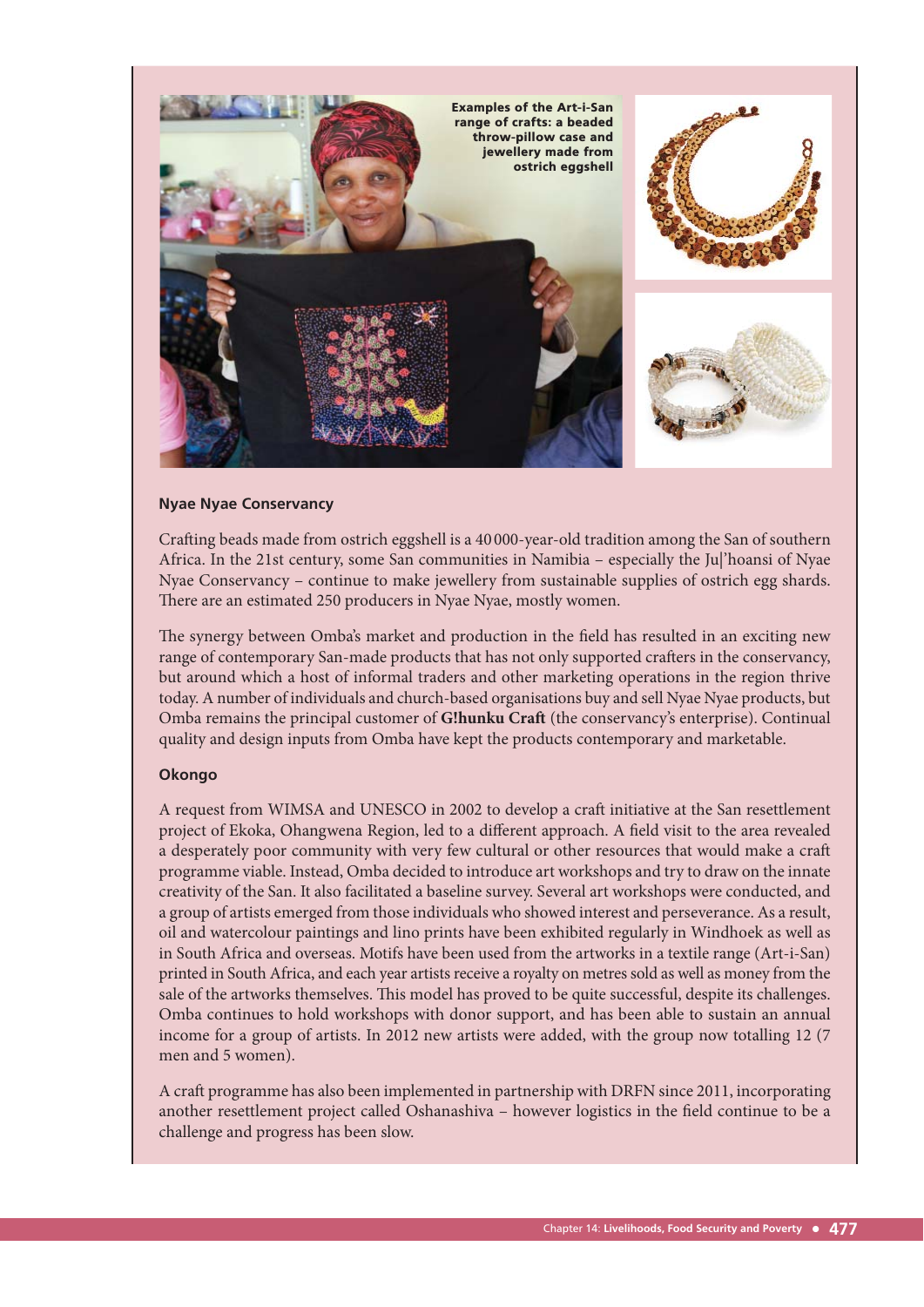#### **West Caprivi (BNP)**

IRDNC, and more recently the Kyaramacan Association, have been working with Khwe women in West Caprivi, and their products are marketed through **Mashie Craft**. Omba is the main wholesale customer for these products.

#### **Achievements and benefits**

- The income from craft and art sales remains the only cash income (other than pensions) that most of the Omba-supported San communities receive.
- Fifty-six percent of Omba's total purchases in 2012 went to San communities, with an average increase of 27% in income for San producers from the previous year.
- With larger amounts of money earned, artists and producers are able to invest their money more wisely (improving homesteads, investing in crop production, opening savings accounts etc.)
- The health and overall wellbeing of the Skoonheid community has improved as a direct result of the craft income (personal communication from Dr De Kok).
- Long-term and trusting relationships are being developed. Being socially connected enables individuals to get involved in opportunities that build their social networks and strengthen relationships among their peers and communities. Such activities support self-actualisation and reinforce people's self-esteem and identity, enabling individuals to develop a sense of belonging in their communities and the wherewithal to contribute to those communities.
- The craft and art initiatives build on the strengths and natural skills of the San, and the producers show improved self-esteem and confidence as well as a consciousness and pride in San culture.
- Leadership development in women through the skills they gain in attending workshops and interacting with their communities. Xoan||an Aliee, the first female chairperson of Nyae Nyae Conservancy, was the craft manager for a number of years. In other communities crafters/artists have been chosen to represent their communities at workshops, conferences, exhibitions and trade shows nationally and internationally.
- Omba invites leaders from all of the groups it supports for an annual peer review workshop. San leaders enthusiastically engage in the group discussions and present plans etc. to the participants. This has been an excellent vehicle for integrating San groups with crafters all over the country.
- Omba is growing a body of work of contemporary San art in Namibia. The San share a unique, common visual language, not only regionally (e.g. contemporary San art from Kuru, Botswana, and Smidtsdrift, South Africa) but also historically, with similarities in style and content (e.g. the Bleek and Lloyd collection of paintings and drawings produced by !Kung and Xam children in the 19th century).

#### Challenges

- The remoteness of most San communities results in many logistical and financial challenges in the supply chain.
- Lack of formal skills mean that projects require long-term support and mentoring in order for groups to manage systems on their own eventually.
- Group dynamics and community politics create problems for leaders. Regular interventions are required.
- Mismanagement of money by group leaders and/or intermediaries affects morale and sustainability.
- Materials need to be sourced locally or regionally and dispatched to groups. This requires additional administration, therefore operational costs are considerably higher.
- Most of the craft groups require long-term mentoring and support, and donors' short funding cycles makes this challenging. Stop/start interventions impact negatively on motivation.
- With rapidly changing culture and exposure to modern media and textbooks in schools, the innate and unique visual language of the San will gradually disappear. We have a moment in time to capture this for posterity.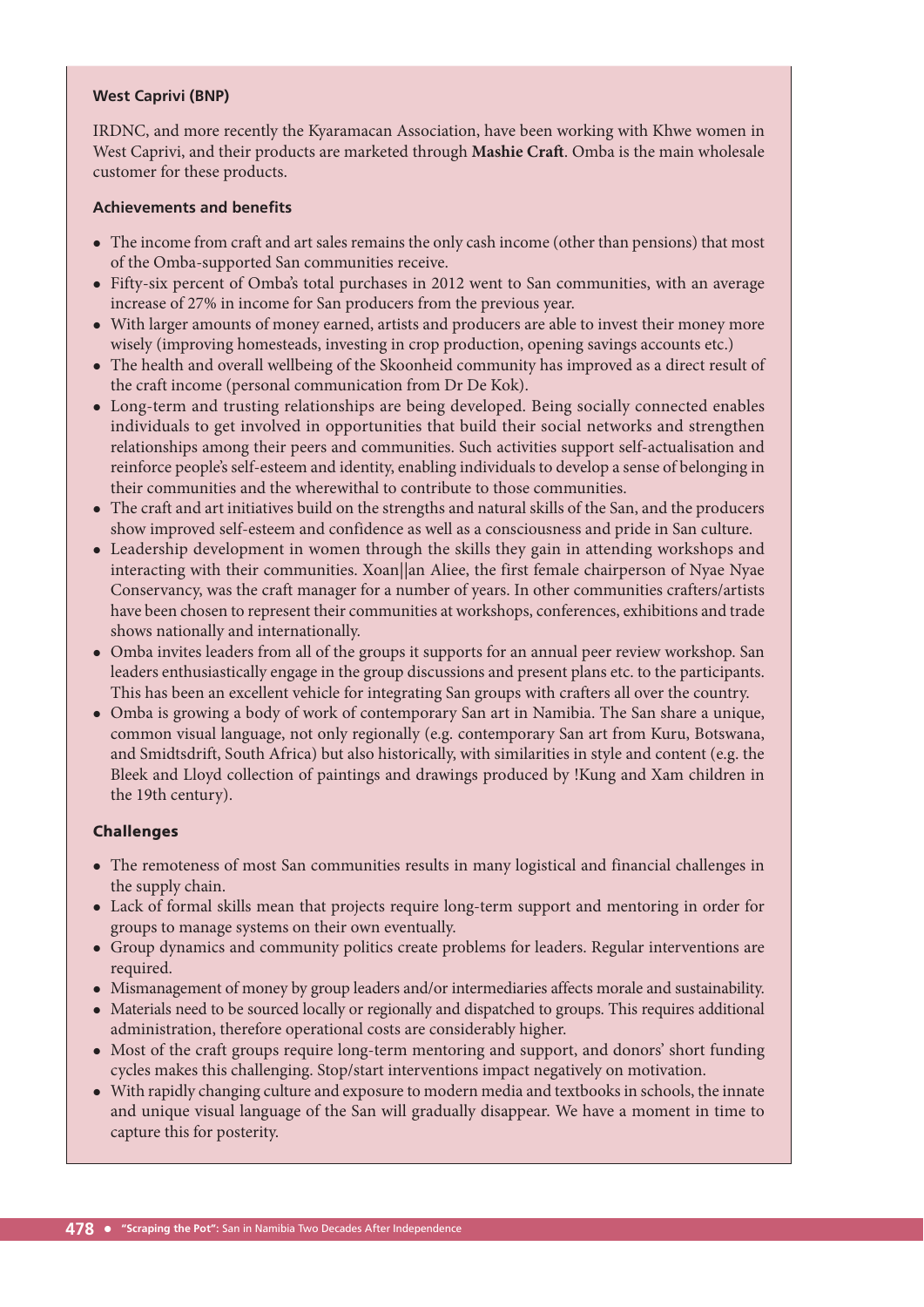## **14.2.12 Other tourism-related activities**

In Nyae Nyae and N‡a Jaqna Conservancies, activities linked to living museums, tourism and trophy-hunting concessions also contribute to the income of the Ju|'hoansi and !Xun households. There are two popular living museums in N‡a Jaqna and Nyae Nyae, namely the Grashoek Living Museum and the Living Hunters Museum respectively.<sup>20</sup> The Jul'hoansi and the !Xun in Nyae Nyae and N‡a Jaqna also earn dividends from conservancy-run income-generating activities.

To conclude, San in all regions lack self-sustaining livelihoods. They are extremely dependent on external support (chiefly pensions and food aid), and to make a living they pursue a range of activities (often in combination) on the fringes of society. Their incomes are small; mostly they cover only the daily needs of an individual or a household. This situation is unlikely to change in the near future unless the approaches to San development are better coordinated and are restructured to facilitate the long-term support that San communities clearly need to finally achieve livelihood sustainability.

## **14.3 Wealth and poverty among the San in Namibia**

Namibia is currently classified as a middle-income country, based on its per capita annual income, which was US\$4 876 in 2010 (one of the highest in sub-Saharan Africa). The country's economy grew at a rate of 3.8% in 2011 compared to 6.6% in 2010, representing a significant decline, but it was expected to stabilise at 4% in 2013 (African Development Bank (ADB) 2012: 3). Despite this upgrading to the 'middle-income' category, Namibia has one of the worst levels of inequality in the world. In 2012 the Gini coefficient for Namibia was estimated to be 0.59 (NSA 2012: 141). Although this is a slight improvement on previous figures, it implies that the richest 2% of households (1.1% of the national population) enjoy 16.8% of the national income, while the poorest 25% of households (36.8% of the population) contend with 7.2% of the national income (NSA 2012: 139). The *Human Development Report* of 2013 ranked Namibia at 120 out of 197 countries, with an HDI ranking of 0.63 (UNDP 2013: 154). According to the 'basic needs approach' used in the NHIES 2009/2010, 19% of Namibia's population are poor and 10% are severely poor (NSA 2012: xi-xii). The United Nations Development Programme (UNDP) has noted that this poorest proportion receives a mere 0.6% of the national share of income and expenditure (UNDP 2009: 197).

The NHIES 2009/2010 found that 54.9% and 37.1% of Khoisan speakers suffer from poverty or severe poverty respectively (NSA 2012: 164; see also Food and Agriculture Organization (FAO) 2009: 38).<sup>21</sup> Jauch reports that Khoisan speakers comprise one of the language groups that are worst affected by poverty in Namibia (Jauch 2012: 4), and that they represent one of the lowest rates of per capita consumption in the country (Jauch 2012: 126). According to the NHIES 2009/2010, per capita income for the Khoisan-speaking households amounted to N\$6 631 per annum, while the national average was N\$14 559. With N\$5 777, the Rukavango-speaking households registered a slightly lower annual per capita income than the Khoisan in 2009/10, which may be attributed to the fact that Rukavango households are larger than San households on average (NSA 2012: 135).

In this San Study we were interested to find out about the San's perceptions of poverty and the criteria they used to assess poverty levels both within their own communities and in comparison

<sup>&</sup>lt;sup>20</sup> The average annual income of the living museum at Grashoek since 2008 has been estimated at N\$457720 based on figures from the NNDFN and the chapter authors' calculations.

<sup>&</sup>lt;sup>21</sup> 'Severely poor' implies a per capita income of less than N\$277,54 per month, whereas a household is classified as 'poor' if the per capita income is less than N\$377,96. The two categories overlap, meaning that a total of 54.9% of Khoisan-speaking households were classified as 'poor' or 'severely poor' (NSA 2012: 151, 164).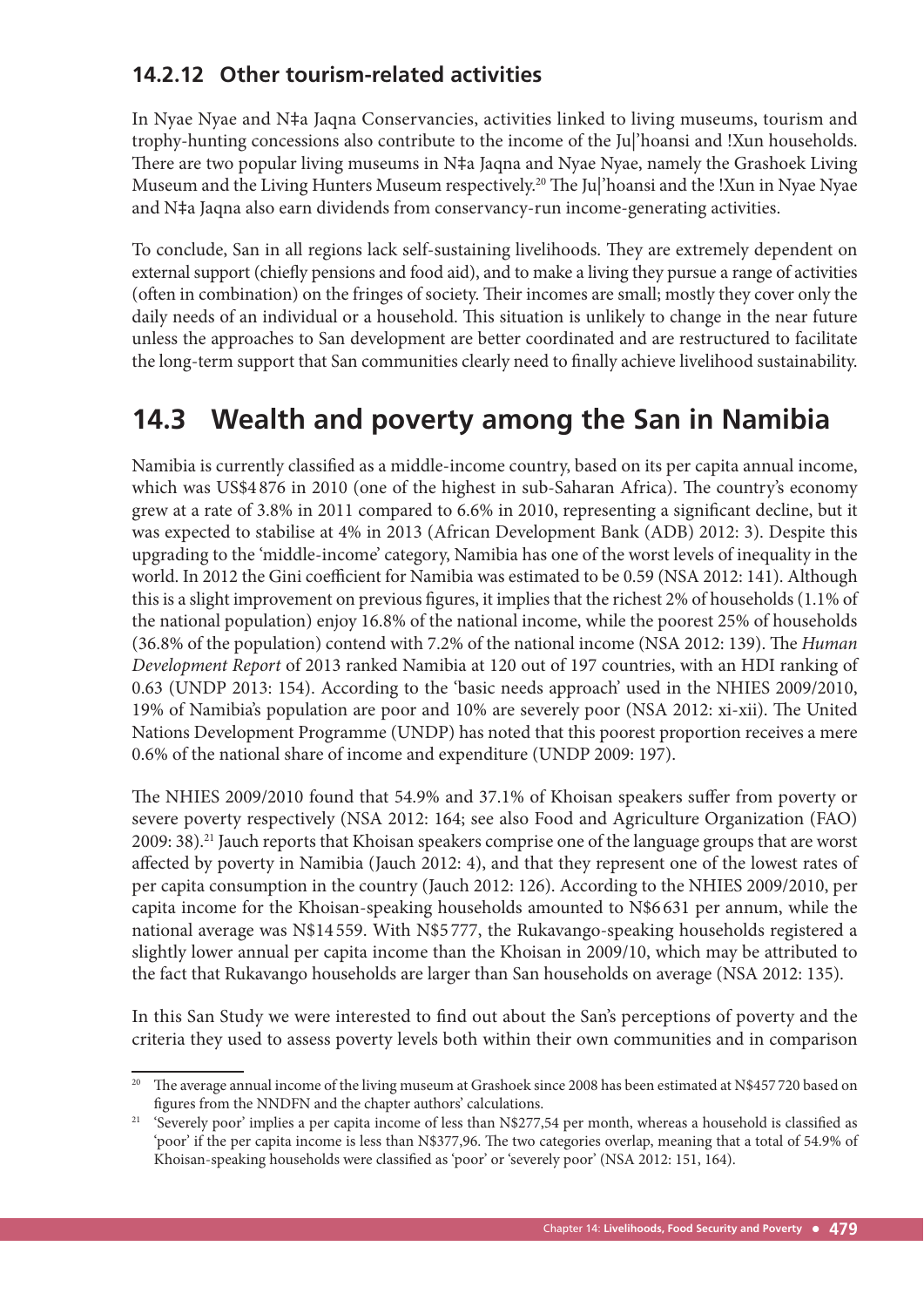to neighbouring groups, and at times in comparison to other San groups living in differing socioeconomic situations. We used a wealth-ranking exercise at the research sites to assess the perceived socio-economic stratifications in each San community. This method was also used to determine the characteristics of different socio-economic groups within each community and the criteria for evaluating them, and to assess coping strategies of the poor and very poor San. In addition, the opportunities for moving up the social ladder and the risks of losing wealth and socio-economic status were reviewed.

At all research sites, the San perceived themselves to be the poorest population group compared to other ethnic groups in their respective neighbourhoods – although at some sites participants acknowledged that a few members of neighbouring ethnic groups were also poor. The participants at all sites categorised the majority of their community members as either 'extremely poor' or 'poor', but the perceptions of poverty and the criteria applied to distinguish between wealth categories differed somewhat from one region and site to the next. In the first place, some participant groups identified three categories of wealth (e.g. 'poor', 'middle' and 'rich'), whereas others identified five or even six categories.<sup>22</sup> A key example of differing wealth-distinguishing criteria across regions is as follows: in Omusati, many of the poorest San had a crop field (albeit unfenced), whereas in the BNP and Omaheke, having or lacking access to a crop field or small garden distinguished the poor from the very poor, and in Kunene, Oshikoto and Oshana, access to a crop field or garden was not mentioned at all as a criterion for any wealth category.

In the following subsections we draw overall conclusions from the findings of the wealth-ranking exercise at each site, with a view to identifying general patterns.

## **14.3.1 San living in extreme poverty**

In general, San people living in extreme poverty were characterised by the features listed below. The sites listed for each feature are *examples* of sites where the applicable feature was mentioned:

- **Hunger** Kanaan neighbourhood, Blouberg Resettlement Project and Corridor 13 settlement (all in Omaheke), Ndama neighbourhood (Kavango) and Etosha Poort 'location' (Kunene).
- **Being without family who can assist** Skoonheid Resettlement Project (Omaheke) and sites in Nyae Nyae and N‡a Jaqna Conservancies (Otjozondjupa).
- **Depending on others** Oshivelo settlement (Oshikoto), Okaukuejo restcamp (Oshana) and Omega I Resettlement Project (BNP).
- **Having disabled or physically weak household members** Oshivelo and sites in Nyae Nyae and N‡a Jaqna.
- **Lacking proper clothing** Ndama and Xeidang village (Kavango), Oshivelo and Tsintsabis Resettlement Project (Oshikoto), and sites in Omusati.23
- **Excessive alcohol consumption** Okaukuejo, Oshivelo, Tsintsabis, Corridor 13, Kanaan (regions cited above) and Makaravan settlement (Caprivi).
- **Lack of adequate housing/dwellings** Corridor 13, Okaukuejo, Etosha Poort, Oshivelo, Omega I and sites in Omusati.

<sup>&</sup>lt;sup>22</sup> The terminology varied. In the Bwabwata National Park (BNP), participants distinguished, for example, between 'very poor', 'poor', 'better off ', 'lower rich', 'medium rich' and 'rich'. In Kunene Region the categories were 'very poor', 'not so poor', 'middle class', 'better off' and 'rich'. In Omusati Region the categories were 'very poor', 'poor', 'middle', rich' and 'very rich'. In Omaheke Region the categories were 'very poor', 'poor', 'halfway', 'better off' or 'moving forward', and finally 'wealthy' or 'wealthier'.

<sup>&</sup>lt;sup>23</sup> The authors of the chapters on Ohangwena and Omusati did not provide an overview of the wealth-ranking exercise per site, but only a regional overview (see pages 252 and 307 in Chapters 7 and 8 respectively).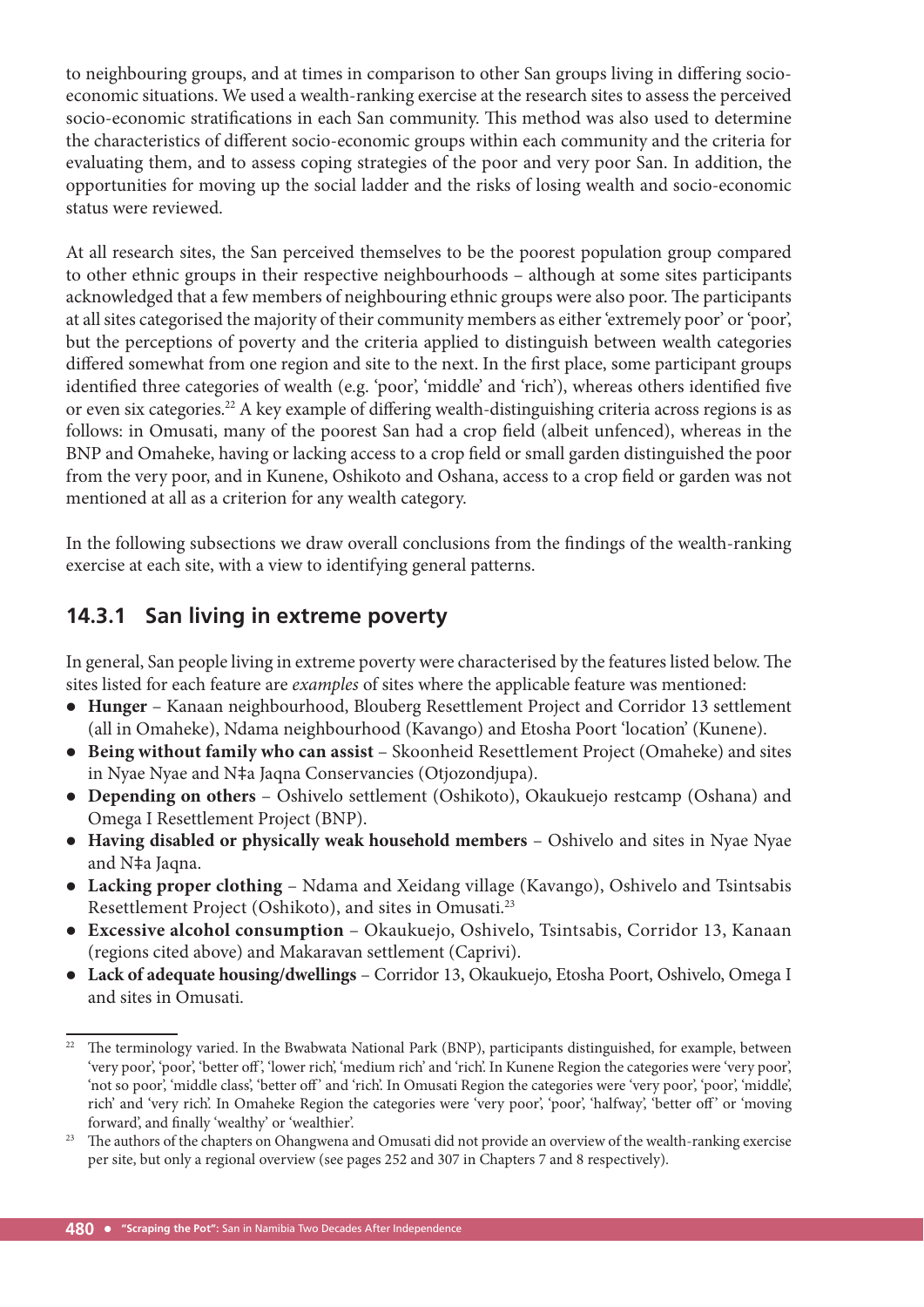- **Limited opportunities for piecework or casual work** Oshivelo, Blouberg and sites in Omusati and Ohangwena; or **the opportunities are limited to low-paid piecework only** – Xeidang, Ndama, Omega I, Mushashane and Mushangara villages (BNP), and sites in Ohangwena.
- **Not having a household member with a pension** Okaukuejo, Ndama and sites in Ohangwena; or **many household members depending on just one pension** – Etosha Poort.
- **Not having access to a garden, or having access to only a small garden** Skoonheid, Luhebo and Mangetti Dune villages (Otjozondjupa), Xeidang and Wiwi village (Kavango), Omega I, and sites in Ohangwena; or not having fences around fields – Omusati.
- **Not owning any livestock and/or not being able to access or use livestock** Skoonheid, Ndama, Likwaterera village (Kavango), Omega I, and sites in Omusati and Ohangwena.
- **A general lack of assets and household items** Likwaterera, Skoonheid, Blouberg, and sites in Omusati and Ohangwena.

At most sites, participants categorised between 50% and 80% of the San households as 'poor' or 'very poor'. Very few San were categorised as 'better off' (often the second wealthiest group) or 'wealthy' / 'rich' / 'very rich'. In Omusati and Ohangwena, the San who were receiving the War Veteran Pension (discussed in section 14.3.3) were explicitly categorised as much better off than the rest of the San. Otherwise, at most sites, formal employment was the determining factor for being categorised as better off or even rich, and at many sites, 'using the money wisely' (i.e. not wasting money on alcohol or unnecessary luxuries) was mentioned as an accompanying factor.

## **14.3.2 Food insecurity**

The household food situation appeared to be a central distinguishing feature in the wealth rankings of the San, both among themselves and in comparison with members of other ethnic groups. At several sites in Kavango, Kunene and Omusati, it was said that the poorest San would beg for food, and conversely, 'being able to eat what one wants' (in terms of both quantity and frequency) was seen as symbol of wealth. However, as discussed in the next section of this chapter, at all the research sites the majority of San were found to be food insecure; these San had no more than two meals a day, and they depended on irregular and uncertain food supplies. There were also reports of instances and periods (e.g. during the dry season) of some San having to survive on only one meal per day, which was supplemented by drinking tea with sugar – hence the statement in Omaheke that "tea is the boss" (see Chapter 4, page 55). The very poor, such as households with elderly members who did not receive a pension and who were not strong enough to carry out any kind of work, would usually be vulnerable to food shortages in both quantity and quality; they might survive on one meal per day on a regular basis, usually consisting of *mahangu* or maize porridge (see Chapter 7 on Ohangwena Region, page 250).

The food consumed usually consisted of a porridge of *mahangu* (in northern regions specifically) or maize (all over the country). San who had access to gardens or crop fields might be in a position to supplement the staple diet of *mahangu* or maize with beans (cowpea) or fresh corn at certain times of year, although these secondary sources of food would be consumed less frequently. Other supplementary foods mentioned included veldfoods (e.g. berries, tubers and mopane worms) and milk or fat (not necessarily from livestock belonging to the San, but rather, most frequently, from other community members' livestock). Discussion participants at many sites across the regions stated that they rarely ate meat, although meat was generally considered to be an important source of food. Pensioners occasionally bought fresh vegetables, meat or fat on Old Age Pension payout day, and rice and macaroni were also listed among the food items which are less frequently bought and consumed (see for example Chapter 6 on Kunene, Oshikoto and Oshana, page 197).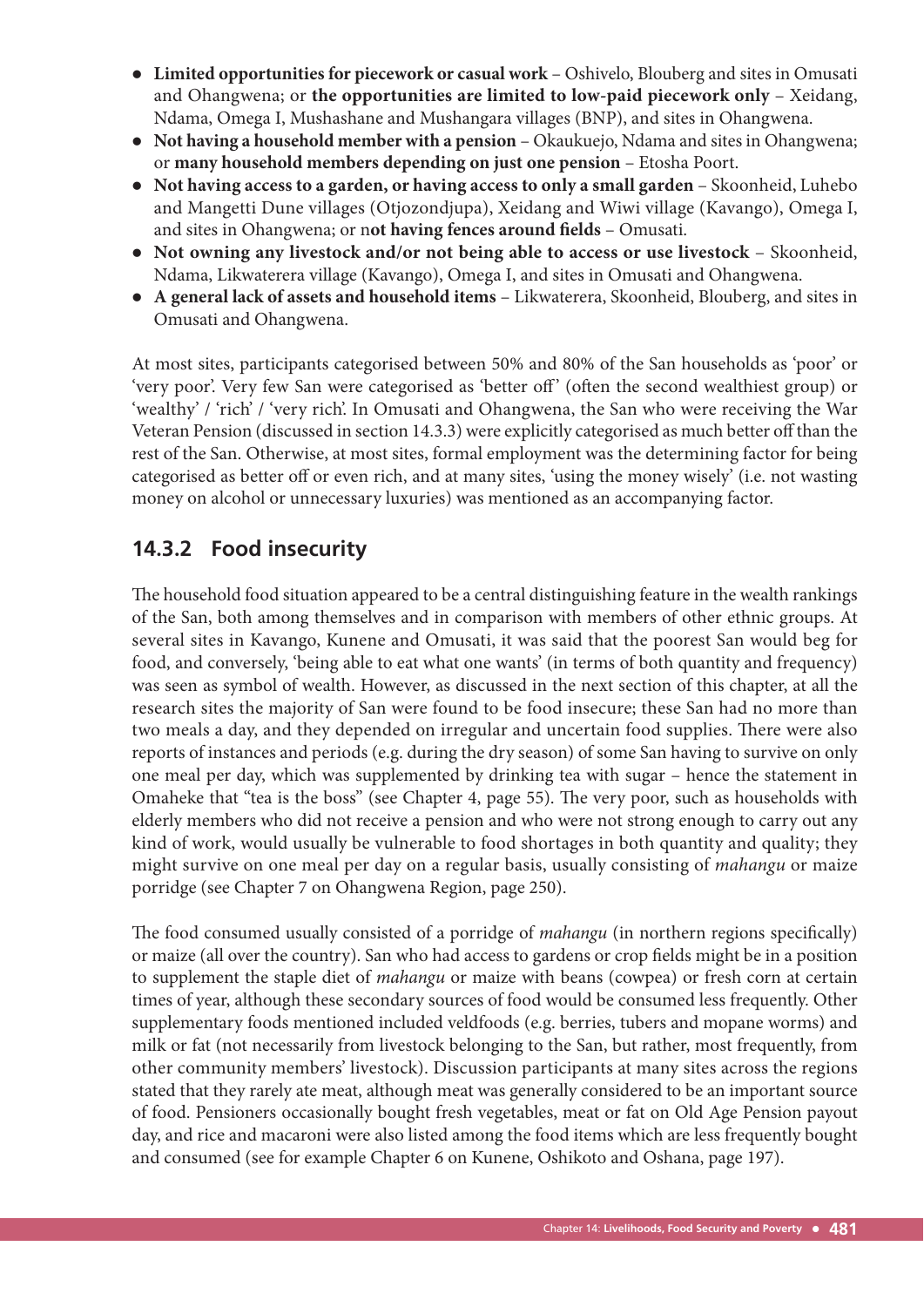Across all research sites and regions, the San generally viewed themselves as more food insecure and thus poorer than members of other ethnic groups. However, there were isolated cases, such as at sites in Omusati where the San thought that some Owambo households were just as food insecure as they were, if not more so.

It has to be noted that gathering veldfood was not mentioned as an option for escaping extreme poverty; instead this was considered to be a coping strategy. This is due to the fact that in most areas, veldfood has become difficult to source due to the lack of access to land where it might be found. Thus it cannot be said that the veld provides sufficient food to overcome food shortages.

In the following section we describe in more detail the factors that discussion participants perceived as determinants of the socio-economic situation of San households. This information can provide important insights into potential development strategies that might be adopted in future to improve the livelihoods of the San.

## **14.3.3 Determinants of the socio-economic status of San households**

#### *Alcohol abuse*

Discussion participants strongly associated excessive use of alcohol with poverty – however it was impossible to determine whether alcohol abuse was a cause or an effect of the impoverished circumstances of the people concerned. At various research sites across the regions (e.g. Oshivelo settlement and Tsintsabis Resettlement Project in Oshikoto and Skoonheid Resettlement Project in Omaheke), an improvement in a person's standard of living or socio-economic status was said to be possible only if he/she stopped drinking: a group of young Hai||om men in Oshivelo attributed their escape from extreme poverty to their decision to stop drinking alcohol; and at Tsintsabis, several people mentioned that they had been in the poorest category but had found that they could improve their standard of living by refraining from alcohol. Some San communities (e.g. that of Skoonheid) reported that they had tried to ban alcohol from their environment in an effort to ensure that the San could make progress in life, and the community of Donkerbos-Sonneblom Resettlement Project (Omaheke) had managed to keep alcohol out of the project site for several years until recently. Such efforts do not always enjoy the support of non-San people residing or working in the vicinity, some of whom want to continue selling alcohol to the San – often with devastating effects on the general wellbeing of more vulnerable members of the San community.

#### *Casual work and piecework*

Although piecework and casual work are major contributors of cash income for San households, very rarely were these forms of work mentioned as means to escape poverty; they were generally regarded merely as means to help San families to meet their basic daily needs. In fact, the very need to engage in such work was seen as an indication of poverty. This perception is due to the uncertain availability, unsafe conditions and poor remuneration associated with piecework and casual work, and possibly also the lack of awareness of the legal steps that might be taken to address these issues (see the recommendations at the end of this chapter).

#### *Old Age Pensions, War Veteran Pensions and other social welfare grants*

Discussion participants considered pensions and other social welfare grants (e.g. grants for orphans and vulnerable children and people with disabilities) as important means to avoid extreme poverty.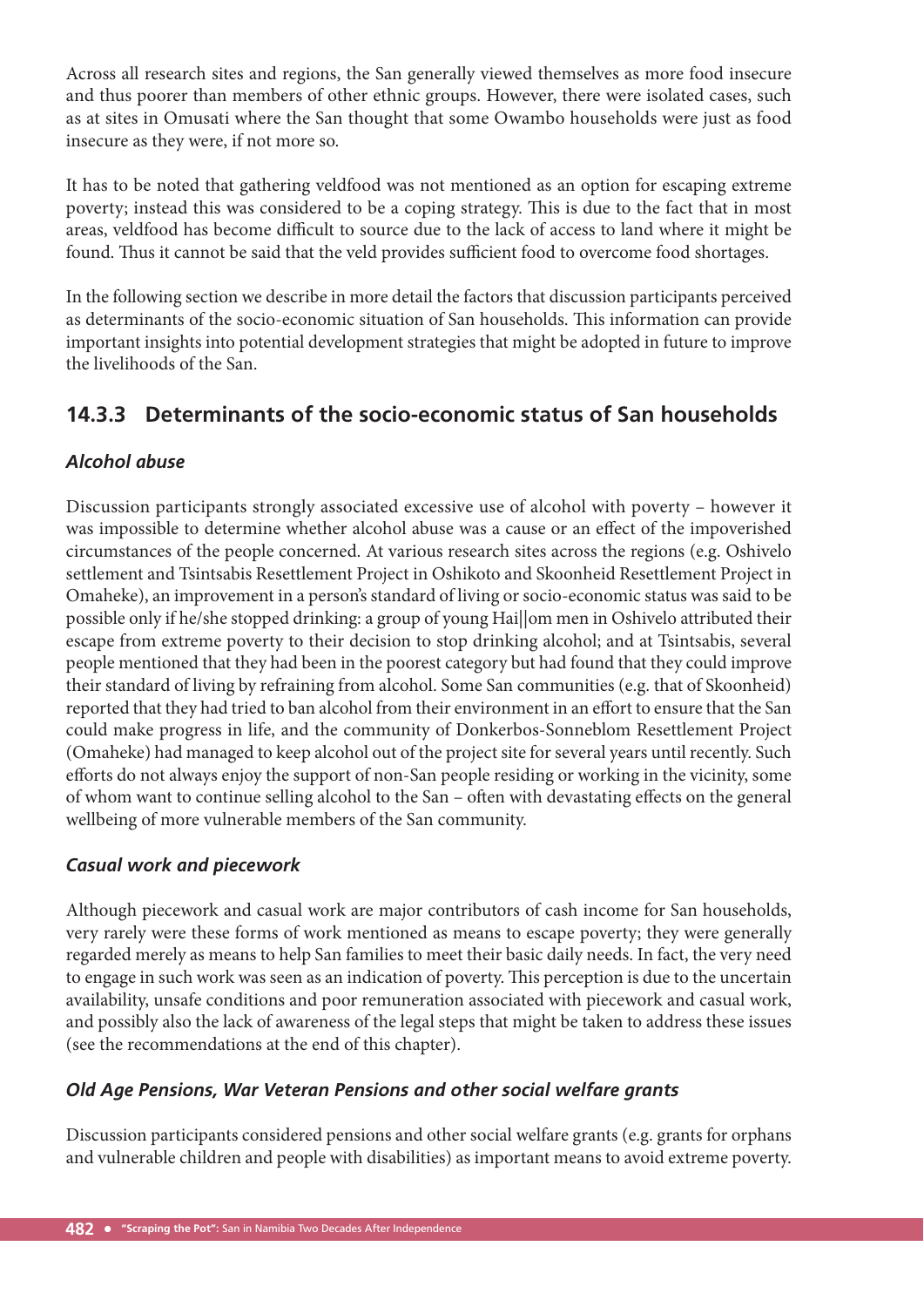For this reason, households in which one or several members received a monthly pension or grant were rarely categorised in the wealth-ranking exercises as 'very poor' or 'extremely poor'. At some sites, however, it was stressed that the number of dependants living off one pension/ grant as the main source of household income affected the household's ability to address extreme poverty: if many dependants were supported by one pension or grant, the household might still be classified as extremely poor. Specific examples were reported at many sites (e.g. Okathakanguti village in Omusati) where San households with a recipient of a pension or grant were nonetheless categorised as extremely poor because they had many dependants (in some cases over 10). The perceptions of the San who participated in our research confirmed that the government has made some progress towards eradicating extreme poverty with non-contributory social grants such as the Old Age Pension, but a number of challenges have yet to be overcome, above all the backlog in registration (NPC 2012a: 63).

San in the Omusati and Ohangwena considered those who received a War Veteran Pension – a oneoff payment of N\$50 000 and N\$2 500 per month subsequently – as having succeeded in improving their standard of living, thus no recipient of this pension was considered to be very poor or poor. However, very few San are eligible for this payment.

#### *Crop fields and agricultural equipment*

Crop fields and agricultural implements were considered to be essential for poverty reduction. Generally, those San who owned or who had access to crop fields were regarded as better off than those without. This applied particularly to research sites in the northern regions where crop cultivation forms the basis of rural livelihoods, and also to some sites in the eastern and central regions. Having a crop field was dependent not only on access to land in the first place, but also on the availability of equipment (e.g. ploughs and oxen) to cultivate the field. (Crop fields were distinguished from gardens, which are usually located around people's houses and do not generate much food in comparison to crop fields).

#### *Livestock and other animals*

Those who owned cattle and goats were considered to be better off than those without, and owning large numbers of livestock (especially large stock) was seen as a way to avoid poverty, since a certain number could be sold off when in need of extra money. However, ownership of large herds of large stock appeared to be the exclusive preserve of members of other ethnic groups; our study found that just a handful of San across the sites owned large stock, and none of them owned a large number of stock. Many households kept chickens, and the flocks varied in size, but owning even a larger flock did not make a significant difference in wealth ranking due to the relatively low economic worth of poultry.

#### *Employment*

Formal employment was seen as a very important determinant of wealth, i.e. a key means to avoid being poor, because it offered a regular income in the form of a salary or wage that could also be used to invest in other assets (e.g. livestock and fencing material). San households with members who were formally employed – for example in the Namibian Defence Force, Namibian Police, Ministry of Education (teachers, cleaners and hostel matrons), Ministry of Health and Social Services (nurses), wildlife management or commercial farming – were generally ranked higher in the wealth-ranking exercises.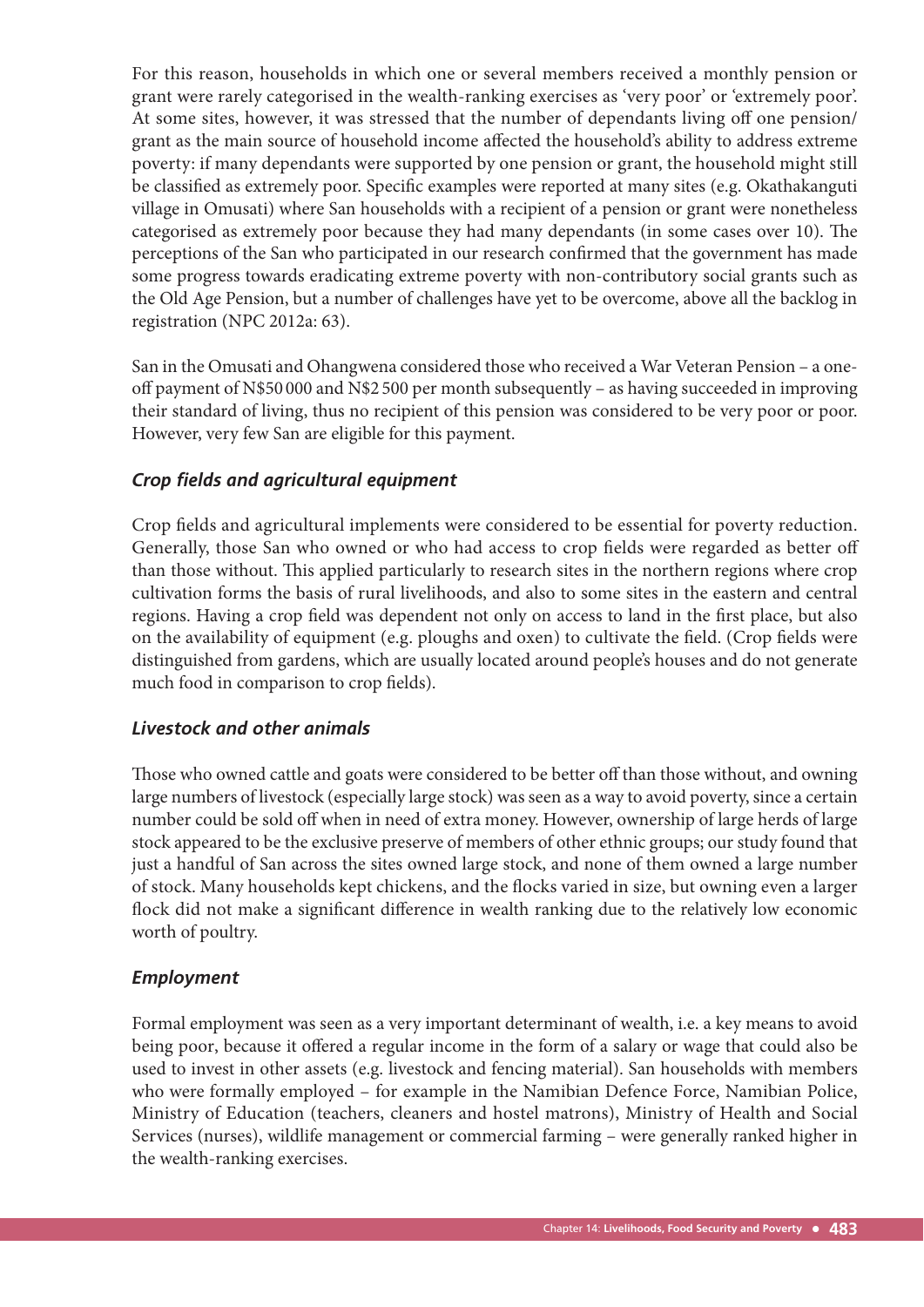#### *Physical assets*

At many sites, discussion participants referred to assets (household assets, brick house, car, etc.) to characterise members of the wealthier categories. However, physical assets were outcomes rather than intrinsic features of wealth, in the sense that the opportunity to engage in formal employment was the chief determinant of whether or not a household was able to invest in such assets. Thus, in the absence of opportunities for regular employment, most San households were asset-poor: the extremely poor members of communities (including a few non-San groups at some sites) were described as lacking adequate dwellings, blankets, clothes and shoes, let alone assets.

Physical assets are central to coping with environmental or economic shocks (e.g. droughts, floods, loss of employment or a long-term economic downturn), and contribute to reducing household or community vulnerability to adverse circumstances. The recent Emergency Food Security Assessment in Communal and Resettlement Areas in Namibia (EFSA), for example, established a clear correlation between food security and ownership of physical assets in the applicable communities (OPM 2013: 19-20). San participants in our study shared similar notions. For example, participants in Etosha Poort 'location' in Outjo, Kunene Region, said that employed Hai||om who then lost their jobs would be able to sell off their furniture piece by piece when in need of cash.

#### *Social networks*

For San, social networks are important for alleviating the brunt of poverty only to the extent that they address immediate shortages, particularly in household food supply. This type of support finds expression in the practice of sharing that has characterised San culture throughout their history. (As already noted, this practice is discussed at length in Chapter 15 on culture.) Sharing – a meal, food aid, harvested food, rations from piecework, etc. – plays an important role in decreasing the effects of hunger among members of extended families, and has historically helped San to survive in times of desperation. However, in the longer term, sharing limits a household's ability to increase its wealth and improve its wellbeing. This is because generally the San are already eking out a living at best, thus their social networks have little to share. Remittance support is virtually absent in San households, and where it does exist, its impact is negligible if the household income is shared by numerous dependants. Of course, very few San are formally employed, and those with formal jobs in cities/towns find the necessities of life there (rent, food, transport, etc.) to be so expensive that they have very little to share in form of a remittance to their families back home. For this reason, remittances were not considered to be a potential route out of poverty.

# **14.4 Coping with food insecurity**

## **14.4.1 General coping strategies**

In section 14.3.2 we conveyed that food shortages and food insecurity are common phenomena in most San communities in Namibia, if not all – although there are differences between households in a single community and between research sites. A number of interlinked factors are responsible for the limited food security in San communities, and these are dealt with in the regional chapters. Overall, the lack of access to land limits subsistence crop production and animal husbandry as well as hunting and gathering, and a lack of education and possibly discrimination in the job market limit employment opportunities for San. Additionally, government food-aid supplies do not suffice to sustain entire households and are irregular in many places, and pensions (especially the Old Age Pension) and other social grants do not reach many San who are eligible to receive them.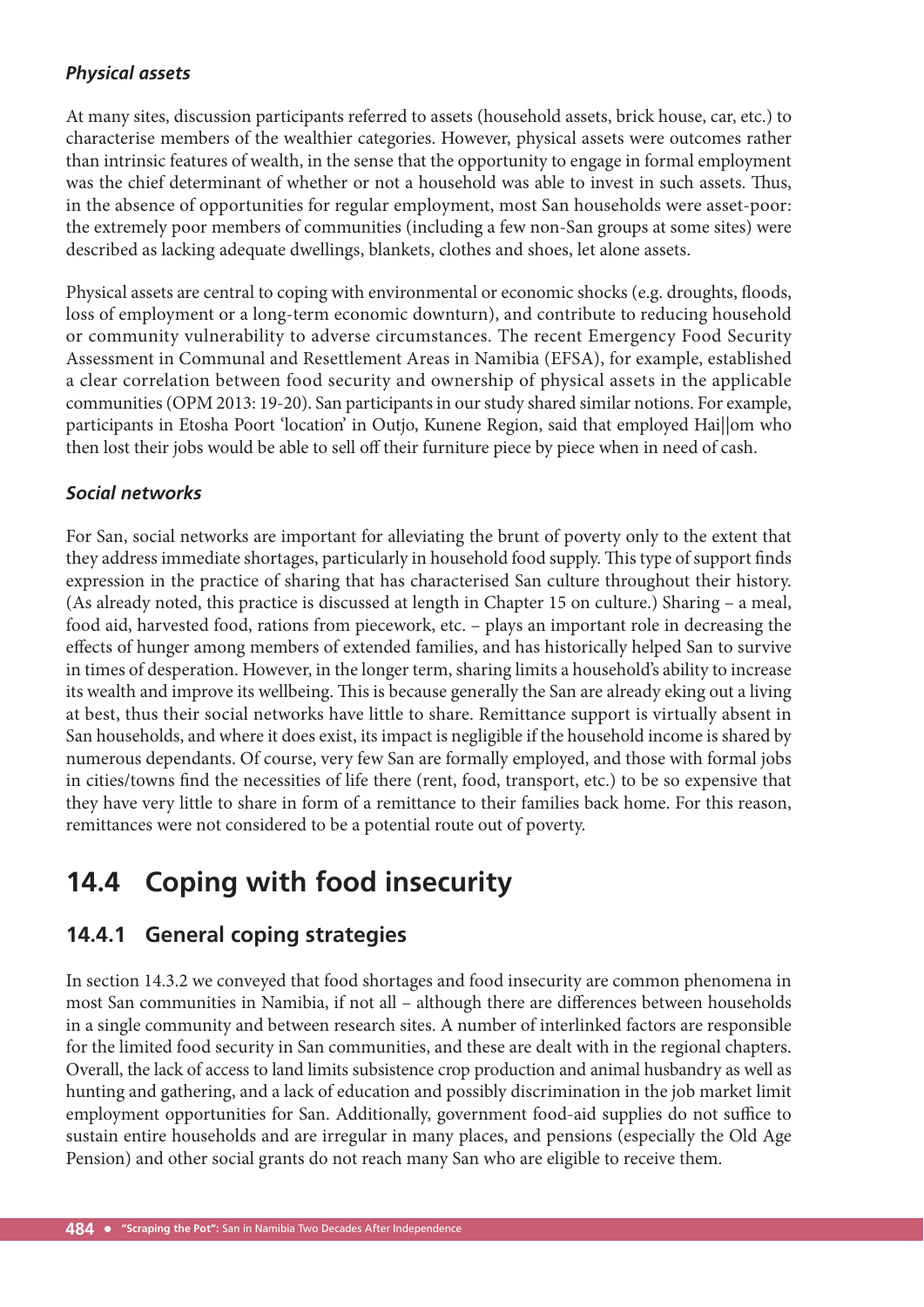Maxwell and Caldwell developed a Coping Strategy Index (CSI) as an indicator of household food security in order to increase understanding of food insecurity and the coping mechanisms that people in different countries and different contexts apply. The CSI is based on the question, "What do you do when you don't have adequate food, and don't have the money to buy food?" (Maxwell and Caldwell 2008: 2). The CSI has to be adapted to a specific given context, and the list of coping strategies below was used in the recent EFSA.

## **Box 14.2:** Coping Strategy Index (CSI) (OPM 2013: 46) *In the past 30 days, how frequently did your household resort to using one or more of the following strategies in order to have access to food?* • Skip entire days without eating? Limit portion size at mealtimes? • Reduce number of meals eaten per day? • Borrow food or rely on help from friends or relatives? • Rely on less expensive or less preferred foods? Purchase/borrow food on credit? Gather unusual types or amounts of wild food/hunt? • Harvest immature crops? • Send household members to eat elsewhere? • Send household members to beg? • Reduce adult consumption so children can eat? • Rely on casual labour for food? • Other? Have you sold any household assets to buy food? Have you sold any household assets to pay for health care/medical expenses?

The answers to the questions are weighted according to the frequency at which the behaviour has occurred. The higher the ranking in the index, the more food insecure the household is.

In the course of our research it became evident that most San households applied many of these strategies quite often. The poorest San households in many communities were said to skip eating for a whole day relatively often, and just a small fraction of San across the research sites could report that they regularly ate three meals per day. Most San households ate two meals per day on average, and there were indications that very poor San get by on one meal per day, at least for certain periods of the year. Many (if not most) households relied on less-expensive or less-preferred food (mostly mealie-meal), and most households purchased/borrowed food on credit (especially if food aid was irregular). Wild food was gathered to varying degrees,<sup>24</sup> and harvesting of immature crops was a coping strategy in areas where San engaged in crop farming – as in Xeidang village in Kavango, for example, where the Ju|'hoansi participants said that they sometimes harvested immature maize cobs to avoid starvation.

Across the research sites, the discussions on sharing revealed that household members would often go elsewhere to eat, and at many sites it was said that the poorest members of the San community would also beg for food – mostly from non-San households as they were considered to be better off . Reduced adult consumption of food to enable children to eat was also reported at many sites, and

<sup>&</sup>lt;sup>24</sup> As gathering is a traditional livelihood strategy among San communities, it cannot be strictly classified as a 'coping strategy'.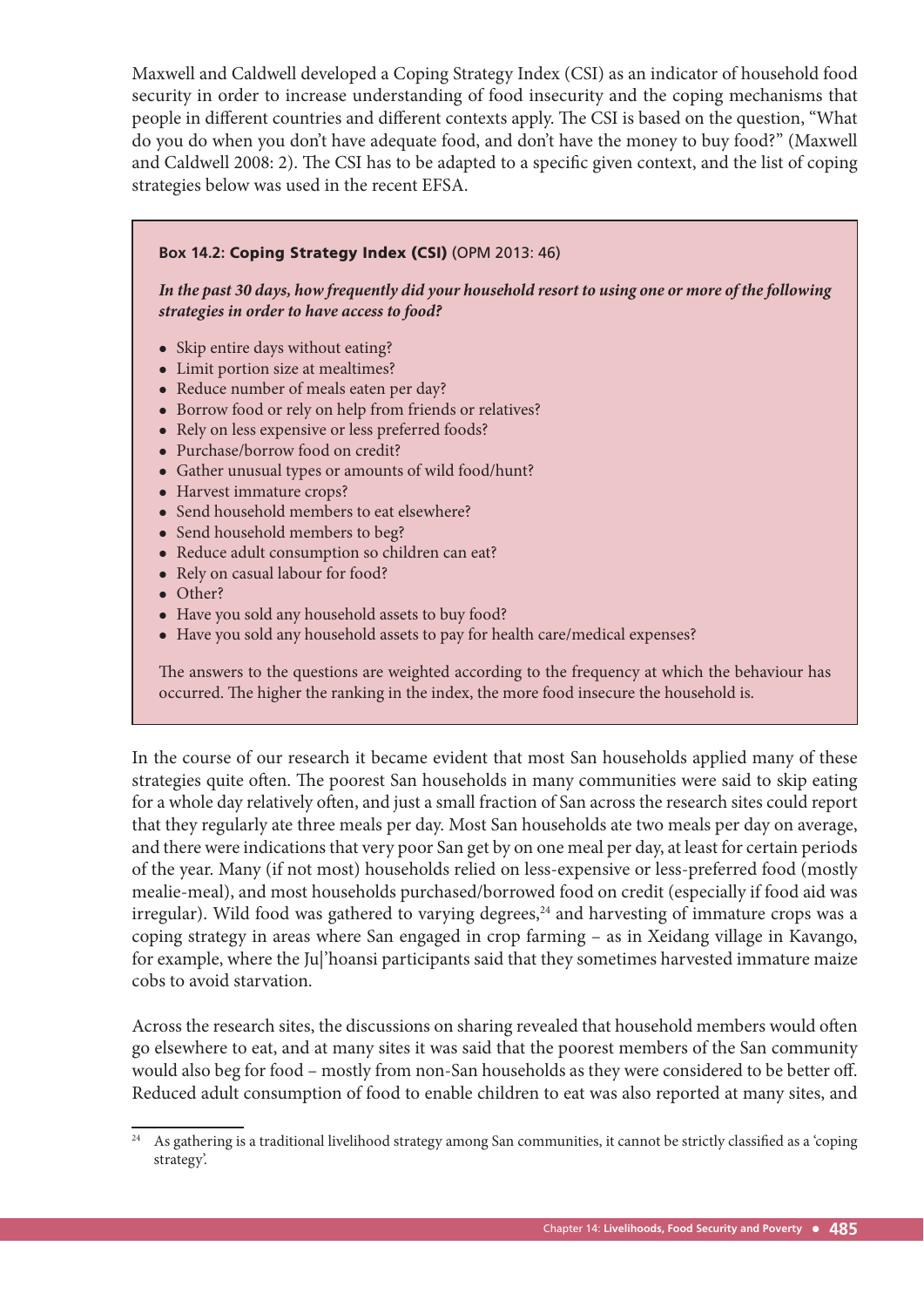a very common strategy at all sites was the practice of undertaking casual labour to earn a small income to buy food, or even in exchange for a supply of food. The last two questions, i.e. relating to selling household assets, are less relevant in the case of the San because few have assets to sell, but this was mentioned in Etosha Poort 'location' (Outjo) as a coping strategy that relatively better-off San might employ when in need of cash.

In addition to the coping strategies mentioned above, San households employ a number of other coping strategies to address continuous food shortages, two of which are discussed in the next two subsections.

## **14.4.2 Fostering children**

Reportedly in Kavango, Ohangwena and Omaheke Regions it is common practice for San families unable to afford the costs of food, education and other basic needs to arrange for their children to be fostered by non-San families who would be better able to care for them. The child become part of the foster family, and it is far from unusual that the San parents never see their child again. Manja Stutzriemer's account of her case study in Nkurenkuru (Kavango) indicates that fostering of San children is very common there, but arrangements can be rather informal, and this often produces conflicts between the San and the foster households (Stutzriemer 2012).<sup>25</sup> One major problem is that San children living away from their families are vulnerable to abuse and exploitation. For example, our research brought to light cases of fostered children who had never attended school, and instead worked for the foster families as herders and domestic workers – mostly in exchange for food and clothes – in clear violation of the children's rights (see also Stutzriemer 2012).

A feasibility study of livelihood support to San resettlement projects in Ohangwena conducted in 2007 revealed that the practice of fostering San children was not uncommon in the area (Dirkx and Ayisa 2007b: 13-14), with a total of 42 cases across three resettlement projects reported – although some were historical cases and the children concerned had reached adulthood by 2007. For example, at one project four people reported that they themselves had been fostered by non-San families during childhood. Hunger was said to be one explanation for San children going to live with non-San families: it was claimed that San parents might be forced to give a child away when they realised that they could not feed the child properly. Allegedly they were "easily convincible" in times of dire need, when other people offered to take care of their children. Some of the children concerned still lived close by, so their parents could visit them, whereas other San parents had been unable to maintain regular contact with their children, either because the foster family lived far away or because the parents simply did not know to which village or town the child had been taken. Allegedly there were also cases of foster parents forbidding visits by the San parents. Some fostered children had been looked after well and were allowed to attend school, whereas others were prevented from continuing their schooling and were merely used for domestic work or agricultural labour. Community members consulted in the study in 2007 also raised the concern that foster parents were benefiting from the state Foster Care Grant, as opposed to the biological parents benefiting from child welfare grants that the state makes available for vulnerable children - because the San parents had not known about such grants, the differences between grants and how to apply for these grants (Dirkx and Ayisa, 2007a: 16, 22).<sup>26</sup>

<sup>&</sup>lt;sup>25</sup> Every San person interviewed by Stutzriemer had lived with a Kwangali family at some stage in his/her life (Stutzriemer 2012: 9).<br><sup>26</sup> The child welfare grants are administered by the Ministry of Gender Equality and Child Welfare – see www.mgecw.

gov.na for details on the grants available. Some San parents might qualify for the Maintenance Grant at least.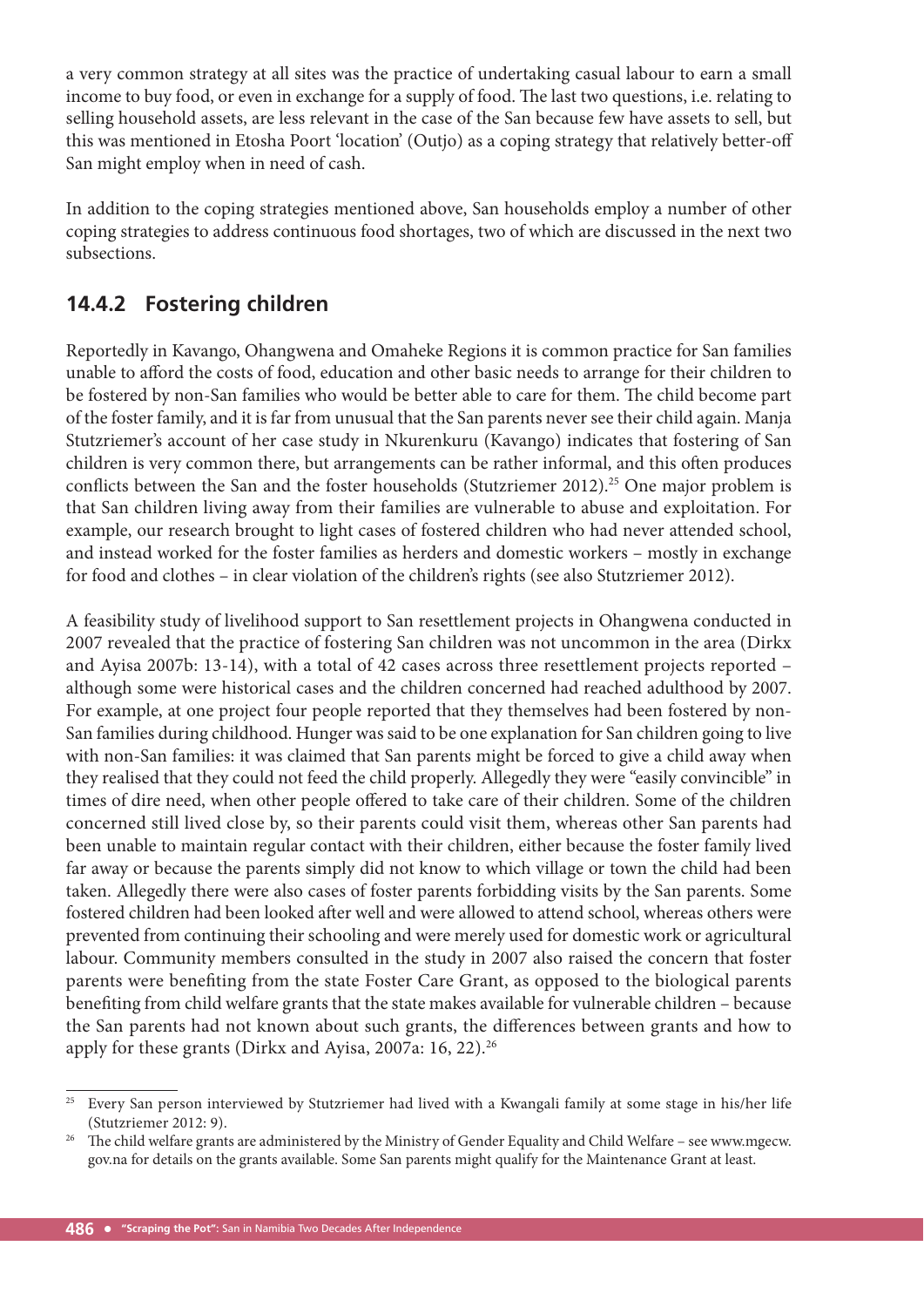It is therefore clear that the practice of fostering San children needs much more attention with a view to preventing it (if possible) or at least minimising potential abuses and exploitation.<sup>27</sup>

## **14.4.3 Alcohol**

In many San communities (e.g. in Ohangwena, Omusati and Kavango Regions), alcohol was reportedly used as a means to alleviate hunger (see also Nyang'ori et al. 2006: 1943). The low-priced local brews (e.g. *otombo* and *okanyatau*) sold for N\$2 per one-litre jug in parts of Ohangwena, for example, are more affordable for San than most types of food. Discussion participants in Ohangwena, Omusati and Kavango reported that they also gave their children alcohol as an alternative to food. Excessive use of alcohol has been identified as a serious challenge among the San (Nyang'ori et al. 2006: 1943), especially in Ohangwena (see Chapter 17 on health). The number of cuca shops around Ouholamo neighbourhood (Eenhana) and in three of the four resettlement projects in the vicinity of Okongo increased considerably between 2007 and 2013, but local headmen, traditional authorities (TAs) and regional councillors do not seem to be concerned about these developments.

# **14.5 The role of external support for San livelihoods**

The San receive various forms of external support, ranging from food aid and livestock donations to comprehensive livelihood support programmes which, among other things, strengthen capacity in community development and local leadership, agricultural development, and income diversification through craft development, cultural tourism and wildlife tourism. In this section we present our findings regarding external support alongside the experiences of the research team members based on their long-term involvement in livelihood support projects, and we map these against the San perceptions of poverty and wealth in their communities. It is beyond the scope of this report to provide a comprehensive comparison of the various livelihood support initiatives and their impacts on San livelihoods, but we do provide some information on promising approaches, required preproject considerations, avoidable mistakes and the need for further investigation in specific areas.

## **14.5.1 The San Feeding Programme**

The food supplies provided by the San Feeding Programme of the OPM are certainly needed in a number of San communities to prevent starvation. Nevertheless, this intervention must be viewed as an 'emergency' programme only, and one that does not help the San to escape extreme poverty. Furthermore it carries the risk of entrenching long-term dependency on food handouts, and for this reason, careful monitoring of the programme is needed (see also the recommendations at the end of this chapter).

## **14.5.2 Income-generating projects**

No discussion participant at any site mentioned income-generating projects (e.g. craft production and Devil's Claw harvesting) as a means to significantly improve the lives of San, mainly because these support projects have generated relatively little income to date; most have generated only N\$1 000-2 000 per annum for the people involved (see pages 475-476). It should be emphasised,

Certainly, transactional sex – which was mentioned at various sites in different contexts – can also be understood as a strategy for coping with poverty or food insecurity. However, since participants were hesitant to speak about transactional sex in more detail, we are not able to provide more data on this topic in the context of livelihoods.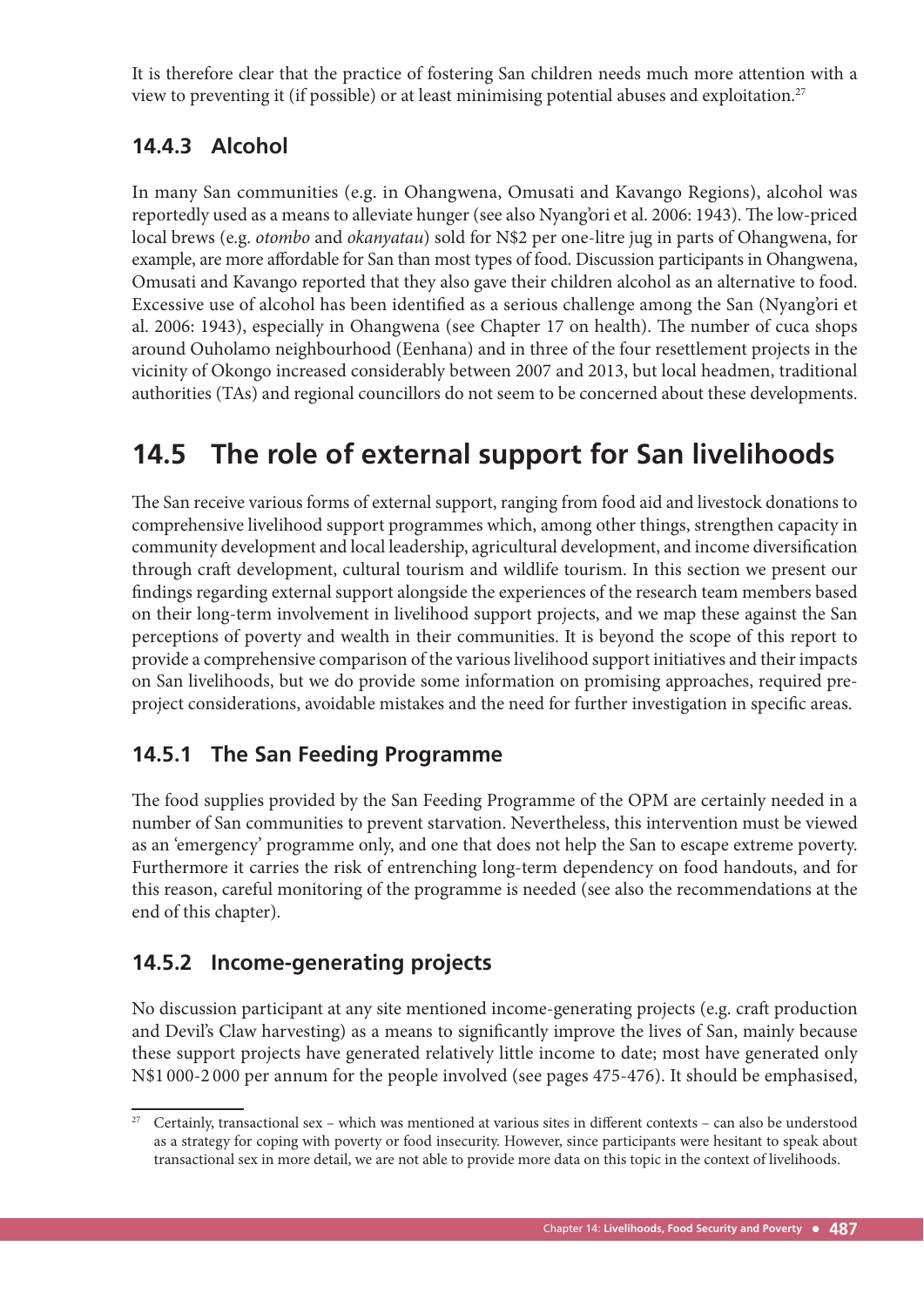however, that such projects do provide the producers with a cash income which is urgently needed to cover the costs of basic necessities such as food, clothes and soap, as well as the costs of health care and necessities for school and for agricultural activities. The projects supported by the Omba Arts Trust (see Box 14.1), for example, provide a number of other important benefits apart from enabling the crafters to purchase basic necessities: they increase the crafters' self-esteem, inculcate a work ethic and pride in their own culture, empower them (a benefit of particular importance for the women), improve their leadership skills, reduce their dependency on handouts, and help to improve their health and their access to health care – all benefits which in turn benefit the crafters' households and communities on the whole.

## **14.5.3 Crop-production projects**

#### **Box 14.3:** Two crop-production projects supported by the Desert Research Foundation of Namibia (DRFN)

#### **Ohangwena Region**

The Emergency Food Security Assessment in Communal and Resettlement Areas in Namibia (EFSA) (mentioned on page 484) found crop production to be the major source of livelihoods for 41% of Ohangwena's general population (OPM 2013: 18). Most San in this region do not have their own crop fields; the only San who do are those in the resettlement projects in Okongo Constituency (Onamatadiva, Ekoka, Oshanashiwa and Eendobe). These four San resettlement projects were supported by the Livelihood Support Programme for San (LIPROSAN) implemented by the DRFN with funding from the Ministry of Lands and Resettlement (MLR) in the period January 2009 to July 2013.<sup>a</sup> Crop production in these projects consists of rain-fed *mahangu* production combined with cowpea, groundnut, sorghum and watermelon cultivation. The yields depend largely on the amount of seasonal rainfall and the amount of attention given to the crops. If there is a good rainy season, the households can live off the harvests for periods ranging from two to four months, but in a poor rainy season the households tend to consume the produce harvested within one or two months. The amount of land available for cultivation is another critical factor that limits production in three of the four projects, and the beneficiaries do not usually manage to harvest as much as the neighbouring Kwanyama farmers do because the San fields are smaller.

#### **Omaheke Region**

San at the Skoonheid, Drimiopsis and Donkerbos-Sonneblom Resettlement Projects have benefited from the Livelihood Support Programme II (LISUP II) of the DRFN and the Habitafrica Foundation, co-funded by the MLR and AECID (see Box 4.1 on page 52 for an overview of LISUP). LISUP II provides, inter alia, technical support for rain-fed and irrigated crop production. Between 2007 and 2013, households at Skoonheid and Drimiopsis experienced improvements in food security through a combination of rain-fed and irrigated production (Skoonheid), or irrigation alone (Drimiopsis). At Donkerbos-Sonneblom only rain-fed crop production is possible**.** 

**Irrigated crop production** in Drimiopsis and Skoonheid tends to consist of two cultivations of maize along with cowpea (in spring and summer), followed by a short fallow period during the winter months. Alternatively, a combination of maize, cowpea, squash/pumpkin and butternut is planted in the summer months, and this is followed by the cultivation of winter vegetables such as beetroot, carrot, onion and spinach. Once matured, the produce is collected from the gardens on a daily basis and is eaten fresh. This contributes to improved food security for two to three months twice per annum. Individual beneficiaries also sell small amounts of surplus crops to generate some cash when it is needed.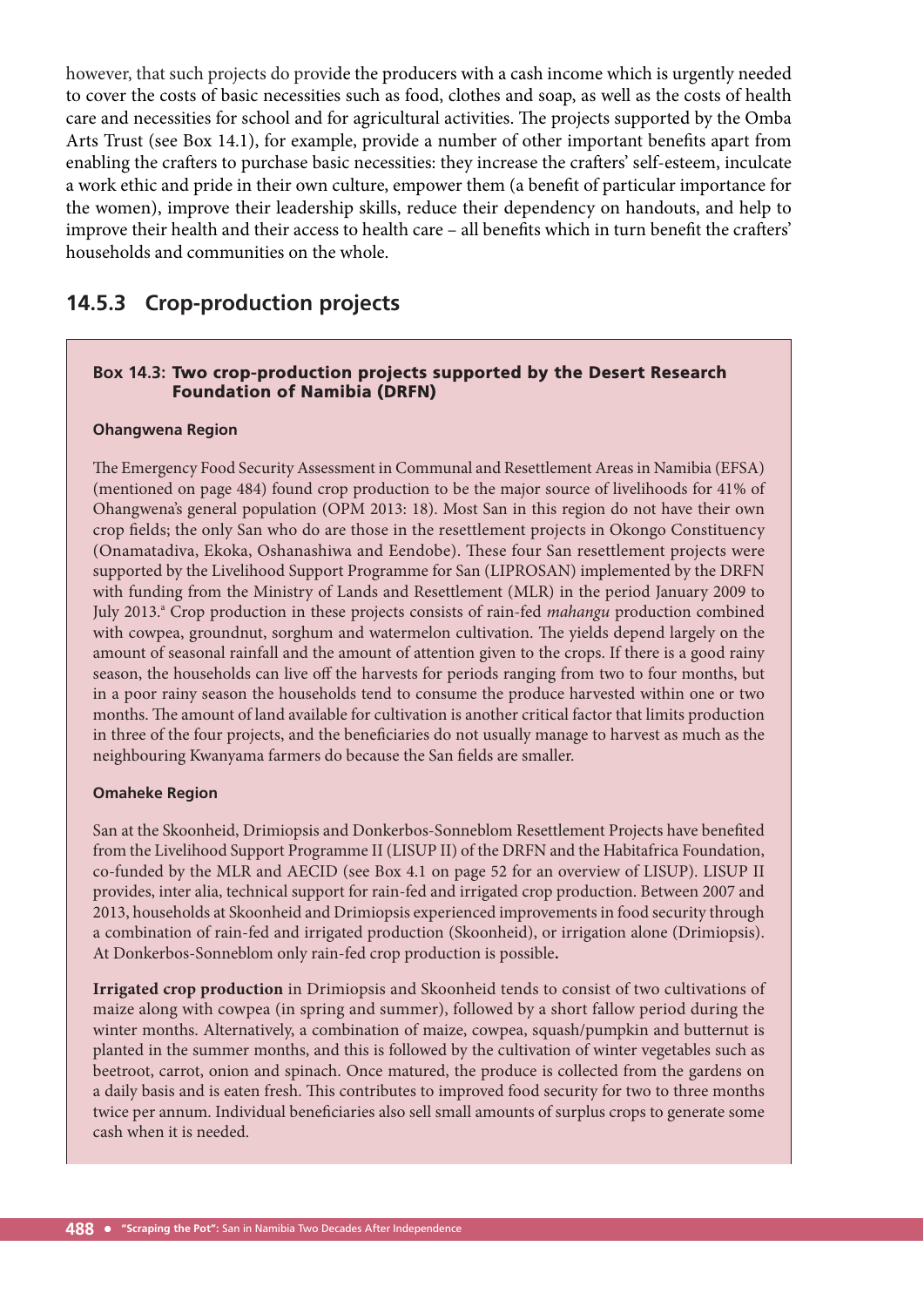**Rain-fed crop production** at Skoonheid and Donkerbos-Sonneblom consists mostly of maize and cowpea cultivation, with a combination of groundnut, butternut, squash/pumpkin and watermelon. The rain-fed yields of course depend on seasonal variations in rainfall. In the years 2008-2011 the yields were fairly good, but in 2012 and 2013 they were substantially smaller. In poor rainfall years the harvest may yield enough for consumption for three months at most. In years with better rains, the harvests improve household food security for more than three months. In 2011, for example, up to 45% of households at Skoonheid stored and consumed their rain-fed crops for up to five months after the harvest.

Regarding the **combined impact of irrigated and rain-fed crop production**, The LISUP II annual report for 2012 indicated that during the post-harvest season (i.e. the beginning of the dry season), 70% of the households at Drimiopsis and Skoonheid were able to consume three or more meals per day. Towards the end of the dry season, 45% of the households could consume three meals a day (DRFN and Habitafrica 2013: 76). It may therefore be concluded that the livelihood support contributed to advances in both the number of meals and the diversity of foods consumed by the beneficiary communities, especially over the difficult dry period of the year.

The examples of Skoonheid and Drimiopsis demonstrate that crop production (especially irrigated production) can provide a very important household food supply for the San. On the other hand, lessons from these projects make clear that considerable amounts of external support and intensive mentoring and monitoring are required for any meaningful long-term benefits to be realised.

<sup>a</sup> The MLR took over the livelihood support from the DRFN on 26 July 2013, hence the DRFN is no longer responsible for these project communities.

Discussion participants at the resettlement projects and many other sites regarded crop production as an essential means to escape extreme poverty, and crop production projects have proved to have positive outcomes for household food security among the San, as described in Box 14.3. The general issues of long-term technical support, mentoring of farmers in technical and institutional aspects, facilitating active collaboration among farmers, and improving local leadership capacity to support collaborative crop-farming practices are all important, especially as San illiteracy levels are high and their capacity to learn new skills independently (e.g. crop and soil fertility management) is relatively weak. These issues are even more relevant in San communities which are not homogeneous, such as some resettlement projects in which San and non-San people, or San of different language groups and family backgrounds, are brought together as beneficiaries.

Other aspects pertinent to the success of crop-production practices with the San are as follows:

 **Distinguishing appropriately and realistically between capacities that can be built and those that may be difficult to build within a designated period:** Experience with livelihood support through LISUP II in Omaheke Region, for example, appears to provide evidence that the San can become relatively accomplished subsistence farmers if they are trained in basic and standardised crop-management practices. As far as the northern regions are concerned, this means that the San might learn to cultivate a crop field in the same manner as their non-San neighbours, following relatively standard cultivation methods and practices. However, on larger production units such as resettlement farms, strategic farm-management decisions concerning the regeneration of soil fertility, sustaining/improving rangeland quality and carrying capacity, producing enough food and/or generating enough income to sustain the number of resettled people, require advanced agricultural knowledge and skills – which the San do not necessarily possess, and which might be difficult to build up within the normally relatively short lifespans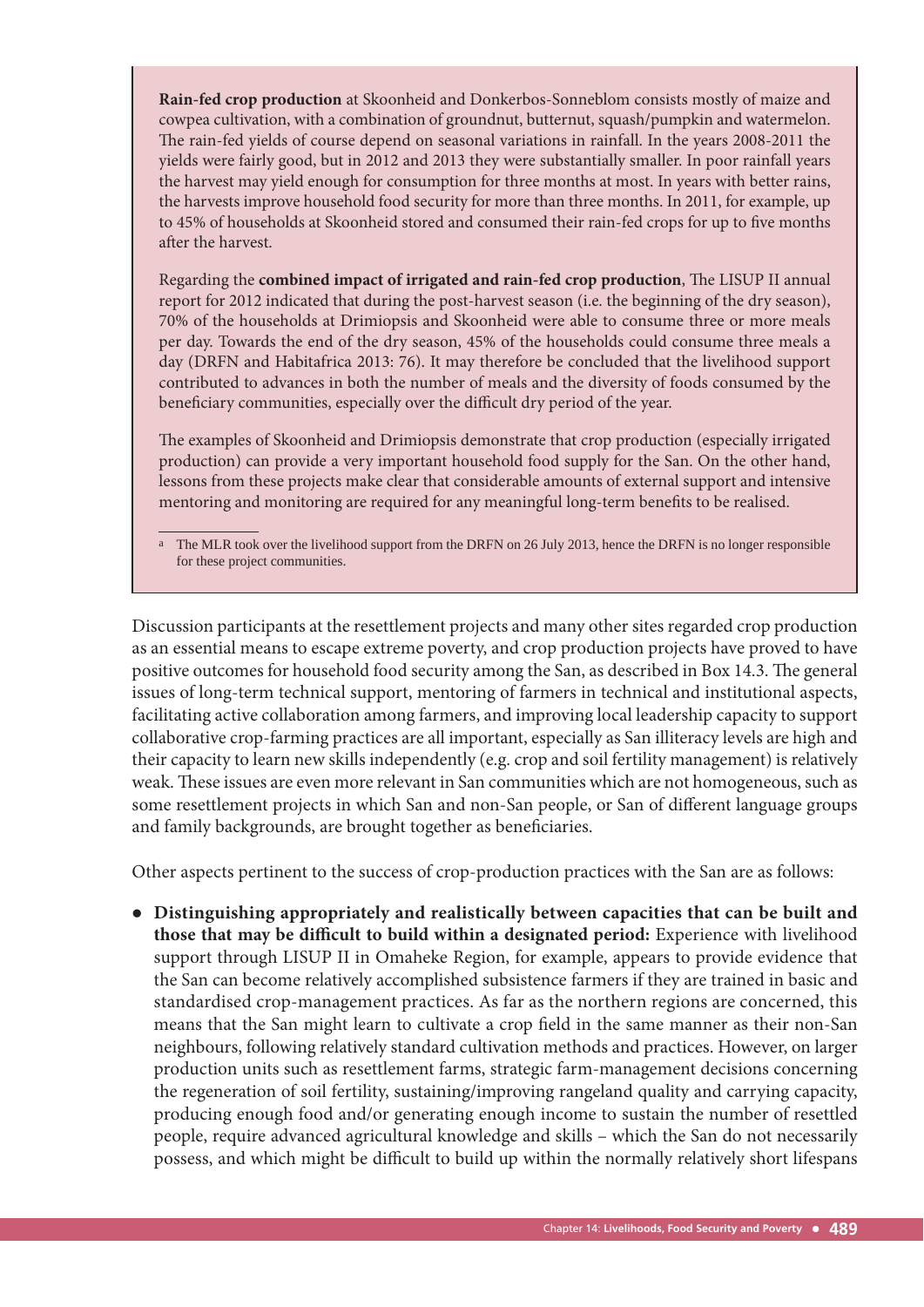of development projects. This is not due only to the generally low levels of education of the resettled San; it is also due to the fact that San farmers, like the majority of other beneficiaries of group resettlement projects, are not necessarily invested in the development of their farm as a production unit per se, as they are more concerned about the survival of their families and thus about issues linked to household food security. This posits an entirely different individual focus, which by implication precludes or excludes crop commercialisation or production for purposes of income generation. Consequently development partners such as NGOs may need to provide the necessary technical support on a long-term basis.

- **Provision of inputs:** In any part of the country where San are involved in crop production, whether rain-fed or irrigated, the provision of inputs such as seeds, organic manure or chemical fertilisers, pesticides, agricultural implements and fencing materials has to be thought through and organised. Most San communities reside in remote areas and lack means to collect/obtain farm inputs timeously, so their agricultural activities are often disrupted or delayed. A basic drawback of the agricultural support administered by the MAWF is that it renders agricultural extension services only, although recently it has been possible to obtain seeds and fertiliser from the MAWF on a subsidised basis – but the availability of seeds such as drought-resistant millet fluctuates from year to year. As a result of strategic choices made after Independence, the main task of the MAWF Department of Extension and Engineering Services (DEES) has been to share information with farmers, and consequently it is not generally concerned with the timely supply of inputs required for crop production.
- Access to draught power: This access for San has to be thought through and promoted for example by increasing the scope of training for San beneficiaries in the MAWF Draught Animal Power Acceleration Programme (DAPAP). This would imply that an entire San community, as opposed to just a handful of community members, would have access to, and would benefit from, the draught animals, ploughs and cultivators donated.
- **Namibia Specific Conservation Agriculture (NSCA):** This aspect is linked to the latter. Among San people interested in crop cultivation, sufficient means should also be made available to promote NSCA based on ripper furrowing, rather than traditional methods of ploughing, since tractor ploughing is expensive for most San, and also compacts the Namibian soils too much, thereby reducing crop output – especially in the northern regions which are characterised by relatively heavy rains. NSCA – more commonly known in Namibia as Conservation Tillage or Liwa Nawa – is based on the principle of in-field water harvesting in the rip furrow system, whereby 300 mm of rainfall is converted to an effective 520 mm available for plants in the base of the furrow. NSCA is not only based on the introduction of ripper furrow practices, but also it looks into crop-management practices, such as promoting increased root-depth penetration, weeding and the provision and application of kraal manure and fertiliser packages to boost crop yields. Trials undertaken between 2005 and 2013 in Omusati and Kavango (i.e. north-central regions), have proved that under proper NSCA management practices, yields of *mahangu*, maize and cowpea may be 200% to 600% larger than the average output of 300 kg/ha that traditional management practices produce (Namibia Resource Consultants 2013). Thus NSCA implies not only that agricultural output can be increased in Namibia's common crop-production regions, but also that regions which have thus far been considered marginal in terms of crop production, such as Omaheke, could potentially be transformed into rain-fed crop-producing areas for the purpose of ensuring household food security. Adequate technical support for introducing NSCA practices among the San would again be a basic requirement.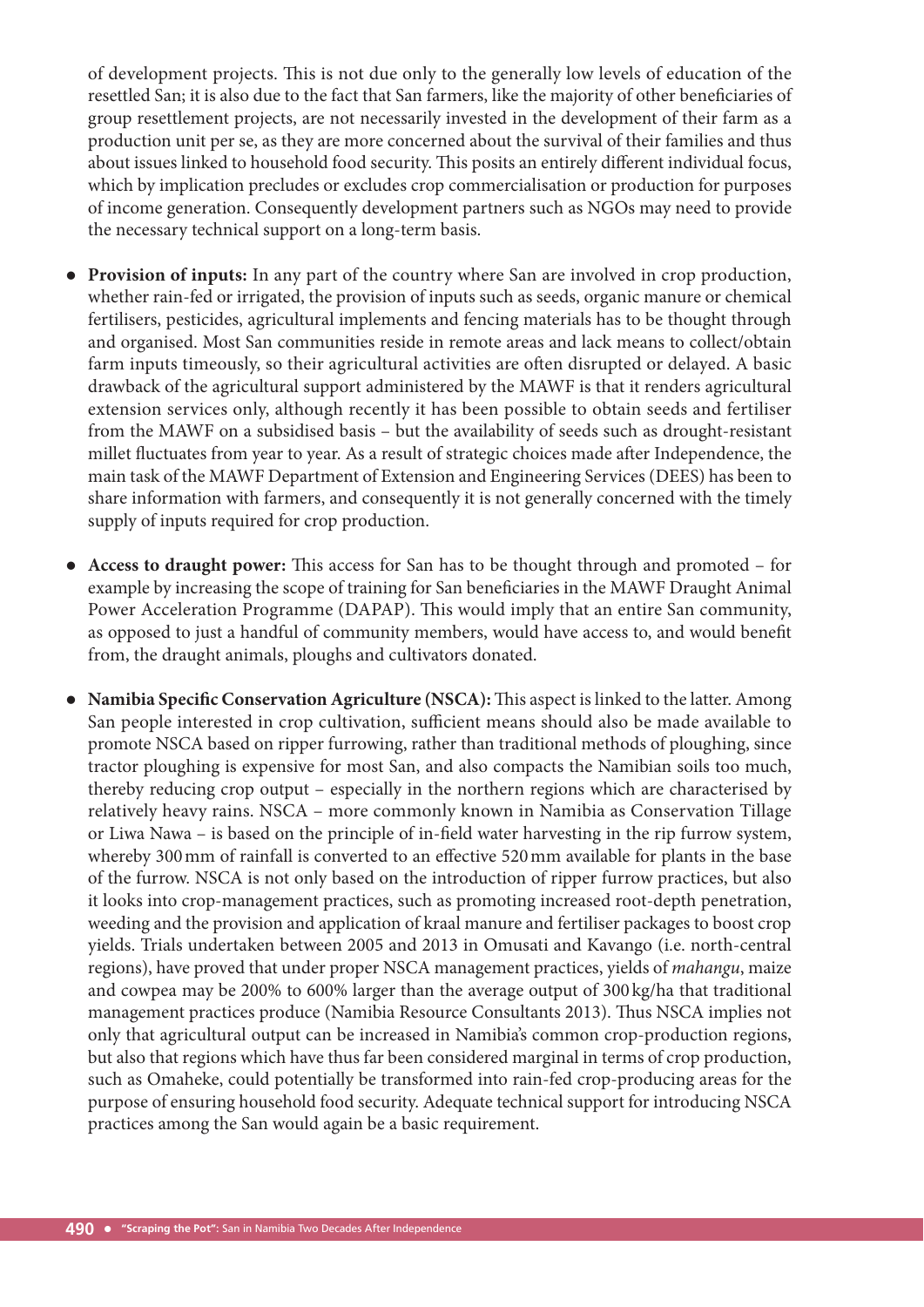## **14.5.4 Livestock projects**

As section 14.2.7 of this chapter conveys, San at certain research sites considered livestock to be an important means to strengthen their livelihoods. However, even though large and small stock could have positive benefits for the agricultural asset base of the San, and for food security and nutrition – since milk, fat and meat serve to diversify the food consumed by the families who own domestic animals – so far livestock husbandry has not emerged as an important way of supporting San livelihoods at most research sites.

Stakeholders involved in implementing the livestock projects mentioned in section 14.2.7 have done so on the understanding that many of the beneficiaries were previously employed as farmworkers on commercial and communal livestock farms, and thus would be knowledgeable enough to make a success of these initiatives from the outset. This has proved to be a somewhat faulty assumption, as very few San beneficiaries (in particular) have adequate financial means and assets with which to turn livestock farming into a successful operation, regardless of their technical expertise. Moreover, since the livestock projects are characterised by limited degrees of post-project support, the benefits of these projects are often short-lived: although some training in animal husbandry is usually provided initially, the medium- to long-term mentoring of San beneficiaries in terms of animal husbandry, vaccination programmes, rangeland management and livestock marketing is usually not provided for in a comprehensive manner. The lack of means, knowledge and skills on the part of the beneficiaries is therefore compounded by a lack of ongoing technical support and mentoring. This usually has negative effects on the reproduction and survival rates of the livestock donated, especially over the dry season and spring season, and during prolonged droughts. Acute food insecurity among the San is also a factor that limits the survival rates of the livestock donated. A further factor affecting the success of livestock-donation projects is a lack of in-depth feasibility studies that address the veterinary, rangeland/carrying capacity, water management, organisational and marketing issues before the projects are implemented.

## **14.5.5 Increasing San employment**

The government has made some efforts to improve the employment situation of the San in Namibia. For example, the government included the following statement in replying to the recommendations of the African Commission on Human and Peoples' Rights (ACHPR) in *Namibia: Third Periodic Report, 2002-2009*:

"Employment opportunities. The National Government has given directives to all Ministries and Regional Governments to apply affirmative action principles in terms of the law to employ the San people. Many of the Ministries including the Ministry of Defence, Safety and Security [sic] have relaxed the requirements for employment when employing the San people in the Defence and Police Forces." (ACHPR 2010: 7)

Also, the OPM Division of San Development (DSD) has reported that it helped qualified San to find employment by recommending them for vacancies in government agencies.<sup>28</sup> Further, the OPM supports San education with the aim of enhancing their chances of finding formal employment. However, DSD records show that most of the supported students are Hai||om and Khwe, especially at tertiary level (OPM-DSD 2011 and 2012),<sup>29</sup> which might mean that other San groups – such as

See www.sandevelopment.gov.na/youth-skills-development-and-employment-opportunities.htm.

<sup>&</sup>lt;sup>29</sup> "List of Learners and Students under the San Development Programme 2011" (OPM-DSD 2011) and "New Applicants for the year 2012" (OPM-DSD 2012).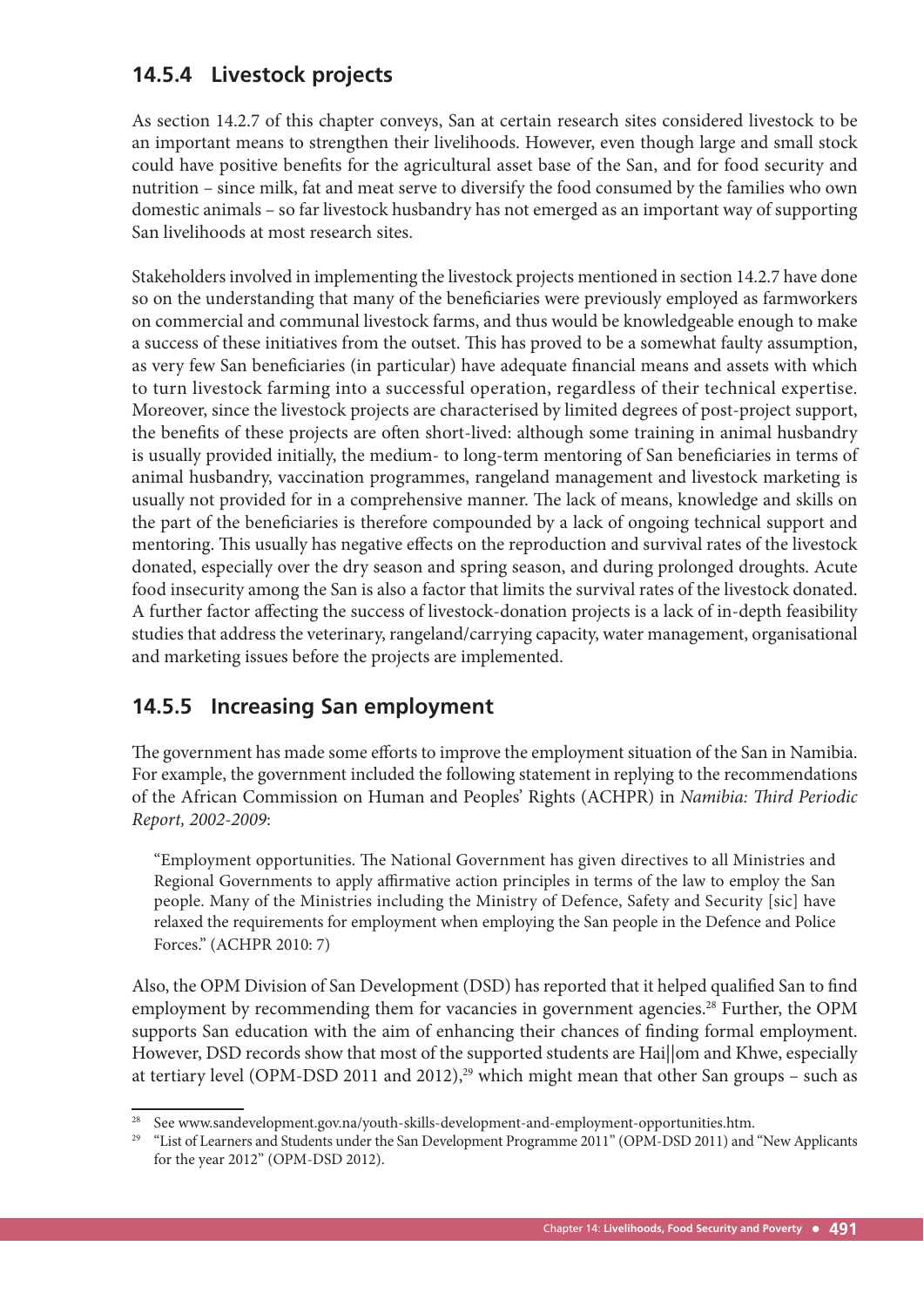the !Xun minorities in Kavango and Ohangwena Regions, the !Xun and Ju|'hoansi in Otjozondjupa and the Ju|'hoansi and !Xoon in Omaheke – will continue to be poorly represented in the formal labour market, especially in positions requiring tertiary education.

In general, most of the participants in our research discussions welcomed the livelihood support projects, but at the same time they were highly critical of many of them. In the workshop with San representatives held in Windhoek in January 2013, we asked the participants to identify strengths and challenges of projects supported by the government and NGOs. In response, participants cited examples of projects which they deemed successful, and key reasons for the successes. For instance, a particular livestock project in Omaheke was considered successful – as opposed to a subsequent one in that region which was said to have failed thus far – because proper training had been provided, as well as monitoring (by the newly established project committee). Conservancies were also considered to be successful projects, because, by virtue of their traditions, San communities have a genuine interest in, and profound knowledge of, working with wild animals and nature.

The workshop participants identified a number of reasons for project failure:

- $\bullet$  inadequate consultation with the communities (or potential beneficiaries);
- insufficient opportunities for active, effective participation by potential beneficiaries/participants;
- a lack of transparency, and inadequate information provided on the project, its objectives and implications;
- a lack of cultural sensitivity; $30$
- a limited sense of project ownership on the part of the San;
- suspicions relating to poor management of project finances in some projects;
- $\bullet$  insufficient training (e.g. in farming projects);
- perceptions that donors sometimes dictate the planning, implementation and/or management of projects;
- language barriers;
- inadequate market research before project implementation (e.g. sewing and breadmaking projects);
- a frequent lack of adequate baseline studies, feasibility studies, scoping assessments and evaluations; and
- inadequate coordination among the stakeholders.

In sum, those short-term support efforts which lack consultation with the potential participants, and participation by the participants, and which also lack *a priori* research and *posteriori* support and coordination among the stakeholders, are doomed to failure.

# **14.6 Conclusions and recommendations**

## **14.6.1 General conclusions and recommendations**

The San Study found that despite many efforts to improve the livelihoods of San communities in Namibia in a sustainable manner, by and large most San households are still eking out a living through unsustainable livelihood strategies, and remain highly dependent on external support. Although the livelihoods of San groups in Namibia are manifestly constrained by abject poverty, not

<sup>&</sup>lt;sup>30</sup> The workshop participants cited the example of the coffin-making project initiated by the OPM, which had failed, purportedly because of the 'cultural' perception among the San that building coffins for deceased people is a bad omen, in that the coffin builder will face the same fate as the deceased in the near future.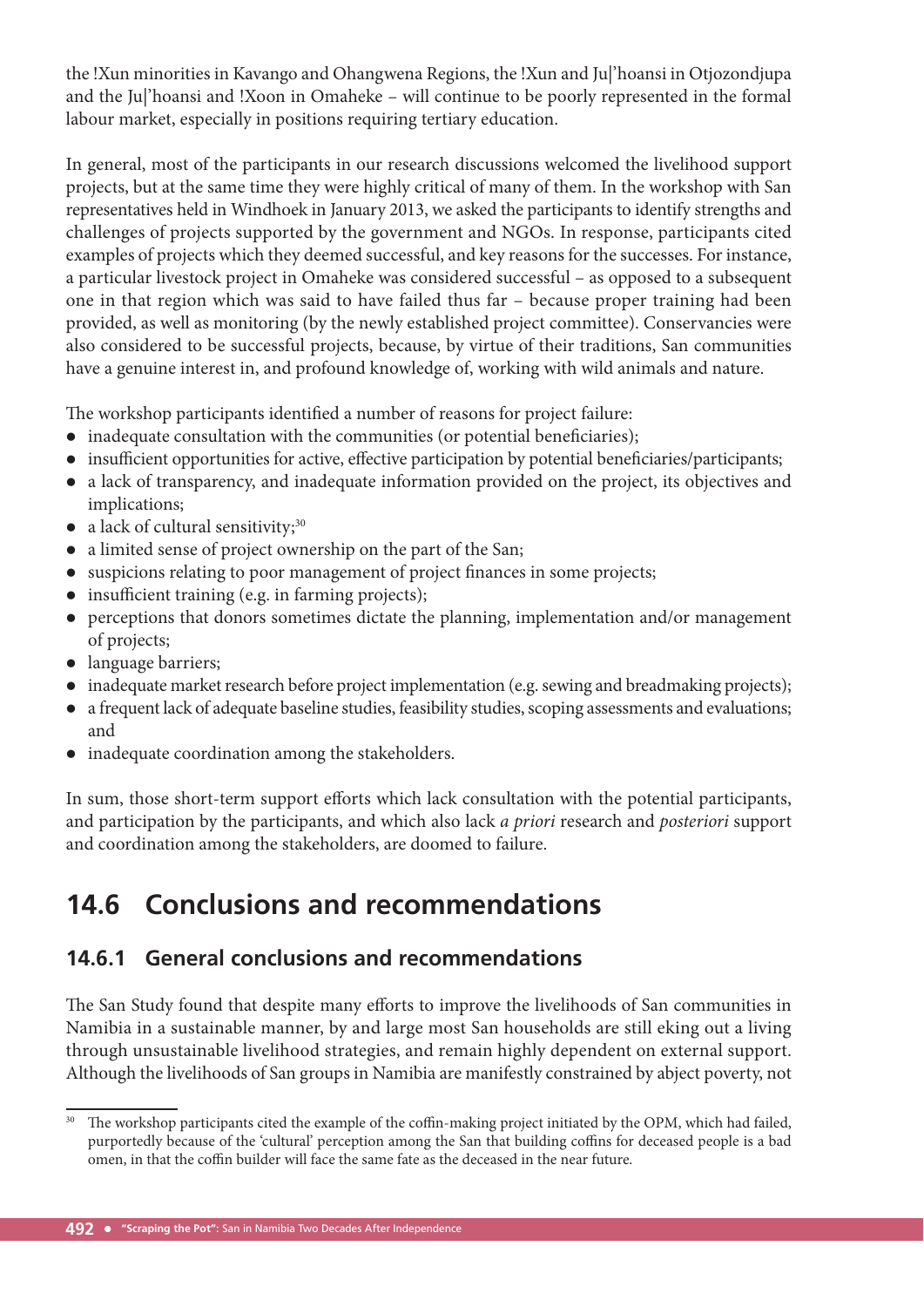all San households are equally poor, and the levels of poverty of the different San groups vary on the basis of:

- access to natural resources, especially land;
- remoteness of the area, which has implications for access to education, availability of healthcare facilities and access to government grants such as the Old Age Pension;
- availability of income-generating opportunities (including piecework);
- the extent and quality of external support; and
- the existence and government recognition of a particular group's traditional authority (TA).

One of the immediate indicators of poverty recorded among the San groups throughout this study was **food insecurity**. With very little income, constrained access to natural resources and inability to engage in food-crop production, San households generally have a very meagre and inconsistent food supply. This situation stems from their historical displacements from prime land and its abundant natural resources, and the systematic injustices which they have suffered under colonial governments and at the hands of private farmers (Anaya 2013: 9). A consequence of all this is that San groups have faced **ever-increasing limitations of access to and/or ownership of land and its**  resources (e.g. veldfoods) on which their traditional livelihood practices were based. Their attempts to adapt to other forms of production, including crop production and livestock farming, have been further frustrated, to a large extent, by the challenge of landlessness. But past land dispossession is not the only factor determining the poverty that most San in Namibia experience today. Their lack **of education**, **circumscribed capacity to assert their human rights**, the **prevailing stereotyping**  of San, **internalised discrimination** and their **lack of a strong political voice** are other crucial factors contributing to their current situation. (These factors are discussed in detail in the other chapters in Part III of this report – including the concluding chapter.)

Unable to rely on hunting and gathering, or to engage in the crop production and livestock farming activities that sustain other rural communities in Namibia, for decades most San have resorted to **casual work and piecework** as a principal means of earning a living, supplemented by the food aid, pensions and grants provided by government. Informal piecework and casual work arrangements currently provide meagre incomes for San households, hence they can barely cover their basic needs, and consequently face a number of day-to-day challenges.

Casual work and piecework are generally exploitative and low-paid; most agreements are informal and verbal, and in every region covered, there were complaints of employers defaulting on payment agreements – in one of four ways: paying less than the amount initially agreed upon; paying late; not paying at all; or changing the payment method, i.e. the employer decides to pay in kind (e.g. with food or alcohol) instead of cash. Various kinds of impromptu 'contracts' are still common in rural areas, but the general power imbalances between the San and non-San people aggravate the situation greatly. At many research sites there were reports of San being routinely remunerated with food and alcohol instead of cash for informal labour undertaken for non-San people. Dishonouring labour agreements to the extent reported in the field is an egregious form of labour exploitation that requires a concrete response in terms of the Labour Act 11 of 2007 (see Box 14.4 on page 499 and the recommendations on piecework and casual work). Some of the very poorest San communities – prime examples being groups in urban townships, the !Xun in the BNP and many !Xun in Ohangwena and Kavango – rely to a very great extent on doing piecework and casual work for non-San neighbours, and external support for them is marginal if not absent. Most of these poorest groups have no recognised TA.

In areas where San communities have **access to land** (albeit limited), their livelihood strategies are more diversified. This is the case, for example, in Nyae Nyae and N‡a Jaqna Conservancies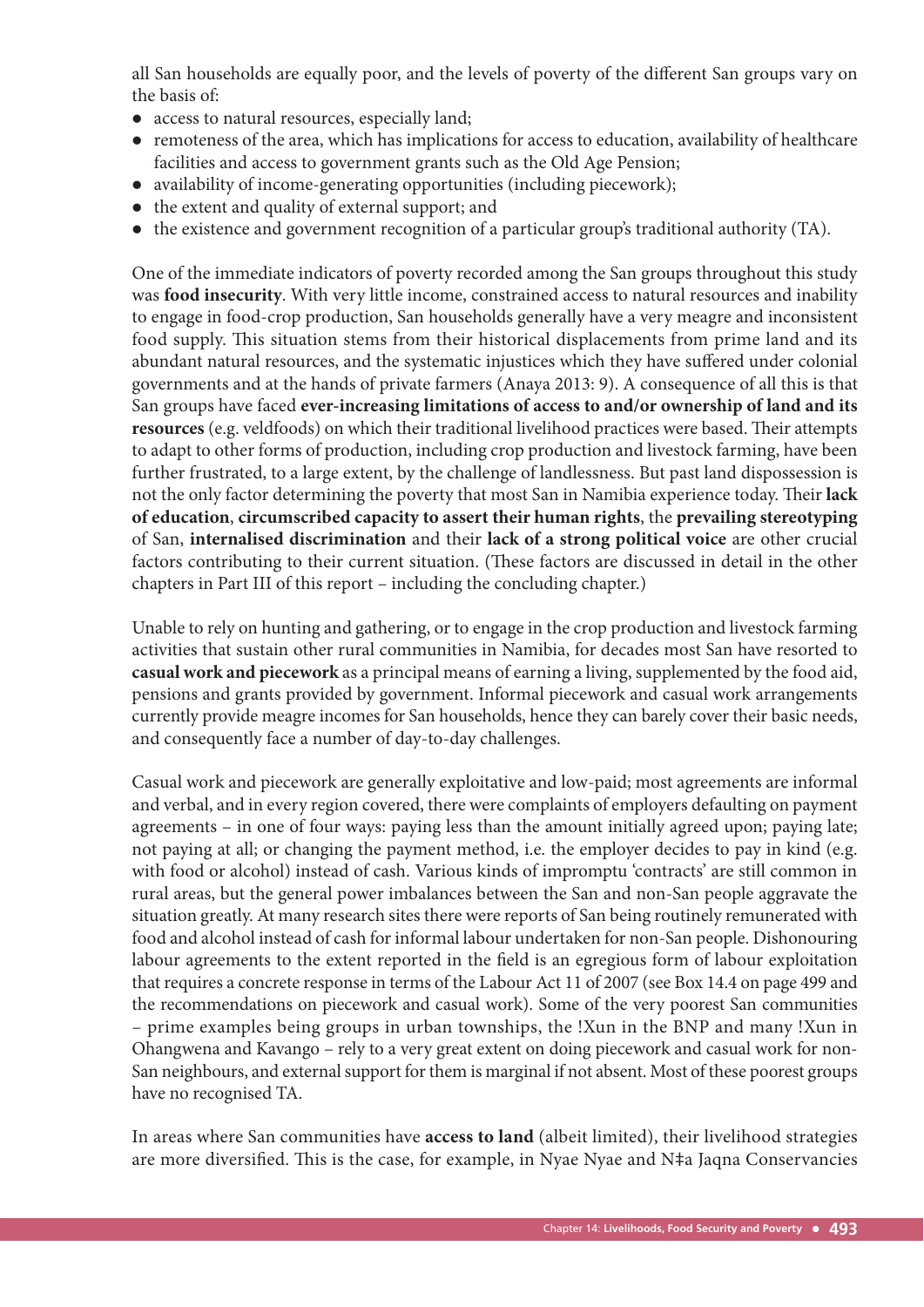(Otjozondjupa), in Caprivi, in the BNP and at the resettlement projects supported by LISUP II or LIPROSAN. Gathering – and in Nyae Nyae also hunting – crop farming, animal husbandry and tourism-related activities contribute to the livelihoods of the San in these places, though to varying degrees. However, as mentioned in Chapter 13 on access to land, secure land tenure is not guaranteed in these areas either, therefore securing land rights for all San groups should be a priority in the process of addressing San development in Namibia.

San in group resettlement projects elsewhere often lack *income-generating or food-producing* **opportunities** as a result of uncoordinated and insufficient post-resettlement support. The San Resettlement Programme under the OPM tends to relocate San to resettlement farms in remote areas, where there are few opportunities for piecework and casual work. For as long as the lack of development of sustainable livelihoods on resettlement farms continues, the project 'beneficiaries' will remain at risk of being forced into further destitution, given their previous dependence on piecework and casual work and the lack of replacement income-generating activities for them to pursue in their new communities.

Despite the many challenges that the **TA institution** faces in San communities (see Chapter 19 on consultation, participation and representation), the recognition of separate TAs for the San has reportedly helped the groups concerned to gain government attention and support, and our own research has borne out this perception.

We are left asking what stakeholders working in cooperation with the San can do to reduce the poverty of the San in Namibia in a sustainable manner. What are the preconditions for sustainable livelihood support, and what approaches should be treated with caution or abandoned altogether, based on poor success rates in the past?

Before we present our own analyses based on our field research as well as the long-term experience of research team members in San project support, we present inputs from the San representatives in the workshop held in Windhoek in January 2013.

The representatives recommended the following for improving projects:

- Ensure adequate dissemination of information on programmes and projects.
- Strengthen the monitoring of and by the San TAs. This was recommended because the OPM channels most of its support for San communities through their respective TAs, and purportedly the support did not always trickle down to all community members equally, and information about support opportunities (e.g. the OPM Student Support Programme and job opportunities at specific institutions) was not disseminated adequately throughout the communities.
- Ensure proper monitoring and evaluation of every project.
- Make use of the skills that project participants already possess to train others at all levels and thereby empower the whole project community:
	- Determine what skills the participants already possess.
	- Place skilled participants in positions which give them responsibility for the project, and have them train others, rather than merely employing people at random to do unskilled work for which no training is needed, or skilled work which they are already capable of doing;
- Change the approaches to projects:
	- Ensure sufficient time for training: as a rule it takes at least five years of assistance to ascertain whether or not participants can continue the project on their own.
	- Take a bottom-up rather than a top-down approach, e.g. ask the local San what projects they need rather than have consultants design projects from their desks in Windhoek.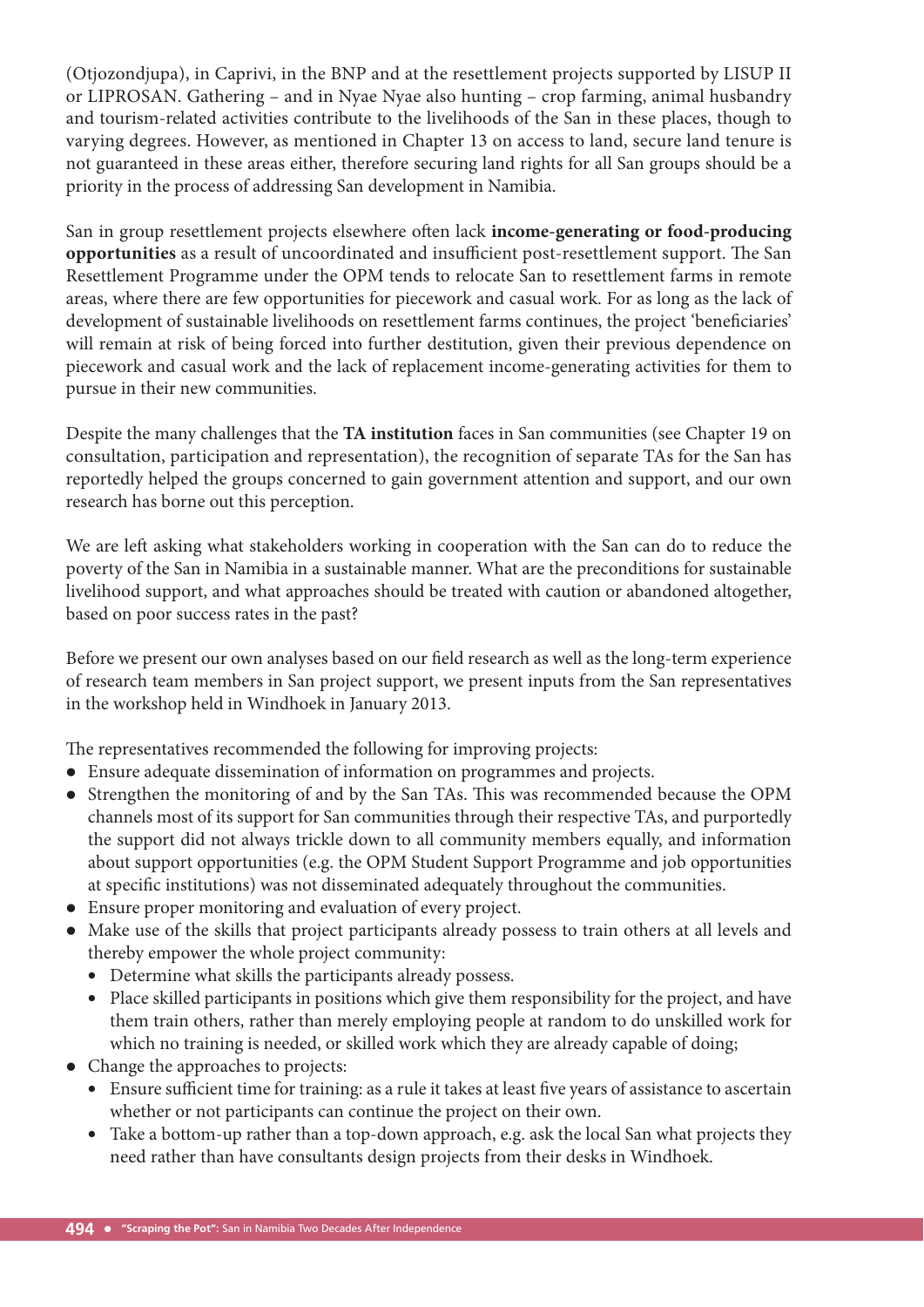In the following paragraphs we extend or add detail to the representatives' recommendations, based on the findings of our field research and the experiences of research team members in the implementation and management of San projects.

In general, livelihood projects must **aim to diversify the San livelihood strategies**. It is common knowledge that households with diversified livelihoods are less vulnerable and better equipped to cope with shocks. Chapter 19 on consultation, participation and representation spells out the consultation procedures that should be followed to ensure that livelihood support initiatives are designed to support San in their efforts to become self-reliant and less dependent on external support. In this regard it should be noted that requesting project participants to contribute in kind and/or in monetary terms to such initiatives instils in them a certain degree of responsibility or 'ownership' of their own development initiatives.

Long-term initiatives should be complemented by **short-term strategies** that help San to meet their immediate needs while they work towards long-term sustainable livelihoods. Any approach to San development has to be flexible and participatory, and must progress at the pace at which the participants feel comfortable, rather than being based on standard project implementation periods and project deadlines that participants and other stakeholders need to meet to comply with donor procedures or satisfy government's priorities and needs.

Developing livelihoods means that different actors and sectors have to provide certain services: health, education, water supply and sanitation services; income-generating projects; and habitat protection (e.g. forest conservation). Different stakeholders thus need to collaborate on a regular basis to ensure efficient support to communities. Coordination between stakeholders is crucial for the sustainability of interventions, and specific efforts are needed to create the platforms where such coordination can be organised in a constructive manner.

As far as working with San communities at local level is concerned, rather than organisations appointing clerks/bureaucrats who have no experience in community development, it is preferable that **qualified community development officers** be employed, as these people have the necessary expertise and are motivated to work with the San. The attitude, motivation and intercultural skills of the individual staff members involved are at least as important as, for example, technical knowhow in crop or craft production. Those locally based officers should act as project facilitators while the respective San communities drive the development on the ground. With the proviso that such development is executed *with* the San rather than *for* the San, full commitment from all stakeholders remains pertinent for successful development, and this commitment should also serve to increase the autonomy of the San. San people in different areas of the country have expressed the wish to be supported so that they can take charge of their own development rather than being guided by other groups and stakeholders on what direction their development should take.

Regarding the concerns raised about the strategic management capacity and technical capacity of San communities (section 14.5), civil society, development partners and government may need to start thinking in terms of **new types of partnerships** with San communities, i.e. partnerships that would allow for distinctions to be drawn between various support approaches, based on the disparate needs of different San communities.<sup>31</sup> Generally speaking, development partners may need to formulate strategies that more comprehensively address the delivery of technical support services and farm inputs (equipment, etc.), and the marketing of farm outputs, based on more business-orientated collaborative partnerships. Last but not least, it is necessary to establish

 $31$  See also the recommendations on San in resettlement projects at the end of Chapter 13 (page 461ff).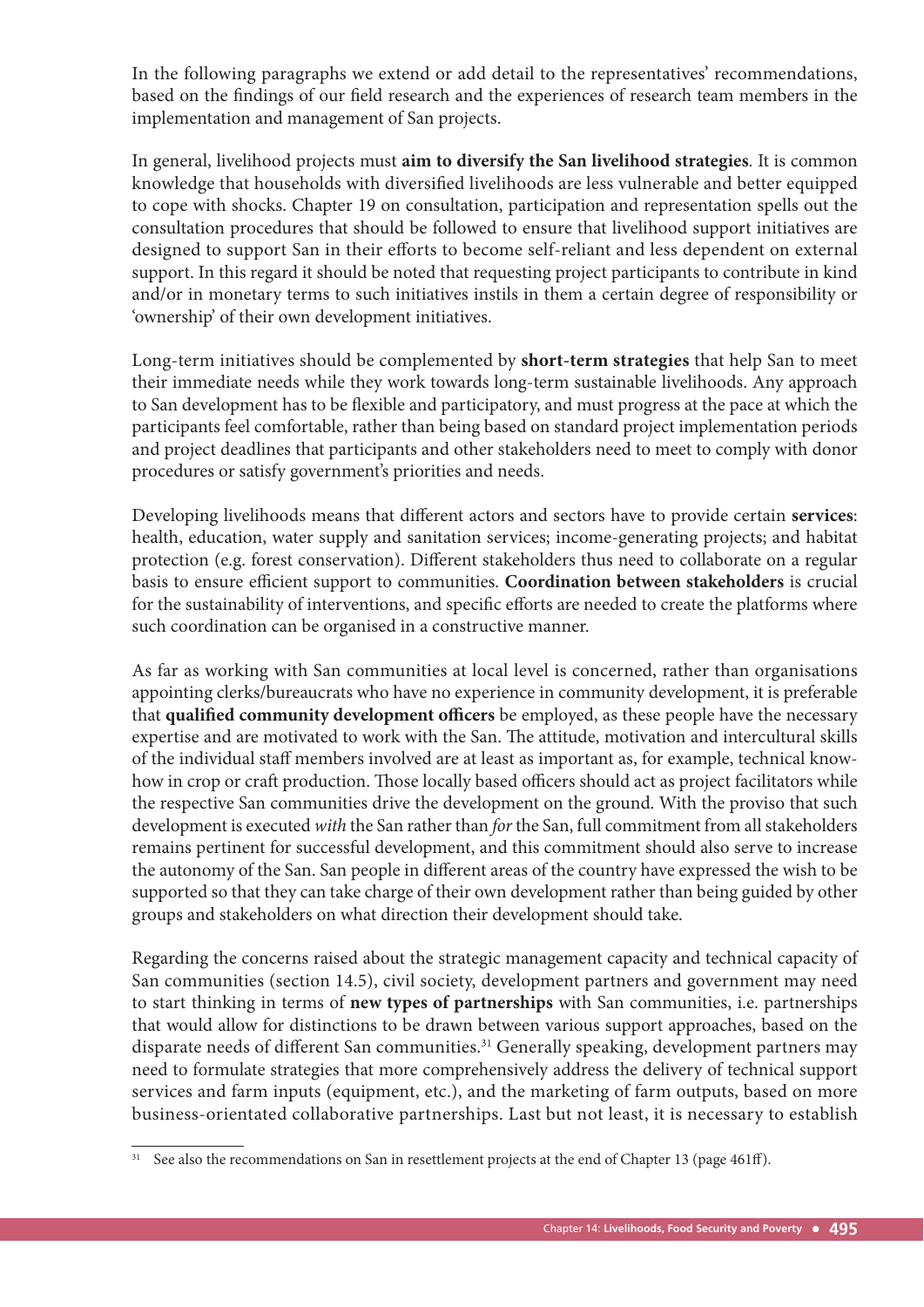and promote continuous monitoring and action-orientated learning processes between the San communities and the development practitioners involved with them, to ensure that projects and programmes continually build the capacities of the San and keep addressing their needs and aspirations.

## **14.6.2 Specific recommendations**

With regard to the various San livelihood strategies, the following is recommended:

### *Food aid*

The African Commission on Human and Peoples' Rights (ACHPR) recommended the following after its mission to Namibia in July/August 2005 (ACHPR and IWIGIA 2008: 131): "Food aid and drought relief should be monitored on a regular basis and local officials should be given adequate means to enable them to deliver food aid to the communities." Our study has found that this recommendation is still far from being realised. If the San could count on fixed quantities and qualities of food and deliveries at fixed times, this would certainly improve their food security and decrease their dependency, because they would know if and when they would need to find other sources of food, and would be free to engage in other activities instead of waiting for possible foodaid deliveries. Furthermore, it is strongly recommended that the OPM regularly conducts needs assessments in all San communities, taking into account seasonal variations in food availability, so that the supplies of food aid can be adjusted accordingly (e.g. to avoid supplying food when San are harvesting their own crops). The OPM should also develop a phase-out strategy for the San Feeding Programme, with a view to replacing it with sustainable livelihood projects implemented in consultation with the San communities. As a first measure in this regard – as also recommended by San representatives in the workshop in January 2013 – the government should undertake a costbenefit analysis of the San Feeding Programme, and determine whether or not livelihood projects would be more effective in the long run in terms of spending and positive outcomes for the San. If deemed more effective, community members must be included throughout the planning and implementation phases, and government would have recognise and fulfil the need for its longterm extensive and coordinated commitment to these projects.

#### *Old Age Pensions and other social grants*

Namibia's Fourth National Development Plan (NDP4) identifies the following, inter alia, as key challenges with regard to extreme poverty in the country (NPC 2012a: 68):

- Many extremely poor households do not access the social grants to which they are eligible.
- Civil registration is too slow, in large part because many people eligible for grants lack official documents.
- Research into the causes of extreme poverty in Namibia is lacking.

Our research has confirmed that these challenges apply to the San communities surveyed, thus we endorse the NDP4 recommendations for addressing them (NPC 2012a: 68) – recommendations which have particular relevance for the San (and other marginalised communities):

- Identify the households currently living in extreme poverty, and design support mechanisms to assist them in moving up the socio-economic ladder.
- Review legislation to address civil-registration blockages, and increase the number of registration points.
- Strengthen research capacities.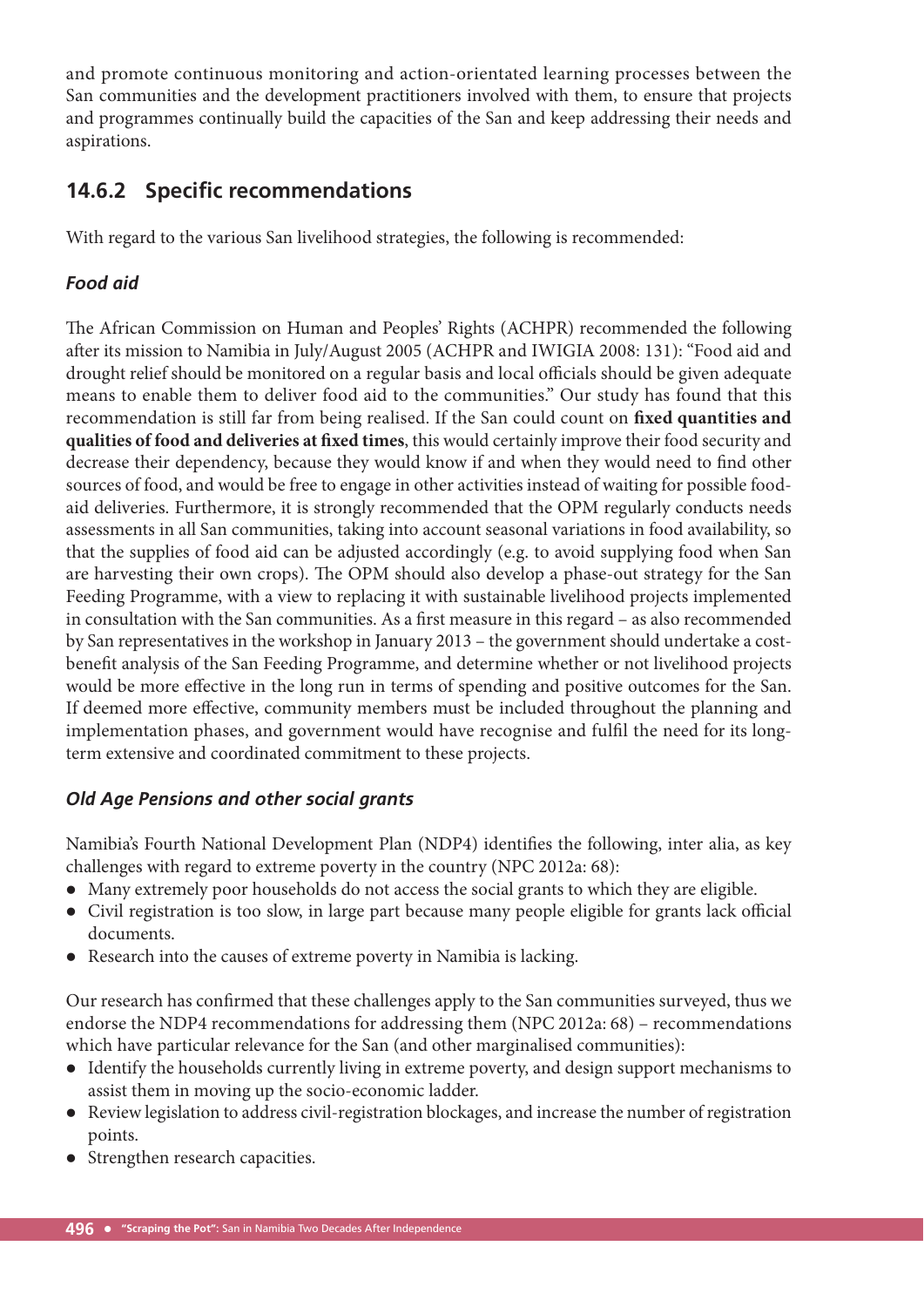Our research provided some insights into the causes of extreme poverty, but it was beyond the scope of this study to undertake in-depth research in remote areas of Kavango, Ohangwena and Omaheke Regions (e.g. Eiseb in Omaheke) where some San communities are living under the very worst of conditions and yet receive the least external support.

Apart from the strategies recommended in NDP4, we recommend employing San of the relevant local language groups in offices as translators (on a part-time basis), to facilitate registration for pensions and other social grants. Likewise, San youth could be engaged part time in health outreach programmes so that illnesses such as TB can be more proactively addressed among the San.

#### *Crop production*

Discussion participants at most of our research sites viewed crop production as a means to escape (extreme) poverty, therefore special attention should be paid to encouraging and supporting crop production in San communities. For a start, feasibility studies should be carried out in the various regions in consultation with the applicable communities. As part of these studies, or as a separate undertaking, previous and current San crop-production initiatives should be compared, and their strengths and weaknesses identified and evaluated with a view to extrapolating best practices and lessons learnt. When the crops of San in a national park (i.e. the Khwe and !Xun in the BNP, Kavango and Caprivi) are damaged by wildlife, the people concerned should be entitled to compensation from the government – as the ACHPR recommended in reporting on its mission to Namibia in 2005 (ACHPR and IWIGIA 2008: 130). These crop producers should also be provided with protected areas where wild animals cannot enter and destroy the crops. Furthermore, appropriate measures should be taken to minimise destruction of crop fields belonging to San by free-ranging animals belonging to non-San communal farmers. Lastly, as the ACHPR recommended (ACHPR and IWIGIA 2008: 130): "The government should provide appropriate agricultural training to those San members who wish to engage in either crop or cattle farming, or both ... . They should all be trained in farming techniques and provided with the necessary farming tools and equipment."

Finally with regard to crop production, experiences have shown that both long-term support and locally-based support are needed to make crop production sustainable and successful in terms of improved food security (see also section 14.5).

#### *Livestock*

Livestock projects have the potential to improve the rural livelihoods of San people, provided that they receive sufficient technical support on a medium- to long-term basis, and that the capacity of those engaged in the projects is sufficiently strengthened. This would require technical support and close mentoring in areas such as animal husbandry, water-demand management, rangeland management and livestock marketing. If stakeholders are serious about engaging San in livestock farming, then a comprehensive approach to supply- or value-chain development is called for – meaning that (a) the supply of farm inputs and services (e.g. veterinary services) that vulnerable groups such as the San would require to succeed in livestock farming, and (b) the off -take of their livestock, would have to be properly facilitated and technically supported.

In terms of the choice between large stock (cattle) and small stock (goats and sheep), various factors would have to be weighed. San generally tend to favour donations of cattle. Status may play a role in this regard, but the San reported that they would be more reluctant to eat cattle (as opposed to goats) – presumably because the parties who donate livestock would view the consumption of cattle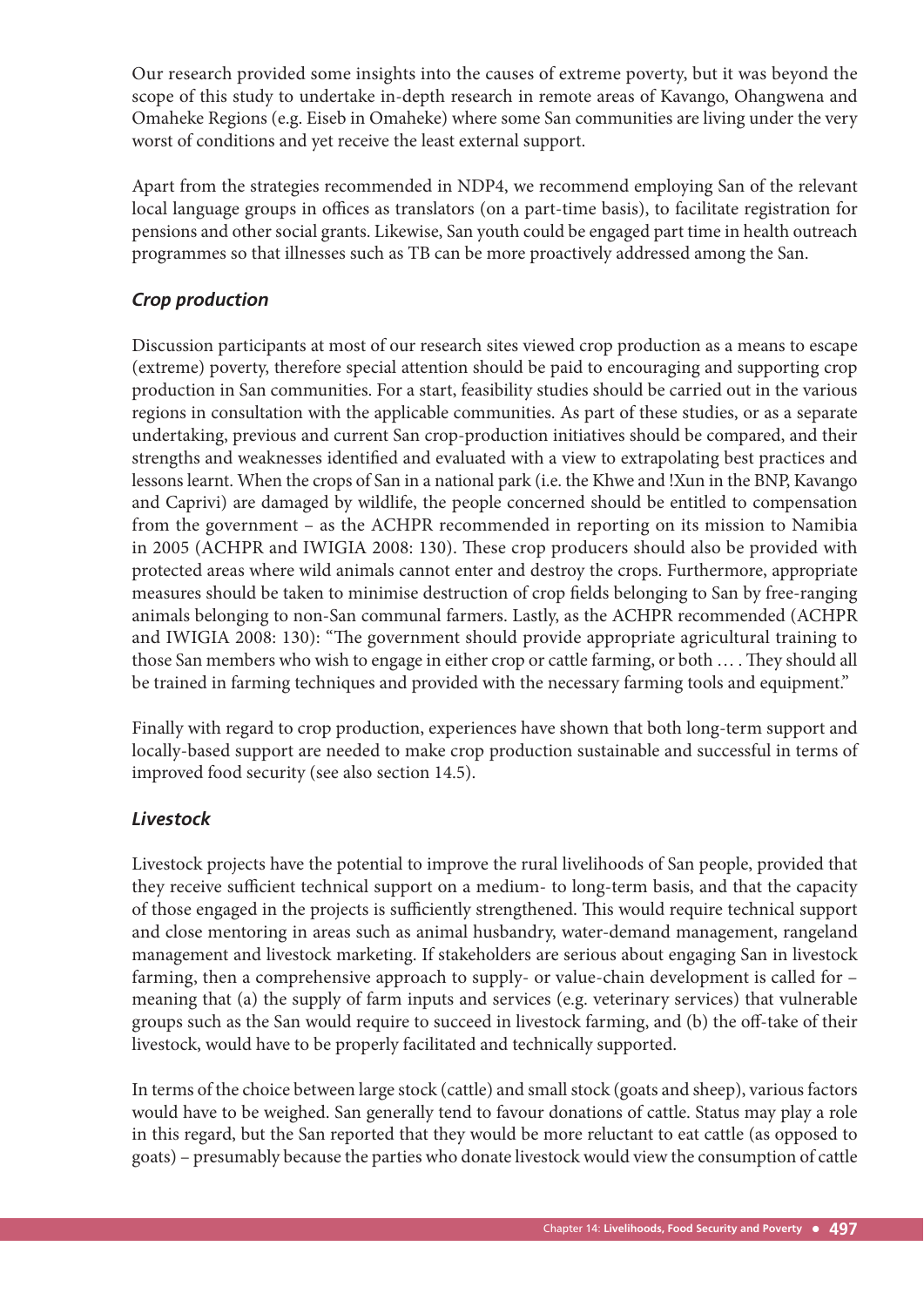more unfavourably (probably because cattle have more monetary value than goats). On the other hand, the reproductive rate of small stock is considerably higher than that of cattle, and so, if the growth of the livestock population and income generation through livestock sales are to be specific objectives of any livestock support initiative in San communities, then the choice of small stock, and goats in particular, should be advocated and promoted.

In connection with animal husbandry and crop production – and in view of the challenges of building technical and strategic-management capacity for agricultural production among the San (described above and in Box 14.3 on crop production) – development partners and the government should provide resources for research to identify appropriate institutional partnerships between San communities and civil society for enabling higher agricultural output. This is especially pertinent to group resettlement projects: the latest thinking in this regard reverses previous models somewhat in promoting the establishment of business partnerships between stakeholders (e.g. NGOs) and beneficiary communities – much like the private-public partnerships that have been realised between private lodges and conservancies in recent years. Such partnerships would enable civil society or the private sector to lead farm production both strategically and technically so that higher agricultural outputs can be realised, with the aim of supporting the beneficiary communities in terms of food security, nutrition and income. This basically involves more market-orientated and business-like approaches to San communities' agricultural production, incorporating aspects of agricultural service delivery and delivery and management of farm inputs and equipment, as well as supplychain management and marketing of agricultural output. Given that such an approach to increasing agricultural output among resettled San involves close mentoring, and also, in all likelihood, the presence of a farm manager or agricultural extension officer on the farms concerned, the social and institutional aspects and risks of such arrangements would have to be covered in the research.

#### *Income-generating activities*

Income-generating activities are a crucial approach to providing San individuals and households with an all-important cash income. Therefore, NGOs and the government should make specific efforts (see also ACHPR and IWIGIA 2008: 131) to increase opportunities for the San to engage in income-generating projects and enterprises. In so doing, specific attention should be paid to:

- prior consultation with the proposed participants;
- prior research to ascertain whether there are markets for specific products or services; and
- cultural aspects, i.e. projects which exploit the cultural knowledge and skills of the beneficiaries should be prioritised.

#### *Piecework and casual work*

Piecework and casual work are also important means to provide San individuals and households with a necessary and relatively immediate cash income. Projects implemented by NGOs and the government often overlook the importance of piecework and/or casual work to the San, and focus on income-generating activities or subsistence farming, realising only later that in some cases the beneficiaries might have preferred to engage in piecework or casual work instead of working in their own fields, for example – not least because piecework and casual work provide a cash income more immediately. Our research has clearly revealed the importance of piecework and casual work for the majority of San households, but it has also revealed the exploitative nature of many of these informal arrangements. Yet, importantly – and until a specific situation proves the contrary – pieceworkers and casual workers are deemed to be 'employees' and are thus covered by the Labour Act 11 of 2007 (as amended – see Box 14.4).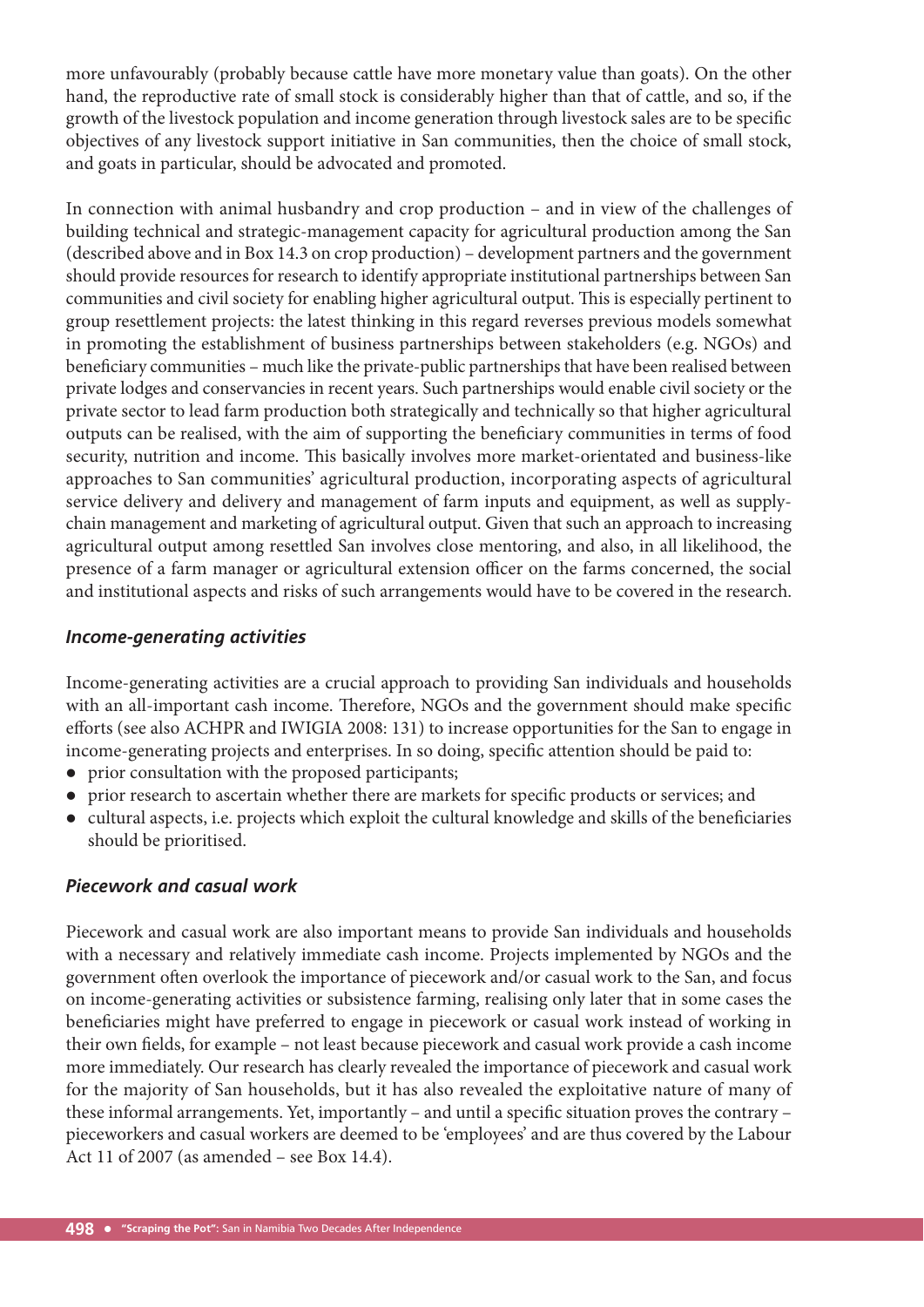#### **Box 14.4:** The implications of the Labour Act 11 of 2007 (as amended by the Labour Amendment Act 2 of 2012) for piecework and casual work

Recently, section 128 of the Labour Act 11 of 2007 was amended by the insertion in the Labour Amendment Act 2 of 2012 of section 128A dealing with **"Presumption as to who is an employee"**.

Act 11 of 2007 defines an "employee" as anyone who received remuneration for work done. Since the Act did not prohibit the employment of casual workers, it was not illegal for anyone with contractual capacity to agree to casual employment in terms of common law, although, significantly, the Act did not make explicit provision for casual workers as a discrete group. The definition of "employee" in the Act was therefore very wide, and a fixed-term employment contract could arguably include a person doing casual work from time to time. However, section 128A in Act 2 of 2012 deems a person to be an "employee" if certain conditions prevail, irrespective of the type of contract or arrangement between the parties. Thus the onus is shifted on the wage- or remuneration-paying person or entity to show he/she/it is not engaged in an employer/employee arrangement. Section 128A provides:

"For the purposes of this Act or any other employment law, until the contrary is proved, an individual who works for or renders services to any other person, is presumed to be an employee of that other person, regardless of the form of the contract or the designation of the individual, if any one or more of the following factors is present:

- a) the manner in which the individual works is subject to the control or direction of that other person;
- b) the individual's hours of work are subject to the control or direction of that other person;
- c) in the case of an individual who works for an organisation, the individual's work forms an integral part of the organisation;
- d) the individual has worked for that other person for an average of at least 20 hours per month over the past three months;
- e) the individual is economically dependent on that person for whom he or she works or renders services;
- f) the individual is provided with tools of trade or work equipment by that other person;
- g) the individual only works for or renders services to that other person; or
- h) any other prescribed factor."

Since only one of the listed factors has to be present for a worker to be presumed an employee, workers doing piecework or casual work for an individual or company are deemed employees in terms of this Act – at least until the contrary has been proven. Thus this provision has important implications for San doing piecework or casual work, whose labour situation could improve substantially as a result.

Campaigns targeting San communities and potential employers should be conducted to raise their awareness of this provision and other apposite legislation – notably Labour Act 11 of 2007 and the minimum wage agreement in the agricultural sector (see Chapter 12 on farmworkers, page 426) – and to provide insight into the relevant labour laws. Furthermore, San paralegals should be trained to assist the San – whose rights are vulnerable to violation in this regard – to take the necessary legal steps to assert their employment rights: a working knowledge of the legislation would give the San much more bargaining power in negotiating remuneration, working conditions, etc.

#### *Formal employment*

Participants in our research discussions viewed formal employment as the key route out of poverty. In the long term, education is the most important precondition for landing a formal job (see also Chapter 16 on education), but in the short term other measures can be taken to ensure that a certain number of San become employed.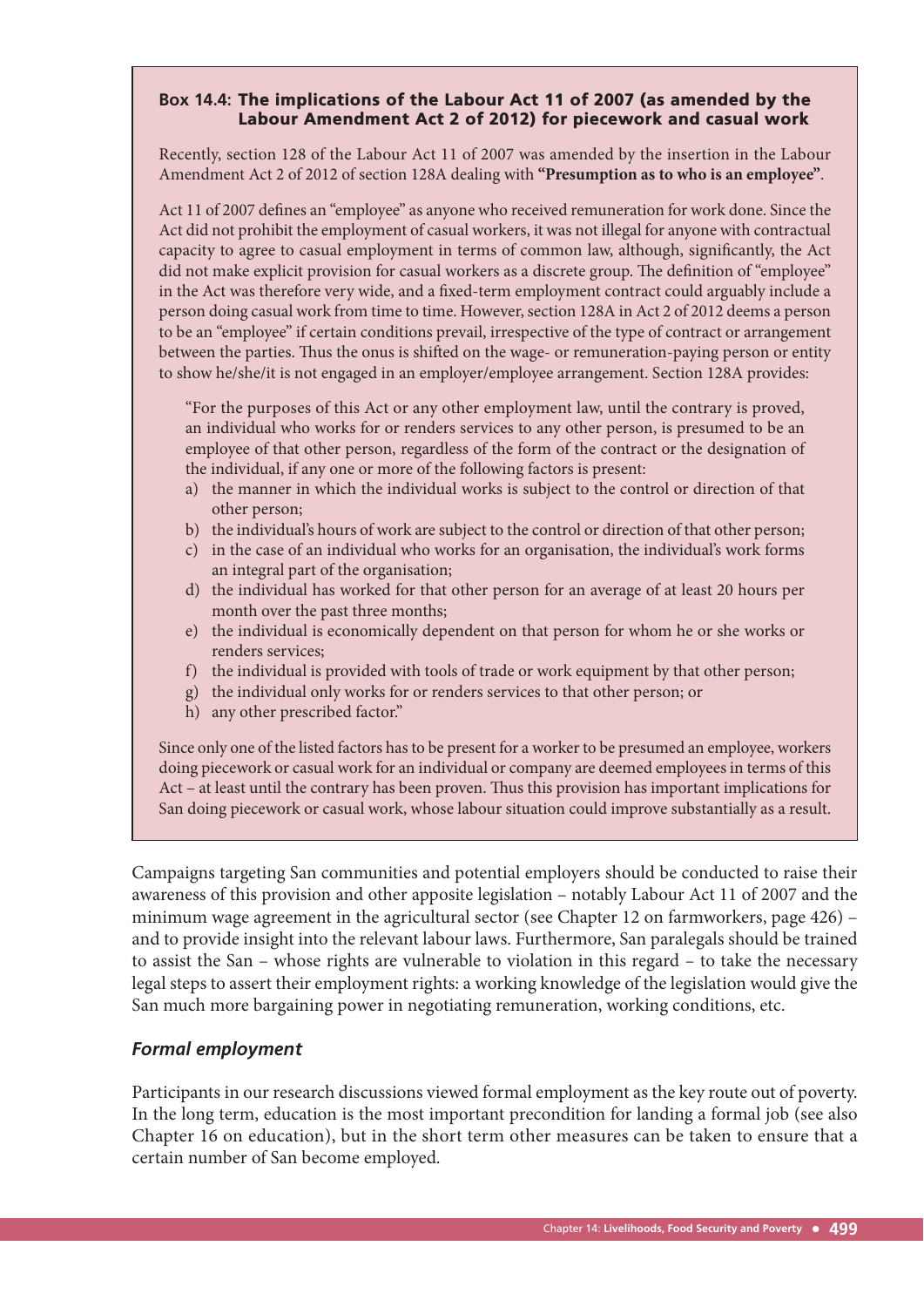In its report published half a decade ago, the ACHPR recommended the following (ACHPR and IWIGIA 2008: 131): "The government should ... give priority to the employment of San members to fill vacancies. The government should ensure that labour laws are enforced so that proper working conditions are ensured for the San." As emphasised repeatedly in this San Study report, however, it remains the case that few San have formal employment.

At nearly all of our research sites, participants emphasised formal employment as a fundamental way for them to escape poverty. Our study findings suggest that the affirmative action approach could be utilised to address current imbalances in the workplace – as also recommended in the ACHPR's *Namibia: Third Periodic Report* (ACHPR 2010: 6). In responding to these ACHPR recommendations, the Namibian Government states that it "has given directives to all Ministries and Regional Governments to apply affirmative action principles in terms of the law to employ the San people," and reportedly ministries have relaxed their requirements when employing the San (ACHPR 2010: 7), but much more must be done in this regard (see Box 14.5).

#### **Box 14.5:** Affirmative action and socio-economic development opportunities for the San By Peter Watson

The San are disadvantaged relative to other Namibian ethnic or tribal groups, primarily due to the historical deprivation of resources and the lack of meaningful access to formal education which has placed them among the lowest wage earners in Namibia. As largely unskilled workers, they have limited employment opportunities outside the agricultural sector. Despite Article 20 of the Constitution of Namibia, which provides that all persons have the right to education, the persistent low level of education and lack of access to government support undermines any improvement of the socio-economic status of the San.

Article 23 of the Constitution makes provision for the implementation of affirmative action laws and policies to redress the imbalances created by past discriminatory laws and practices in Namibia.

Although much effort has been made to address the wrongdoings of Namibia's apartheid history through affirmative action laws and policies - such as the Affirmative Action (Employment) Act 29 of 1998 as amended by Act 6 of 2007, the Affirmative Action Loan Scheme and the resettlement programme – as well as various black economic empowerment (BEE) schemes, there has been no significant benefit for San communities. At present, many San are in the employ (or under the control) of farmers in communal and commercial areas, or are working for other types of employers, and are often subjected to unfair labour practices, forced labour and inadequate living conditions. As a result of their abject poverty generally, the San are trapped in an endless cycle of dependence and vulnerability.

The amended Affirmative Action (Employment) Act 29 of 1998 (AAA) has as its main purpose the implementation of measures to redress inequalities in employment and create equal employment opportunities in line with Articles 10 and 23 of the Constitution. The AAA establishes an Employment Equity Commission (EEC) and provides for the creation of affirmative action programmes that should redress the discrimination and disadvantages experienced by persons within three statutory designated groups because of past discriminatory laws. These groups are racially disadvantaged persons, women and persons with disabilities. Section 17(2) of the AAA describes certain policies that could fall under the affirmative action programme - such as the elimination of employment barriers, providing training programmes, and giving preferential treatment to people from the designated groups. Section 17(3) sets out guidelines according to which the EEC can evaluate whether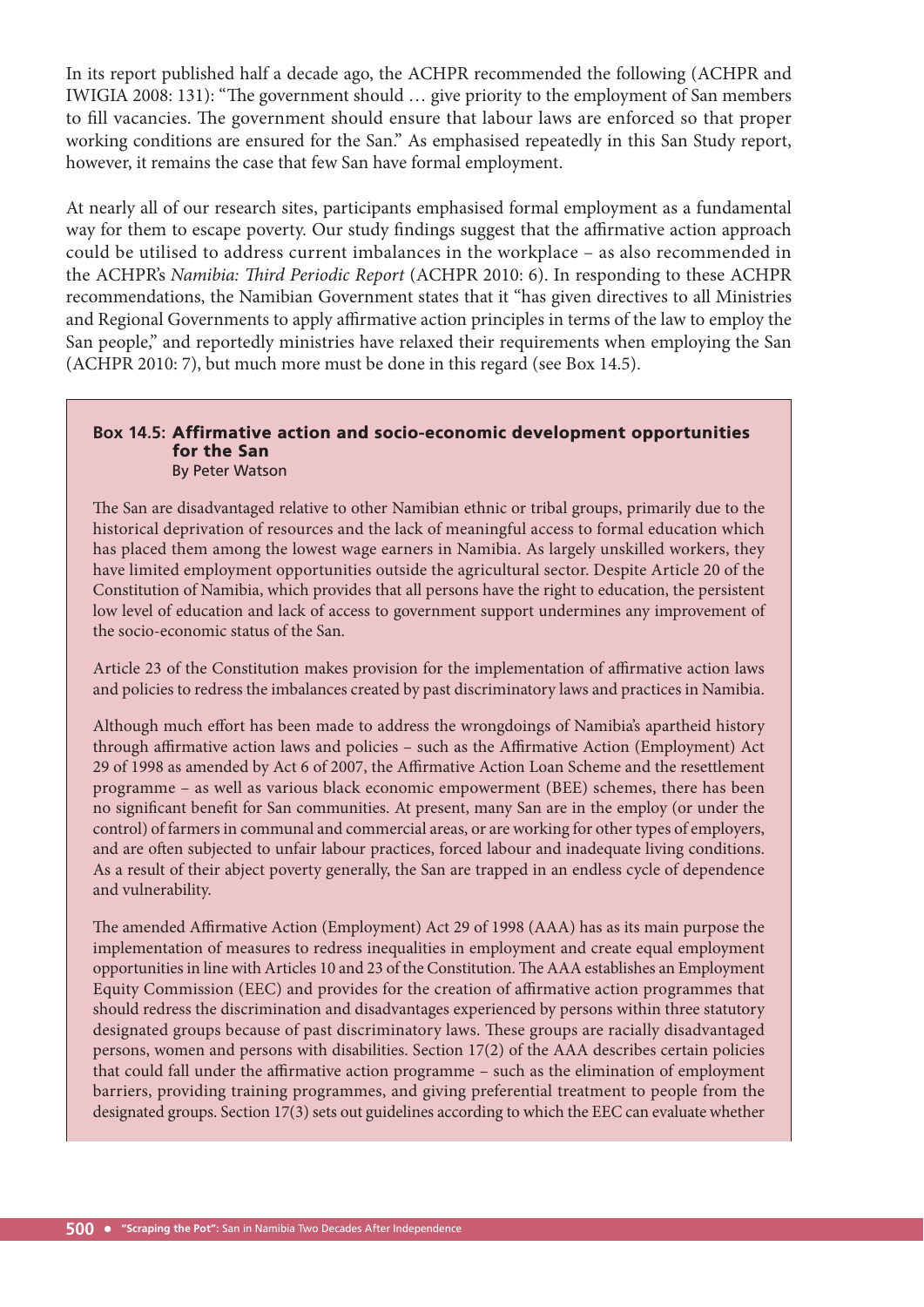or not a specific group is equitably represented in a given workplace environment. Strict guidelines are set out under section 19 with regard to preferential treatment of designated groups. The Act also provides for a "relevant employer" to which the Act shall apply, and these are registered with the EEC. Article 22 provides for voluntary affirmative action in respect of employers who are not relevant for the purposes of the AAA.

It is a historical fact that the San people were marginalised by discriminatory practices even prior to colonialism and Independence, mostly as a result of their ethnic origins. Since the AAA section 18 defines "racially disadvantaged persons" as "all persons who belong to a racial or ethnic group which was or is, directly or indirectly, disadvantaged in the labour field as a consequence of social, economic, or educational imbalances arising out of racially discriminatory laws or practices before the Independence of Namibia …", it is clear that the San fall within the ambit of this legislation.

However, even though the legislation is in place to redress imbalances in the employment sector, it equally applies to the majority of Namibians who are not white men without disabilities. The AAA does not give the Minister or the Commission powers to add to a designated group. Section 18 is quite clear that it is only the three designated groupings that apply for the purpose of the Act, and this invariably means that there is no special treatment for marginalised San community members and that they must therefore compete with all other affirmative action candidates – and given that the San are the most uneducated and most poverty-stricken of citizens, and generally lack access to the affirmative action socio-economic development policies, they remain on the fringes with little prospect of socio-economic development.

Section 23 of the AAA requires relevant employers to create three-year affirmative action plans, essentially specifying the affirmative action measures to be implemented by them, and section 24 requires relevant employers to carry out consultations with the representatives of their employees in this regard. So it is feasible for relevant employers to make provisions to specifically allow preferential treatment of San people within their group of racially disadvantaged staff due to past discriminatory laws and practices as a result of their (San) ethnicity. Taking such measures implies implicit acknowledgement that there is a justifiable basis for discrimination between classes of racially disadvantaged people as a result of past ethnic discrimination and practices between people who fall within this group, for the same reasons that discrimination between unimpaired white males and racially disadvantaged people, for example, is justifiable (despite Article 10 of the Constitution). The same principle would apply – that ensuring equality between the groups requires levelling the playing field.

The register of relevant employers includes any office, ministry or agency in the public service identified as such. Thus government offices, parastatals and government-owned enterprises are relevant employers and subject to the provisions of the AAA. In view of this, it is also feasible for the government to issue specific directives regarding the employment of San as preferential, for the same reasons outlined above.

We therefore recommend that affirmative action specifically targeting the San as part of the designated group of "racially disadvantaged persons" should be applied by government and other "relevant employers" in accordance with the Affirmative Action (Employment) Act 29 of 1998.

#### *Hunting and gathering*

The government does not currently appear to consider gathering and traditional hunting as falling within the categorisation of 'livelihood strategies' insofar as land where such economic practices have been prevalent in the past may now be regarded by government as 'underutilised land'